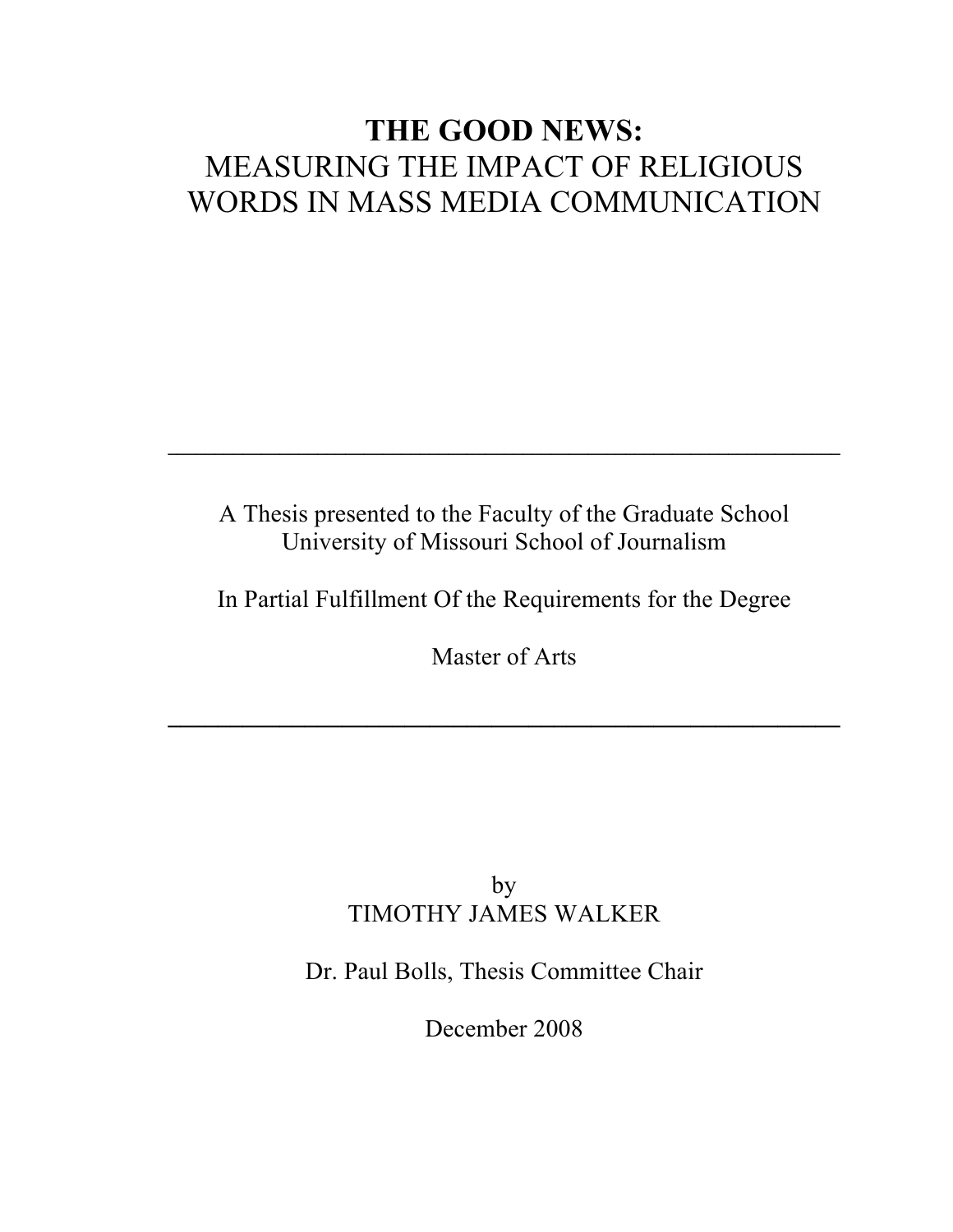The undersigned, appointed by the Dean of the Graduate School, have examined the thesis entitled

## THE GOOD NEWS: MEASURING THE IMPACT OF RELIGIOUS WORDS IN MASS MEDIA COMMUNICATION

Presented by Timothy J. Walker A candidate for the degree of Master of Arts,

And hereby certify that, in their opinion, it is worthy of acceptance.

 $\mathcal{L}_\text{max}$  , and the contract of the contract of the contract of the contract of the contract of the contract of the contract of the contract of the contract of the contract of the contract of the contract of the contr Professor Paul Bolls

 $\mathcal{L}_\text{max}$  , and the contract of the contract of the contract of the contract of the contract of the contract of the contract of the contract of the contract of the contract of the contract of the contract of the contr Professor Debra Mason

 $\mathcal{L}_\text{max}$ Professor Stacey Woelfel

 $\mathcal{L}_\text{max}$  , and the contract of the contract of the contract of the contract of the contract of the contract of the contract of the contract of the contract of the contract of the contract of the contract of the contr Professor Dan Cohen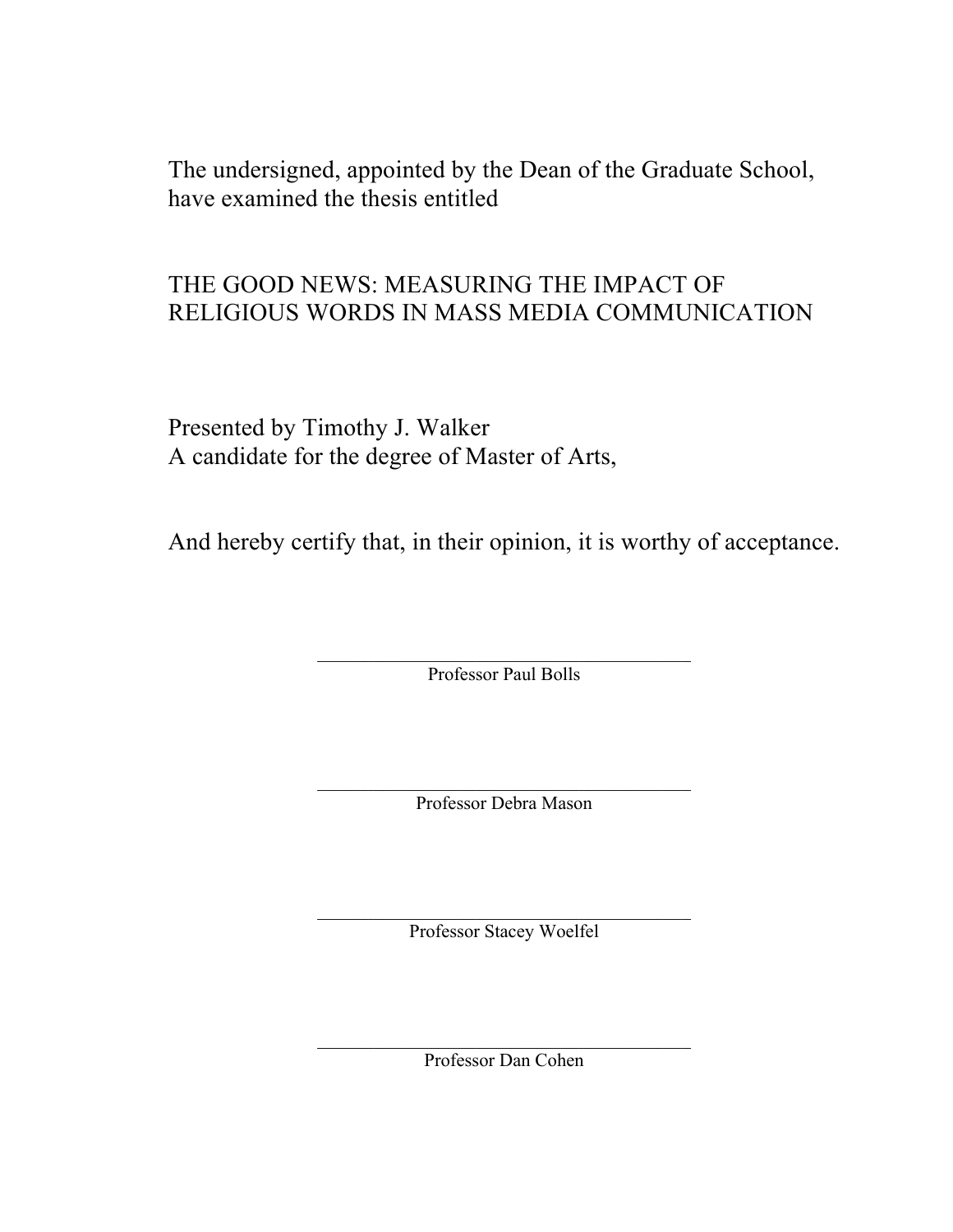### **DEDICATION**

There is nothing in life more important than family:

To Mom and Dad, your love, support and confidence got me through this past year and the twenty four that came before. Thank you for all that you do.

To Lauren, Jessica, Ryan, Bailey and Rabies, this CrayThesis is for you!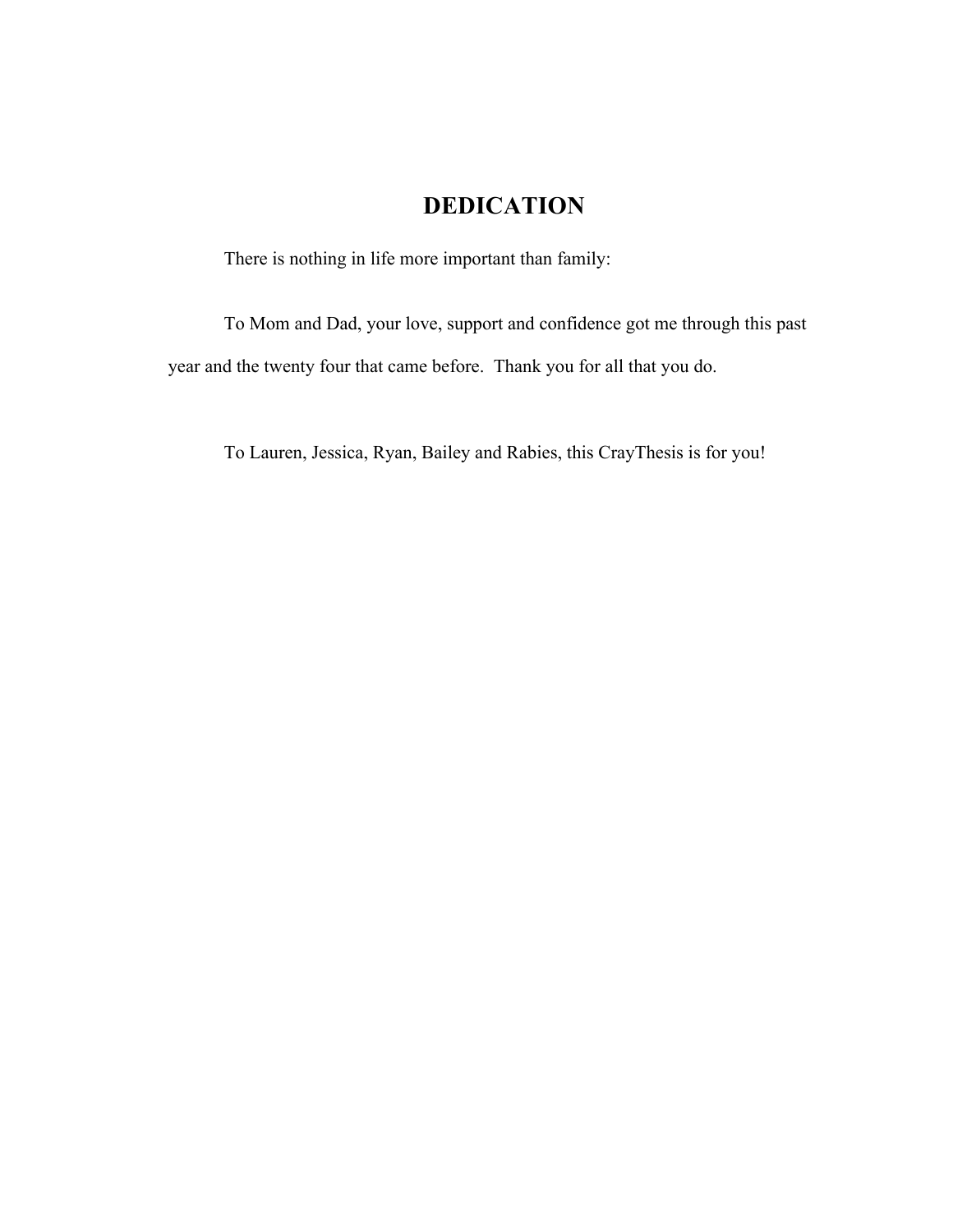### **ACKNOWLEDGEMENTS**

I would like to thank each my thesis committee members for your individual expertise, advise and support.

| Thesis Chair:      | Dr. Paul Bolls, Strategic Communication                                                           |
|--------------------|---------------------------------------------------------------------------------------------------|
| Committee Members: | Dr. Dan Cohen, Religious Studies<br>Dr. Debra Mason, Journalism<br>Dr. Stacey Woelfel, Journalism |

Dr. Cohen, your knowledge of all things religion helped pull together some of the most important and complicated aspects of this thesis. Thank you for your tough criticism and critical eye.

Debra, your background provided the bridge between religion and media throughout this research. Thank you for your encouragement, advice, and the opportunity to learn and work with you during my time at the Center on Religion and the Professions. The study of media and religion is certainly a worthy and important venture.

Stacey, thank you for your professional support and guidance. While not always direct, I believe your knowledge and leadership skills helped forge the idea for this thesis. At the heart of this thesis was a desire to discover more about how the media works as a way for journalists to better serve their audience.

Paul, this thesis would not have been the same without your constant analysis, support and theoretical prowess. Thank you for guiding me though this process. I am grateful for your willingness to chair my committee as well as your abundant insight.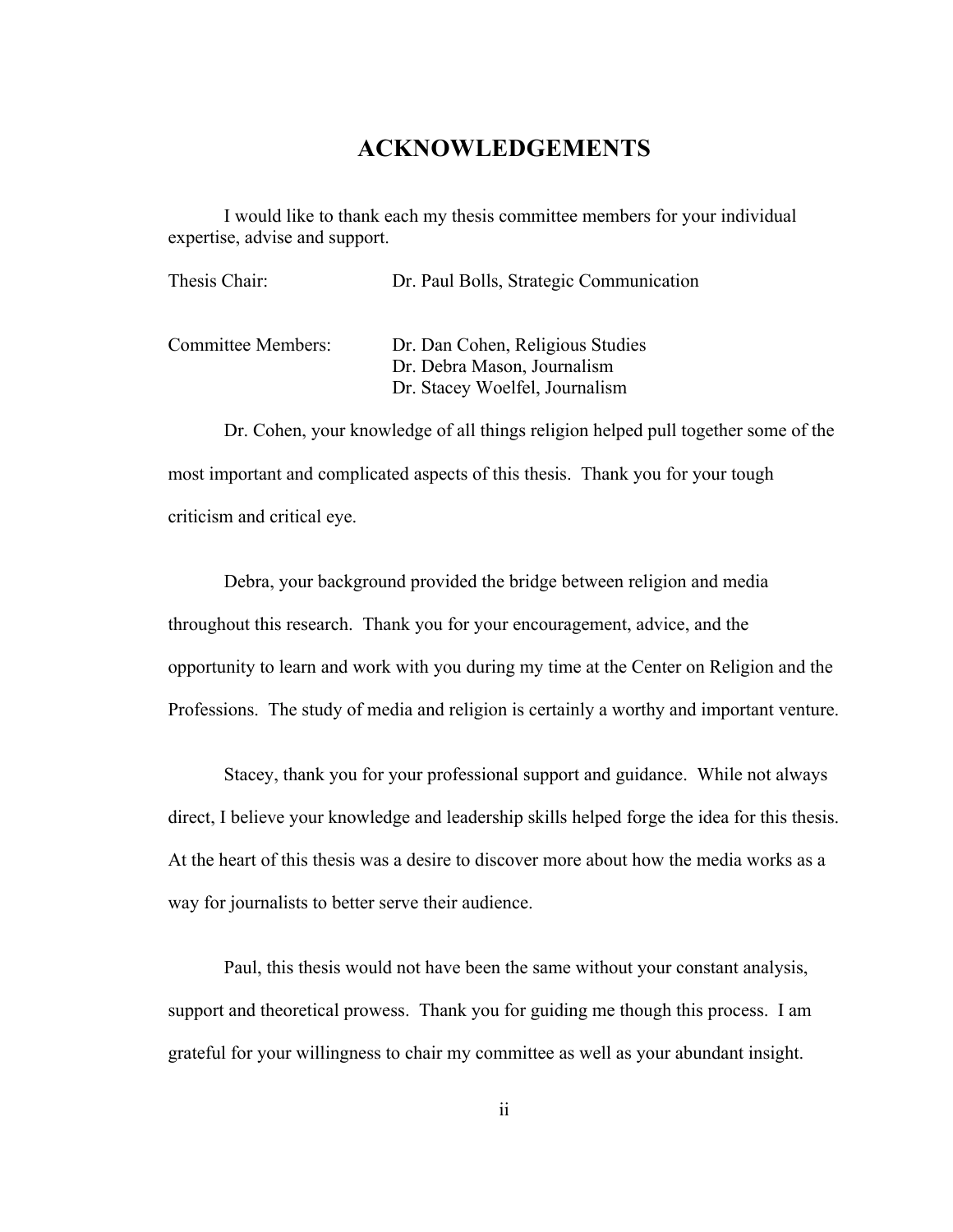## **TABLE OF CONTENTS**

| Chapter<br>The God Problem                                |
|-----------------------------------------------------------|
| Definition of Religious Belief                            |
| Religion and the Communication Process                    |
| <b>Attitude Accessibility</b>                             |
| The Limited Capacity Model of Mediated Message Processing |
| 23<br><b>Research Question 1</b>                          |
| <b>Research Question 2</b>                                |
| <b>Research Question 3</b>                                |
| Index of Religious Belief                                 |
| Independent Variable<br>Level of Religious Belief         |
| <b>Type of Religious Belief</b>                           |
| Dependent Variable                                        |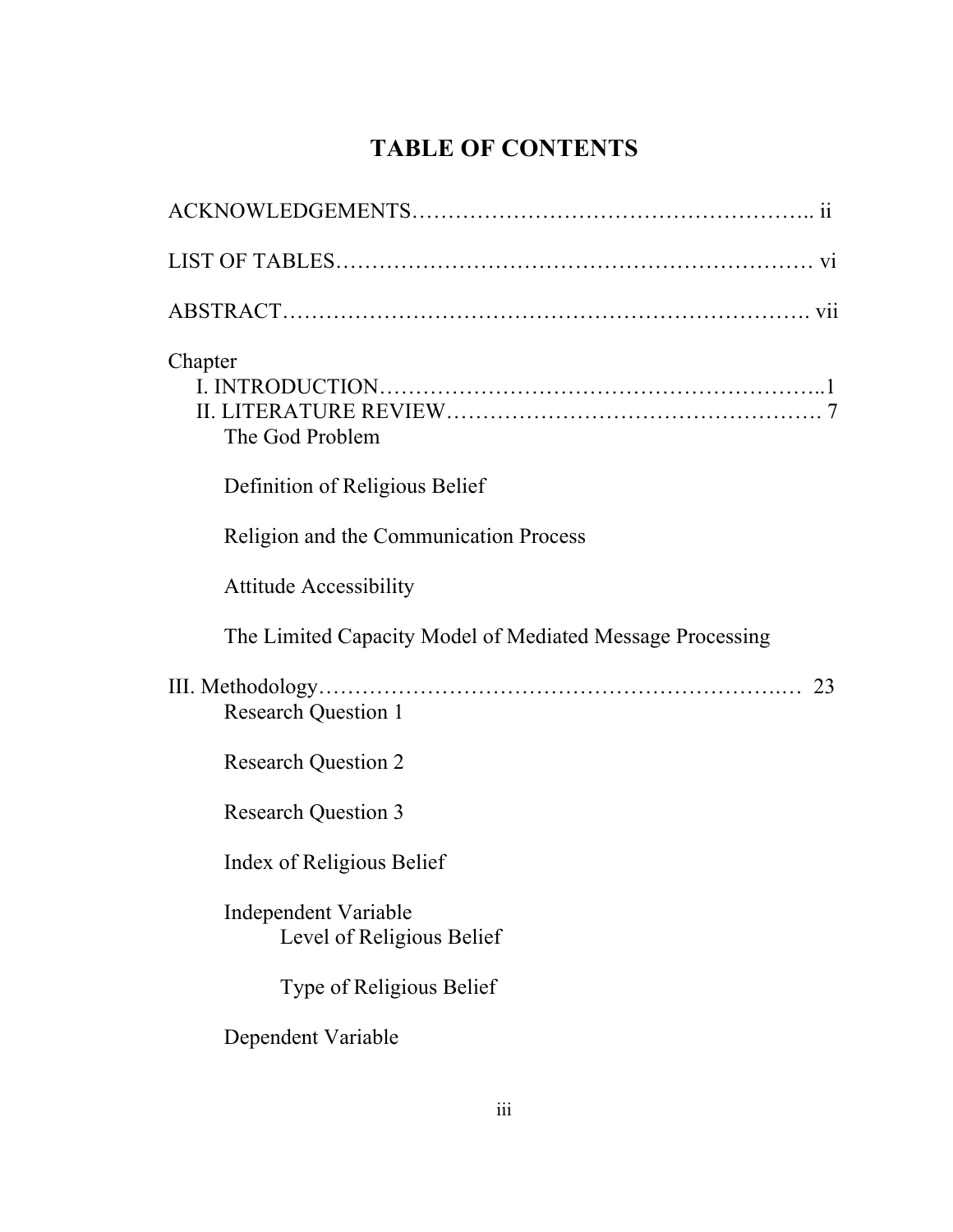| <b>Attitude Accessibility</b>                                      |  |
|--------------------------------------------------------------------|--|
| <b>Secondary Task Reaction Time</b><br>Participants and Procedure  |  |
| 36                                                                 |  |
| <b>Research Question 1</b>                                         |  |
| <b>Research Question 2</b>                                         |  |
| <b>Research Question 3</b>                                         |  |
| 41                                                                 |  |
| Limitations                                                        |  |
| <b>Future Research</b>                                             |  |
| Conclusion                                                         |  |
| <b>APPENDIX</b>                                                    |  |
| 1. Brief Multidimensional Measure of Religiousness/Spirituality 47 |  |
| 51                                                                 |  |
|                                                                    |  |
|                                                                    |  |
|                                                                    |  |
|                                                                    |  |
|                                                                    |  |
|                                                                    |  |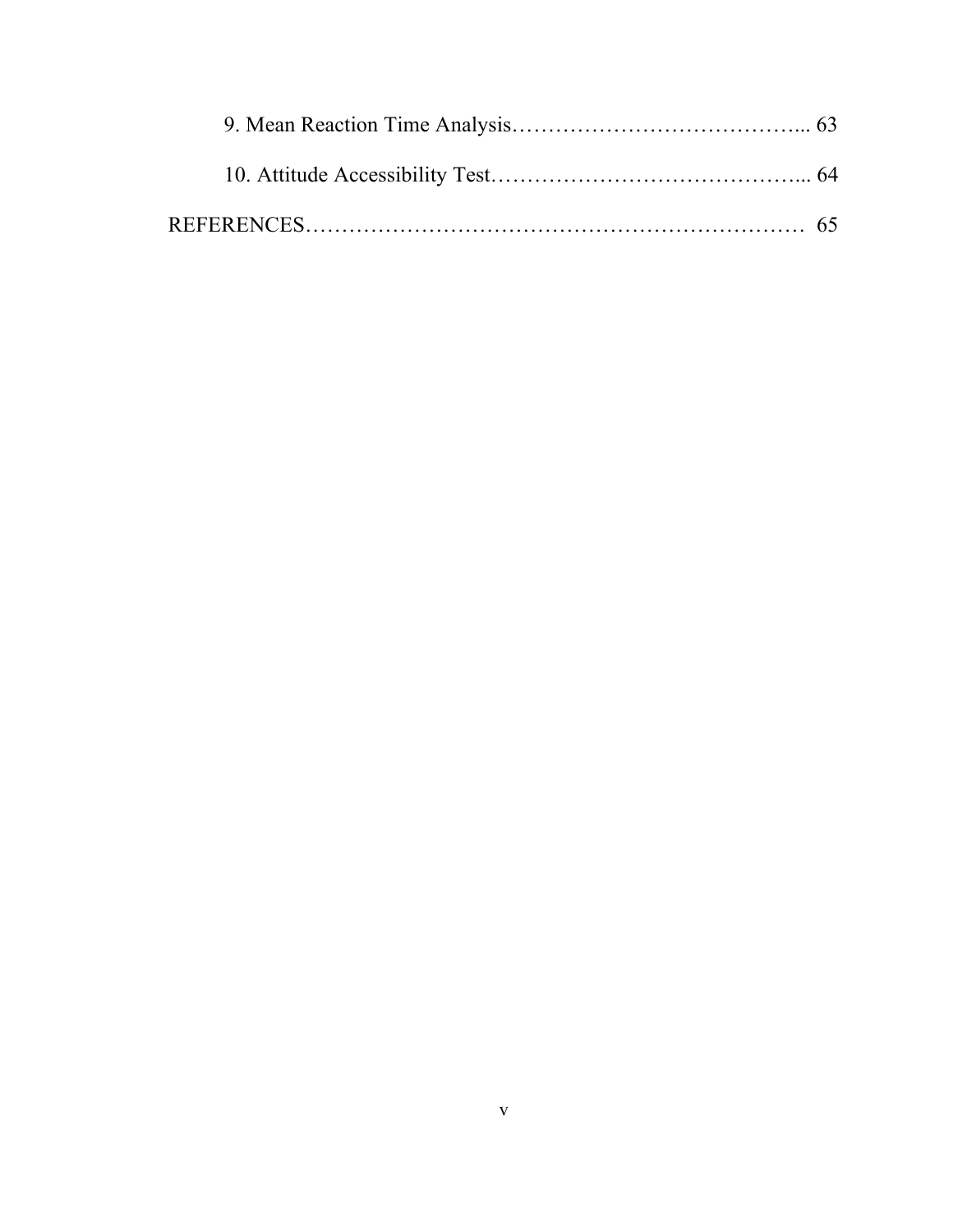## **LIST OF TABLES**

| Table | Page |
|-------|------|
|       |      |
|       |      |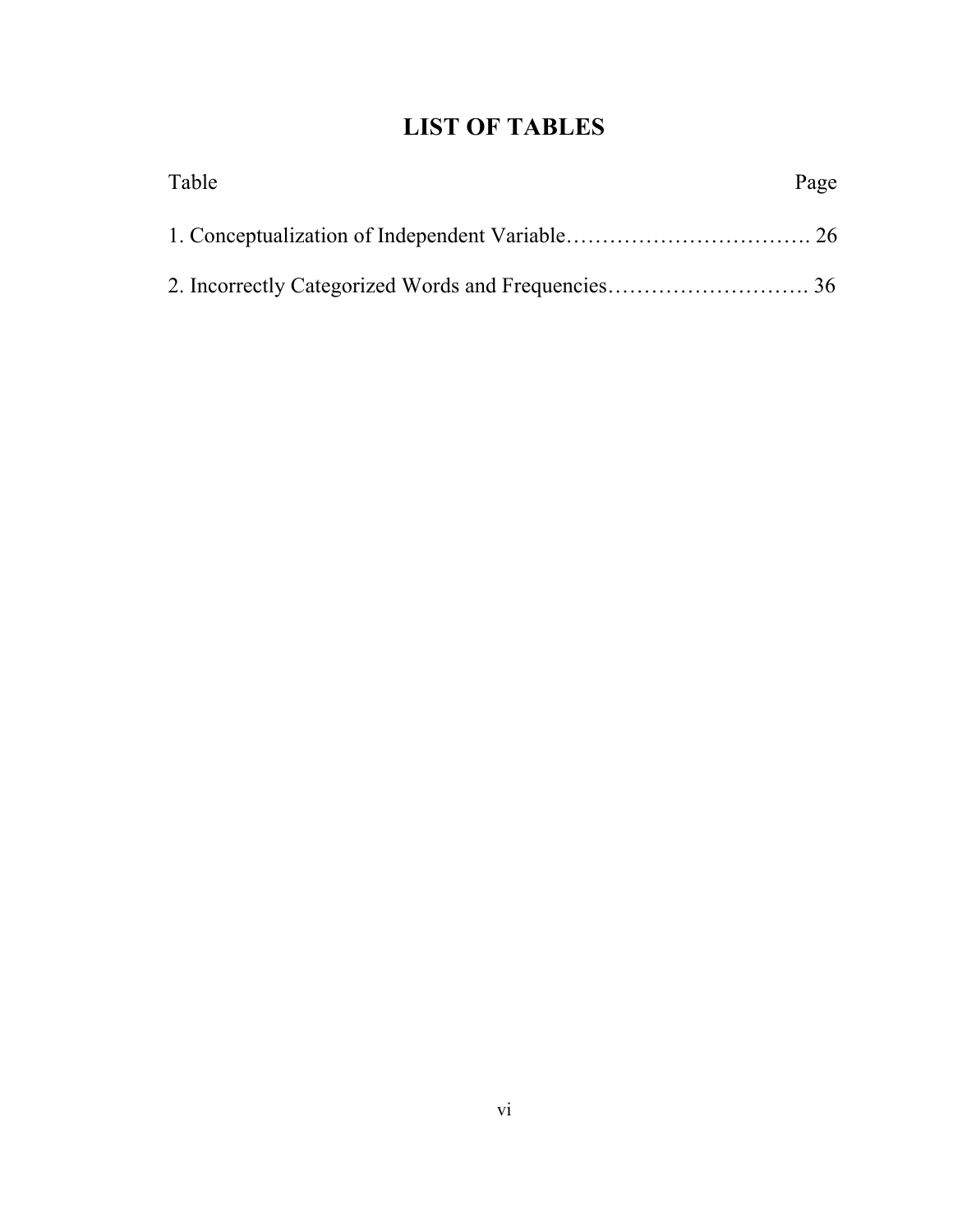### THE GOOD NEWS: MEASURING THE IMPACT OF RELIGIOUS WORDS IN MASS MEDIA COMMUNICATION

Timothy J. Walker

Dr. Paul Bolls, Thesis Supervisor **ABSTRACT**

This study explored the relation and use of religious ideas in television news stories. A psychophysiological experiment, based on Lang's (2006) model of limited capacity processing, was conducted using pre-recorded television news stories containing religious cue words. Reactions to these words were measured using secondary task reaction times. The experiment was designed to test whether reaction times were slower in stories containing a religious cue word. Results were also paired with responses from an index of religious belief to test whether religious people processed religious cue words in stories differently than non-religious people. The analysis yielded no significant results. However, this study does help further the basis and need for more insight into the interaction between religion and media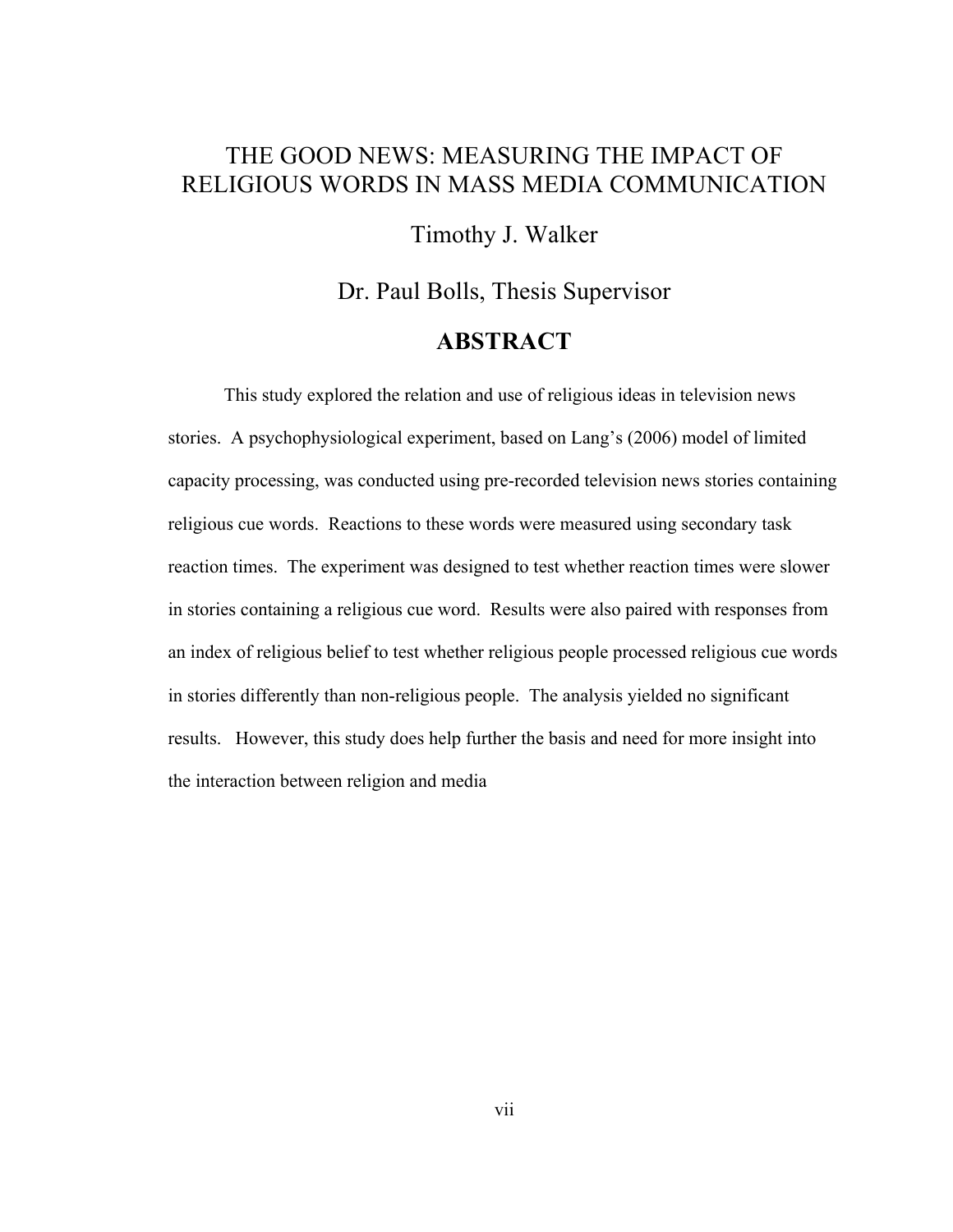# **I. INTRODUCTION**

Moses stood before God manifested in the burning bush and atop Mount Sinai. The Prophet Muhammad entered a trance-like state where he received the holy text of the Koran. Jesus prayed to God in the Garden of Gethsemane on the night he was taken into custody prior to the Crucifixion. Siddhartha Gautama meditated under the bodhi tree for days before he reached and enlightened state and became the Buddha. Communication with a Divine presence has deep roots in human existence. Human communication and religion are two the oldest subjects of human wonder and discussion. These two subjects intertwine and interact within the context of the mass media. The constant ebb and flow of media messages through human perceptions can shape how we understand the world. This makes it important to understand where religious beliefs fit within the continuum of media message processing.

The motivations of the human spirit are hard to measure in a scientific way that satisfies the minds of the analytical scientific community. Religious communication and science are often seen as at odds, with one perceived as a constant threat to the validity of the other (Stark, 1963). Even Albert Einstein struggled to juxtapose religion and science throughout his life (Einstein, 1995). But this view need not pervade our thinking (Haught, 1995; Sapington, 1991). The following literature and research attempts to show that religion and science (in this case, the study of mass media communication) are intimately tied together though the processes and intricacies of human thought. This task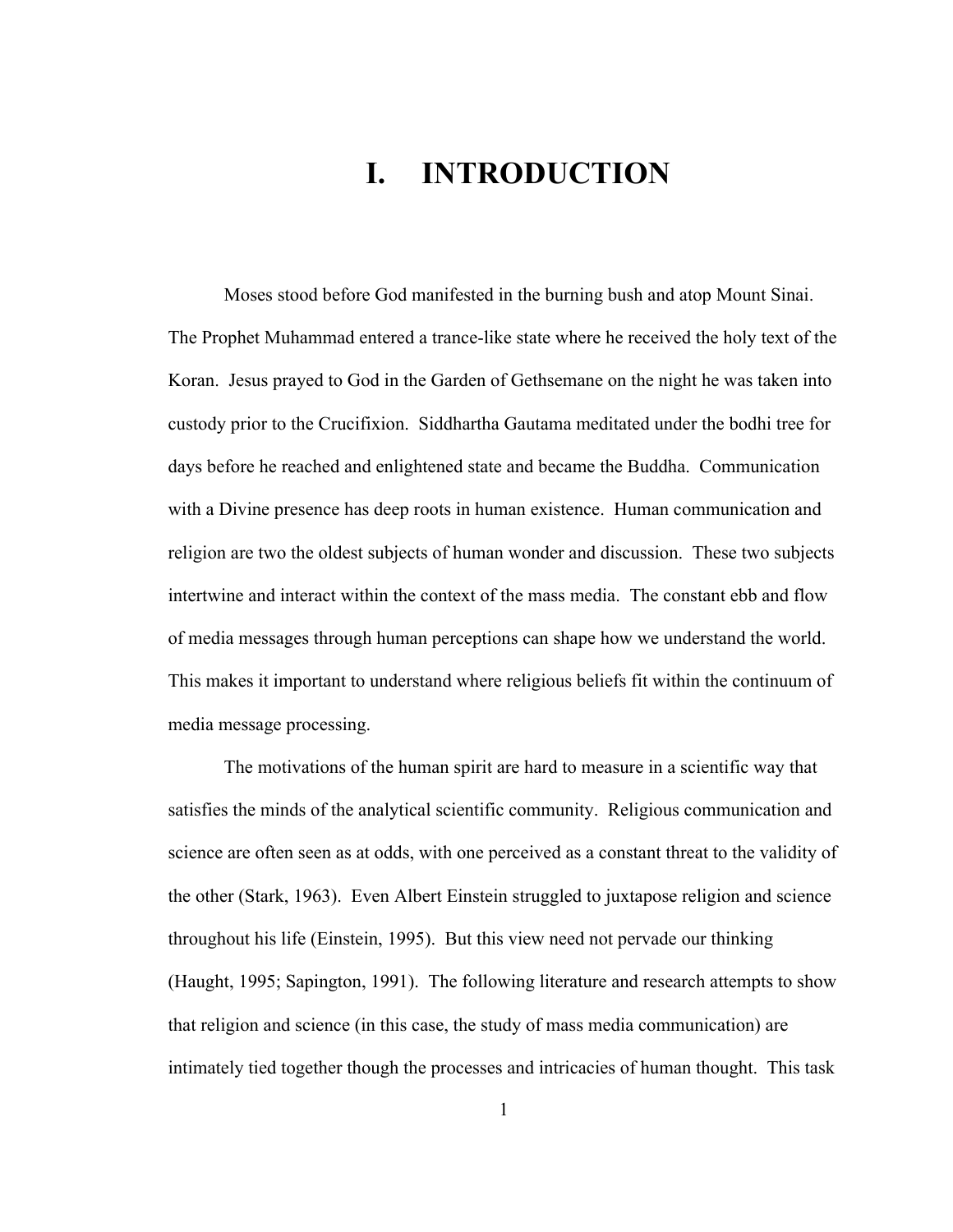is important in understanding how the communication process works for so many religious people, and how religious beliefs affect communication.

The complexities of information processing and communication are perhaps second only to that of religious experience and belief within the human mind. Scholars in religious studies are engaged in a constant struggle to understand religious motivation and perceptions. Neuroscience researchers have been able to examine how the brain changes during states of deep prayer and meditation (Reynolds & Tanner, 1995). Godhuman communication in the form of prayer or mediation can have tangible effects on the brain. This study aims to examine the next step in this process by attempting to determine how those internally held religious beliefs manifest themselves externally when exposed to media messages**.** This is a field with extensive possibilities.

The study and measurement of religious beliefs has yet to be extended to psychophysiological experimentation within the field of mass media scholarship. This research will use measures of attention, attitude accessibility and message processing, already well established in mass media studies, and meld them with concepts of religiousness.

Religion in the context of American life has long-standing ties to freedom of expression. The United States of America, for all practical purposes, is a religious nation. The degree to which Americans are becoming increasingly secular is a point of contentious debate. The Pew Research Center's U.S. Religious Landscape Survey found that only 16.1% of American's aren't affiliated with a particular religious faith (Pew Research Center 2008). Another popular study of belief, conducted by Baylor University, found similar religious trends in American life (Bader, 2006). Large portions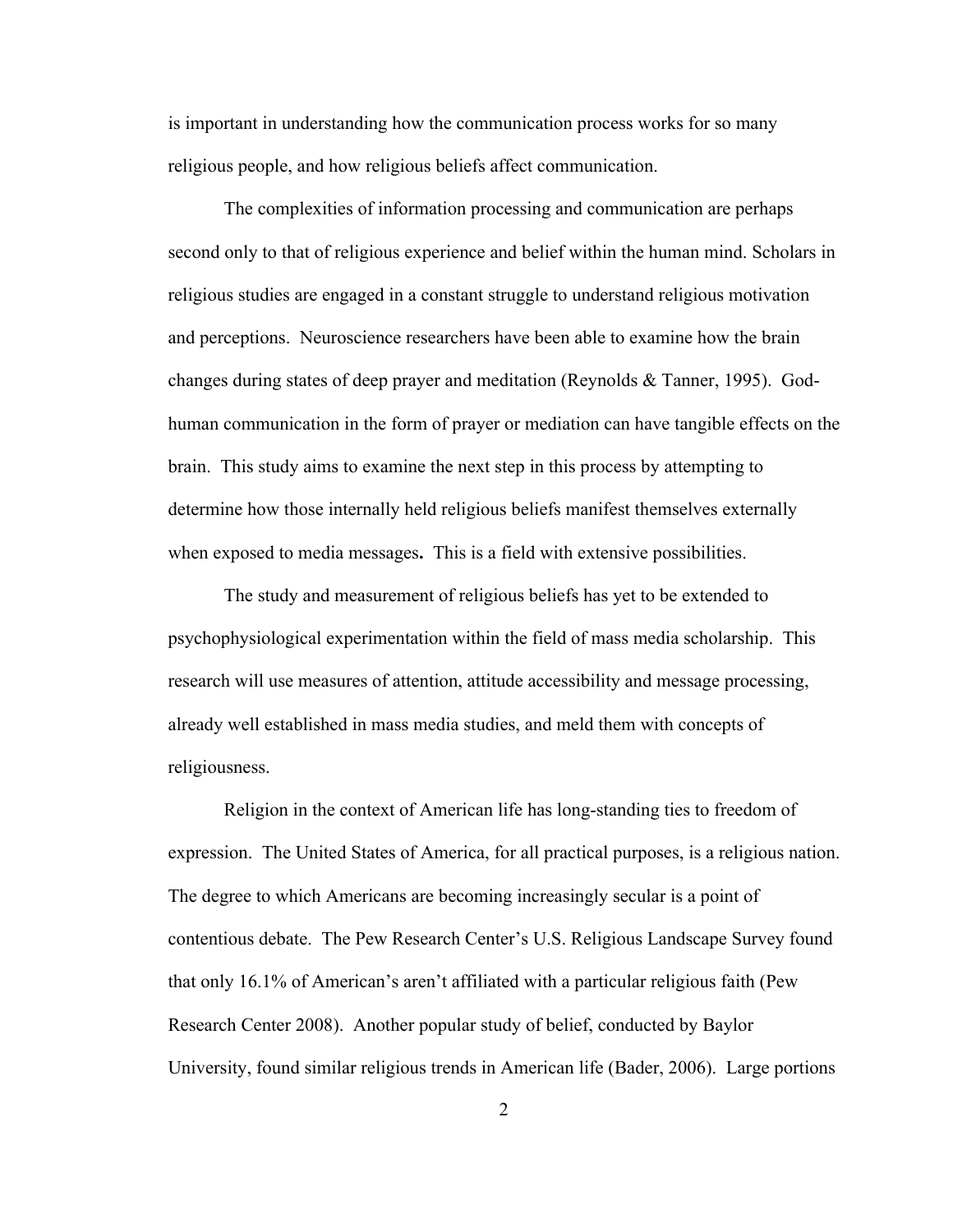of the population have seen *The Passion of the Christ* or read one of the *Left Behind* series of novels. Furthermore, the Pew study found that an additional 5.8% of the 16.1% who have no specific religious affiliation are religious.

People believe news about religion in extremely important (Buddenbaum, 1998). However, Buddenbaum adds that they are highly critical and unsatisfied with the current condition of coverage in the news media. Whether or not media messages are specifically religious, people are conscious of religious messages and religion in the media.

These numbers are important to note if only to shed light on the number of religious people who live and consume media every day. In fact, the realms of religion and media are beginning to come together more fluidly and with greater frequency (Hoover, 2002). Hoover continues to explain that open profession of religion among celebrities and the increasing popularity of religious music and media demonstrate this "blurring" or religion and media.

The necessity and importance of religion as a specific specialized newspaper or media beat is constantly pondered (Hoover, 1998). The often controversial nature of religious issues and the fervor of religious people raise questions of bias and neutrality in the public's mind. This study, however, intends to examine *why* these ideas are so important in the context of media messages. A better understanding of the influence of religious ideas in media messages would help further explain the complexities of news about religion by delving into the perceptions of viewers and readers. This further illustrates the need to understand how religion influences perception and attention to media messages in a world where the two are increasingly melded together.

3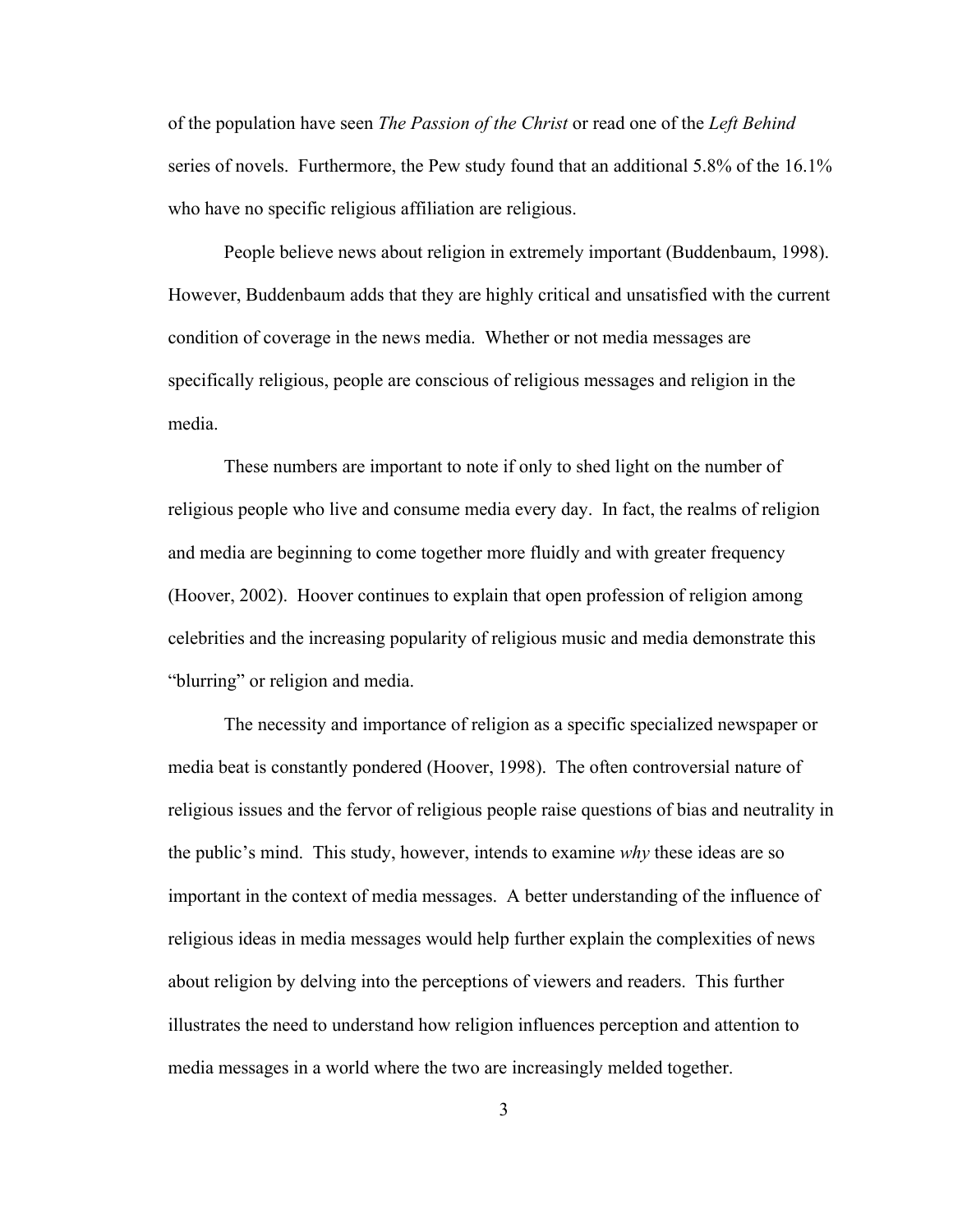While overwhelming numbers of people in the United States are religious, there are very few studies examining religious belief and media. Studies involving other, less pervasive, groups are far more popular among communication researchers. Sex, race, ethnicity and economic class, while important avenues for research, dominate the field, despite representing fewer members of the population at large. This study will add credence to the study of religion and communication by showing how religious beliefs can impact the communication process.

The sheer number of religious people in the United States (and throughout the world) raises the need to understand how religiousness affects communication. Religion is a wild card that has the ability to affect an individual's perception of reality. Religious beliefs tend to simplify life by giving order to complicated issues (Duriez, 2003). This suggests that religion serves an important role within the human mind. The pervasive and powerful nature of religion along with the fervor of many people's religious beliefs necessitates the study of religion and communication. Better understanding how religious belief affects the way people receive and understand media messages will fuel a greater understanding of the communication process as a whole because so many people are religious. The basic research question of this study is to explore the impact of religious belief on human action**.** What are the cognitive processes that spur the impact of religious belief in communication processing?

This research has extremely delicate scholarly implications because religion has never been seriously as a variable with potential for experimentation in the communication sciences. Substantial causal evidence of the impact of religious belief on communication could redefine years of scholarly research in mass communication. The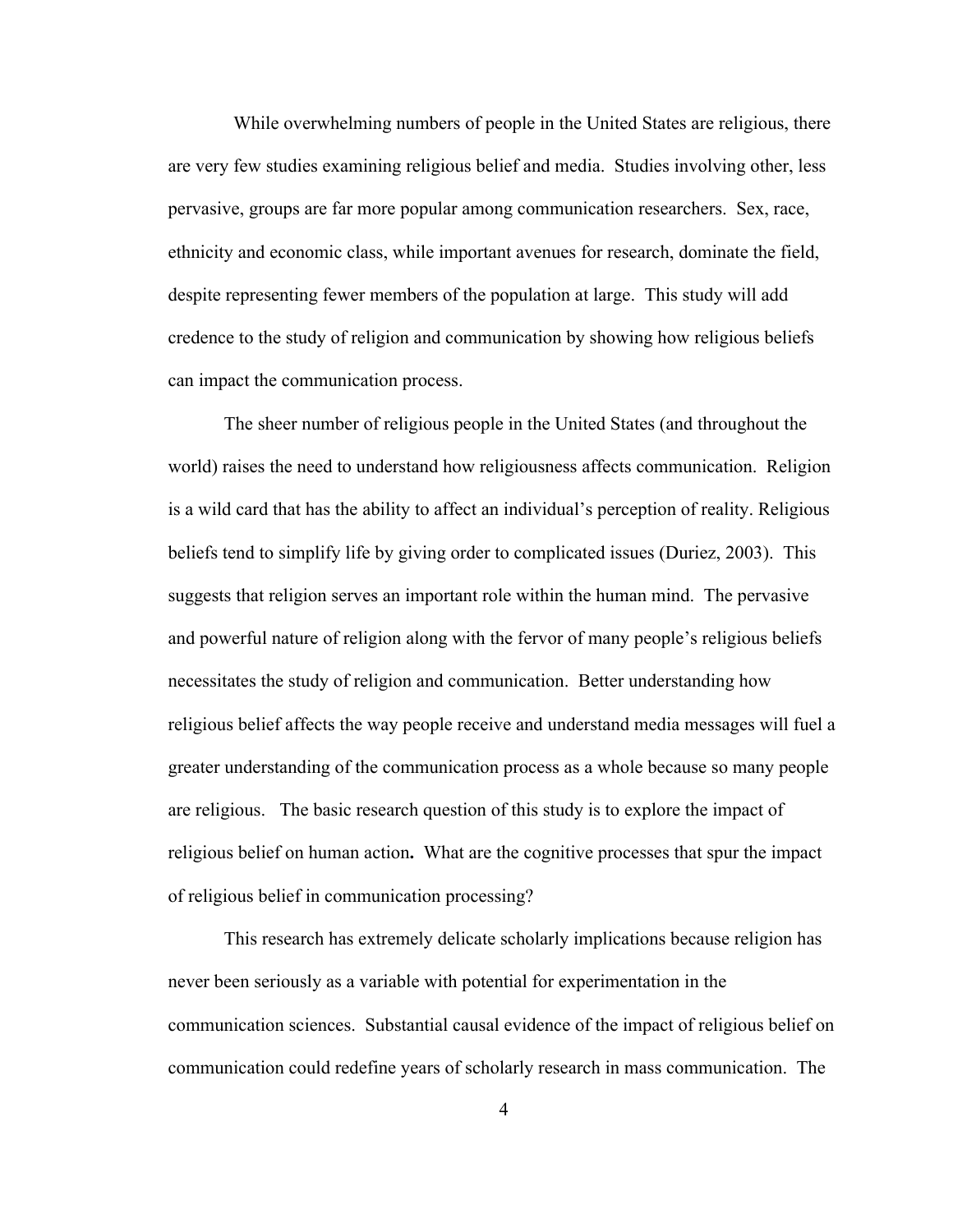sincere belief in the existence of a Supreme Being who imparts wisdom and guidance (through prayer, meditation, etc.) in the communication equation would supersede external media influences and persuasive messages.

More practically, an in-depth understanding of God's role in communication could influence the way advertisements and persuasive messages are presented. Advertisers wishing to connect with consumers' spiritual nature could also benefit from understanding more about religious motivations. A greater understanding of the persuasive effect of religious messages could also help journalists interpret the religiously fueled political events (Israel, Iran, Tibet and the 2008 U.S. Presidential election to name a few) that pervade national and international news

#### *A note on choice of terminology in this study*

The wide range of religious traditions worldwide makes accurately defining and using terms in the academic study of religious a difficult task. Not all people with religious beliefs believe in a God, Supreme Being, Ultimate Reality or other conceptualization of the divine. Similar terminology does not always carry the same meaning among different groups. Furthermore, not all religious traditions believe in God, or any singular, supreme, Creator deity at all.

 This study, being conducted at a large Midwestern University, will inherently deal with a large Christian population. More than 90 percent of religious people in Midwestern states identify themselves as Christian (Mayer, Kosmin & Keysar, 2001). For the purposes of simplicity and clarity, this research will use the term *religious belief* to describe the general idea of faith and adherence to a set of practices and beliefs in a higher power.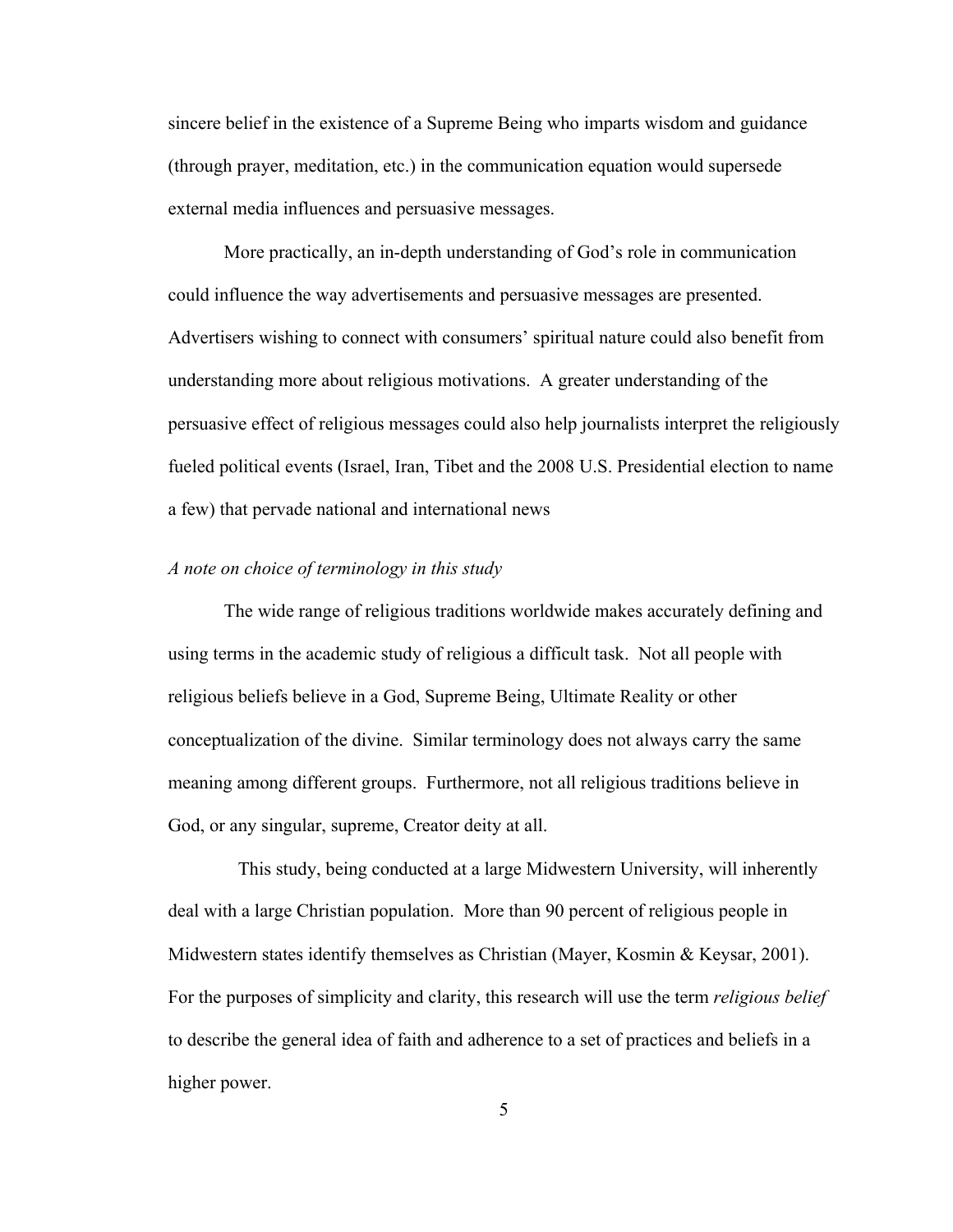Additionally, this study will use the word *God*, to describe peoples' representation of a higher power. The vast majority of the population, and likely research participants, have a Judeo-Christian background and identify most with the idea of God. The use of the term God, as well as other specific terms used in experimentation is designed to identify most with likely research participants who represent the vast majority of the population. However, this study does acknowledge that there do exist faith traditions and religious beliefs systems, which do not use the term God.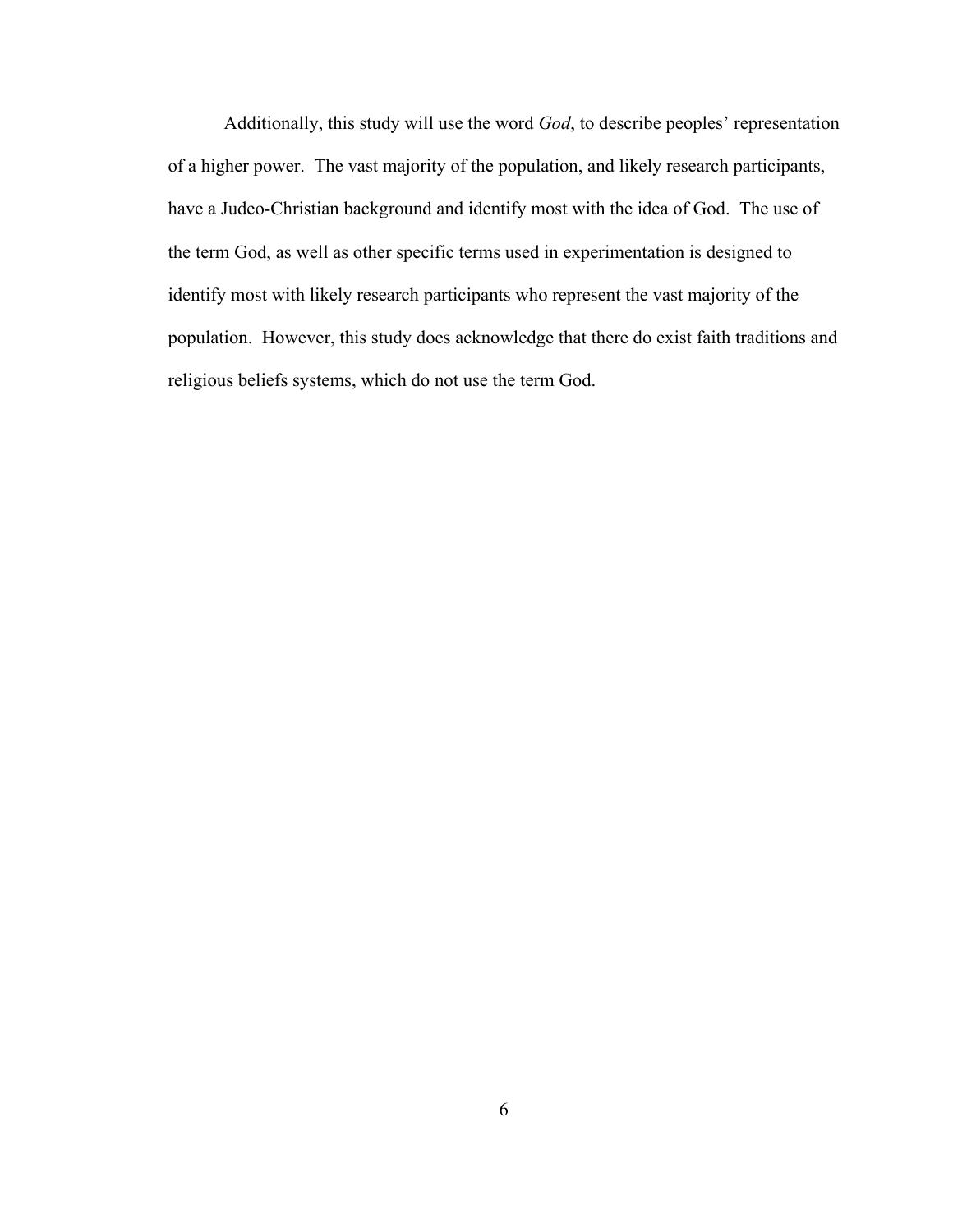## **II. LITERATURE REVIEW**

#### *The God Problem*

Communication scientists spend their careers trying to determine the aspects of human communication. Complicated experiments attempt to pinpoint the root causes, reasons, and implications of media messages. The following literature is based on the cognitive mechanisms dealing with information processing, accessibility and cognitive capacity. These processes, coupled with religious belief, will create more continuity and understanding within the study of communication and religion. But there is a wild card, a concept that has confounded scholars and philosophers for thousands of years.

The God Problem (Schultze, 2005), central in explaining the need for this research, is the idea that a Supreme Being communicates with, and affects, the actions of human beings. This makes establishing a set of communication laws increasingly difficult because it is nearly impossible to measure the will of God. Schultze admitted communication scientists often ignore this problem by pigeon-holing religious people as "pre-modern, irrational, artifacts to study rather than legitimate sites of human-God communication". Schutlze continued to muse about the challenges of interpreting communication from a divine being within current communication models.

"The God Problem" serves as foundational material for this research. Schultze's hypothesis serves to answer why religion is often times pushed to the sidelines of serious scholarly research. The link between religion and communication, while difficult, does exist. The real link does not fall into a mythical or solely spiritual realm, but, as this

7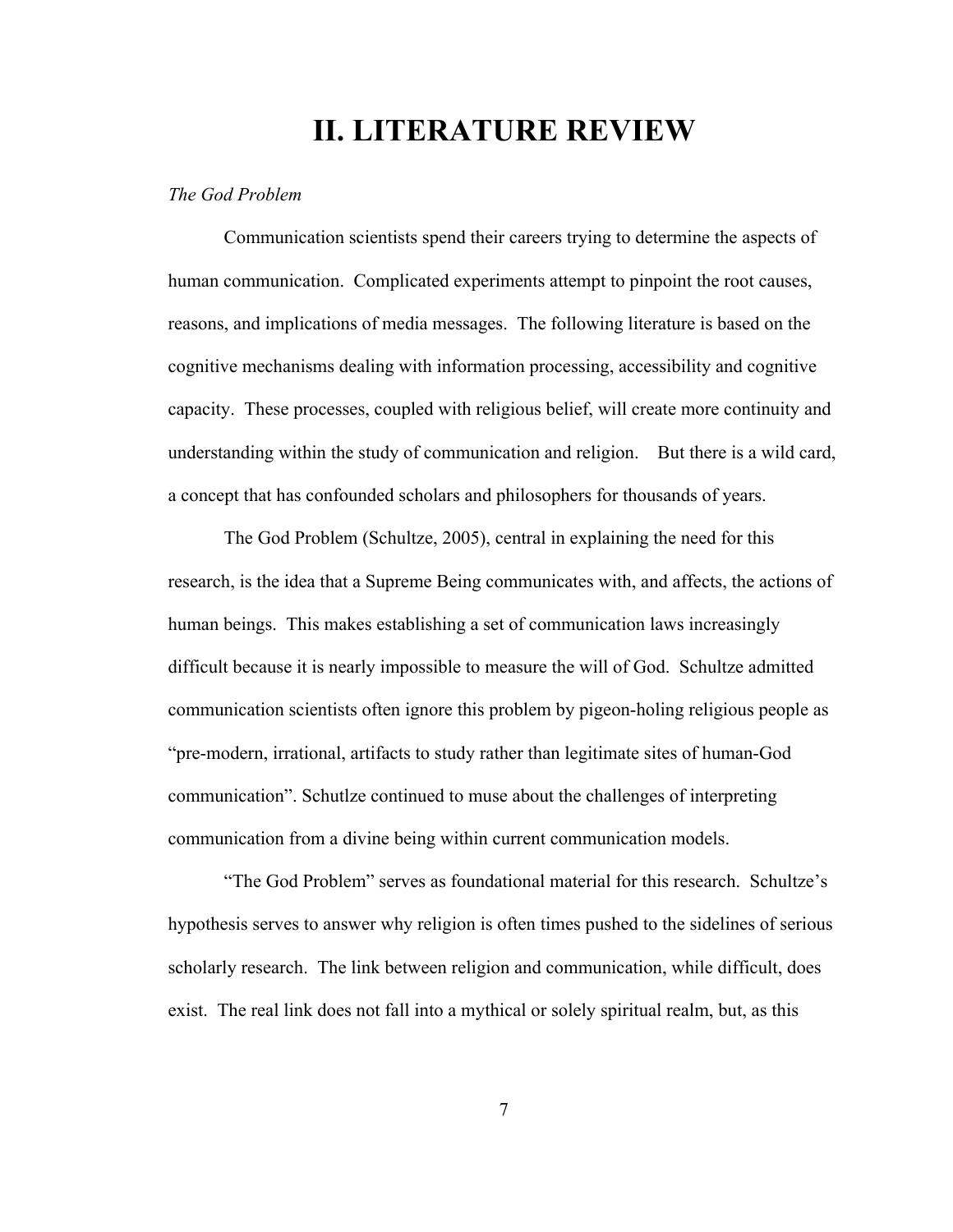research suggests, into the much more tangible field of cognitive processing. In this way, religious belief can begin to be measured and defined on solidly quantitative grounds.

 There are varying solutions to the God Problem. The most common approach is to completely ignore the impact of divine agency in communication. Many studies take for granted the importance of race, gender, ethnicity, and class in understanding determining factors and cognitive processes in communication (Darley & Smith, 1995; Jeffres, 2000; Newhagen, 1994) while religious motivations are often left out. Ignoring the impact of human prayer and communication with the divine is not the best approach. The reality or actual existence of God ought not matter when discussing this problem because the reality exists that many people do, in fact, believe they communicate with some Supreme Being. In the minds of many across the world, God does exist, and is a very real aspect in their lives. Therefore, it is both necessary and prudent to analyze the effect supernatural communication may have on the communication process. This research proposes to use religion as the central variable in understanding cognitive possessing of media messages. More specifically, media messages will take the form of television news stories.

#### *Further Defining Religious Belief*

If religion does play a role in how messages are perceived and processed it is important to understand exactly what makes someone religious (Torgler, 2006; Duriez, Luyten, Snauwaert & Hutsebaut, 2002). As discussed earlier, the idea of religious practice is termed religious belief. The idea of religious belief must be clearly defined and sufficiently narrowed in order to quantify its measurement and understand its role in the communication process. Many indices of religious belief do exist (Hill & Hood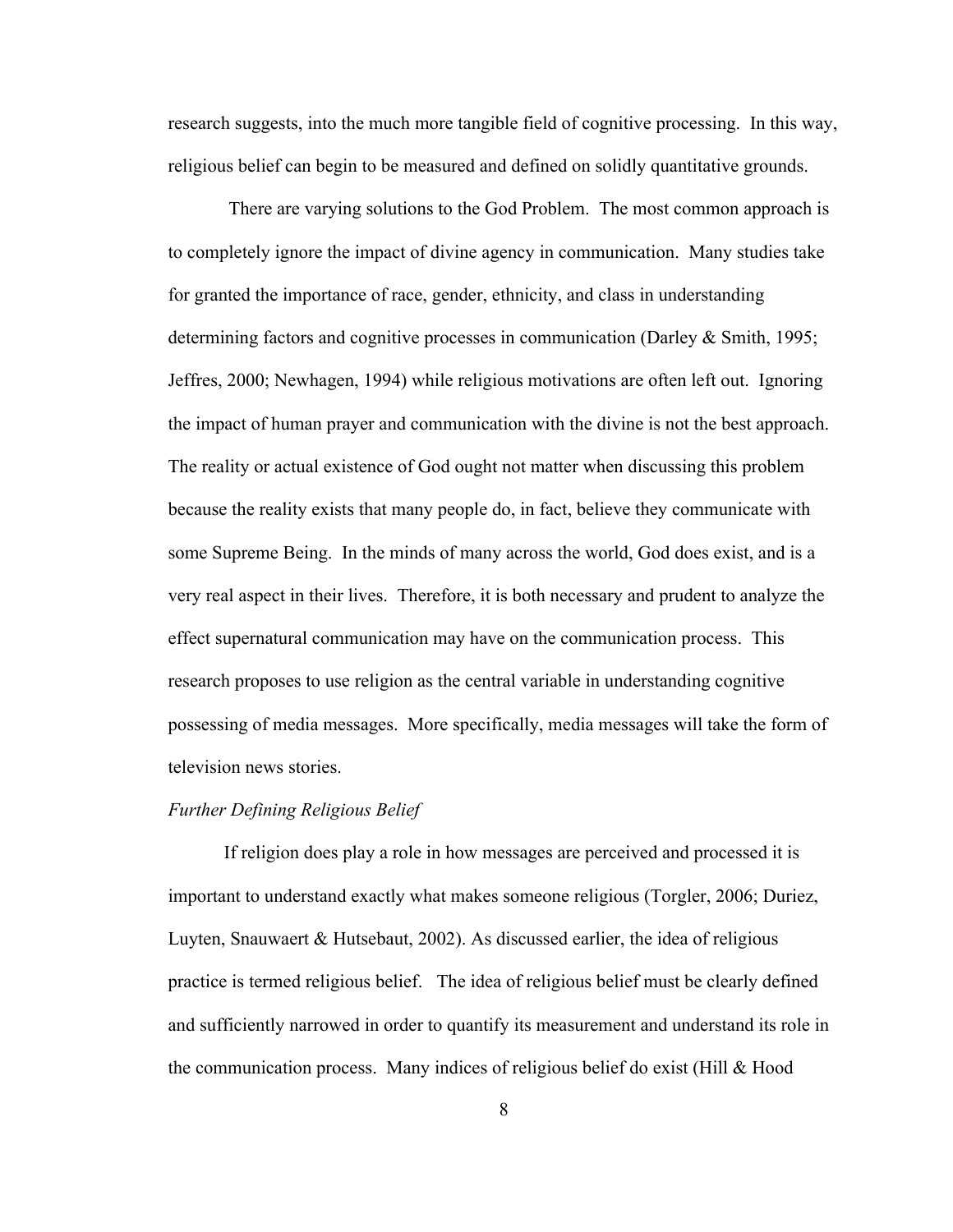1999), but most do not sufficiently handle the problem because there are continuing arguments over the definitions of faith and religious belief (Hill, et al., 2000). But religious belief is a difficult concept to parse. The multitude of distinct belief systems, each with specific dogmas and moral codes makes identifying the degree of a person's religious belief a somewhat subjective, yet centrally important, task. This adds additional importance to selecting the right instruments for the purpose of this research.

Religious belief, however, is not a monolithic structure. All people who believe in God do not have the same type of religious belief, nor do they practice their beliefs in the same manner. The Fetzer Institute and the National Institute on Aging (2003) have further suggested the necessity of breaking up religious belief into smaller categories for the purpose of more accurate measurement.

Scholars have long debated just how to break down this idea of religious belief (Berry 2005). Religiosity and spirituality are two of the most often used and frequently debated categorizations of religious belief (Zinnbauer, Pargament, and Scott, 1999; Zinnbauer, et al., 1997).

Religiosity is usually tied to doctrinal or dogmatic beliefs. Those with high religiosity attend regular services at an organized religious institution and participate in ritualized ceremonies associated with their particular religious community. Hill et al. (2000) defined spirituality as a search for an Ultimate Truth or an Ultimate Reality. Religion, as Hill describes it, is the same search for truth but with an added dimension of rituals or beliefs that are used as means and categorized by specific religious groups. The study also posed the idea that religion could also have non-spiritual dimensions such as ethnic identity or belongingness.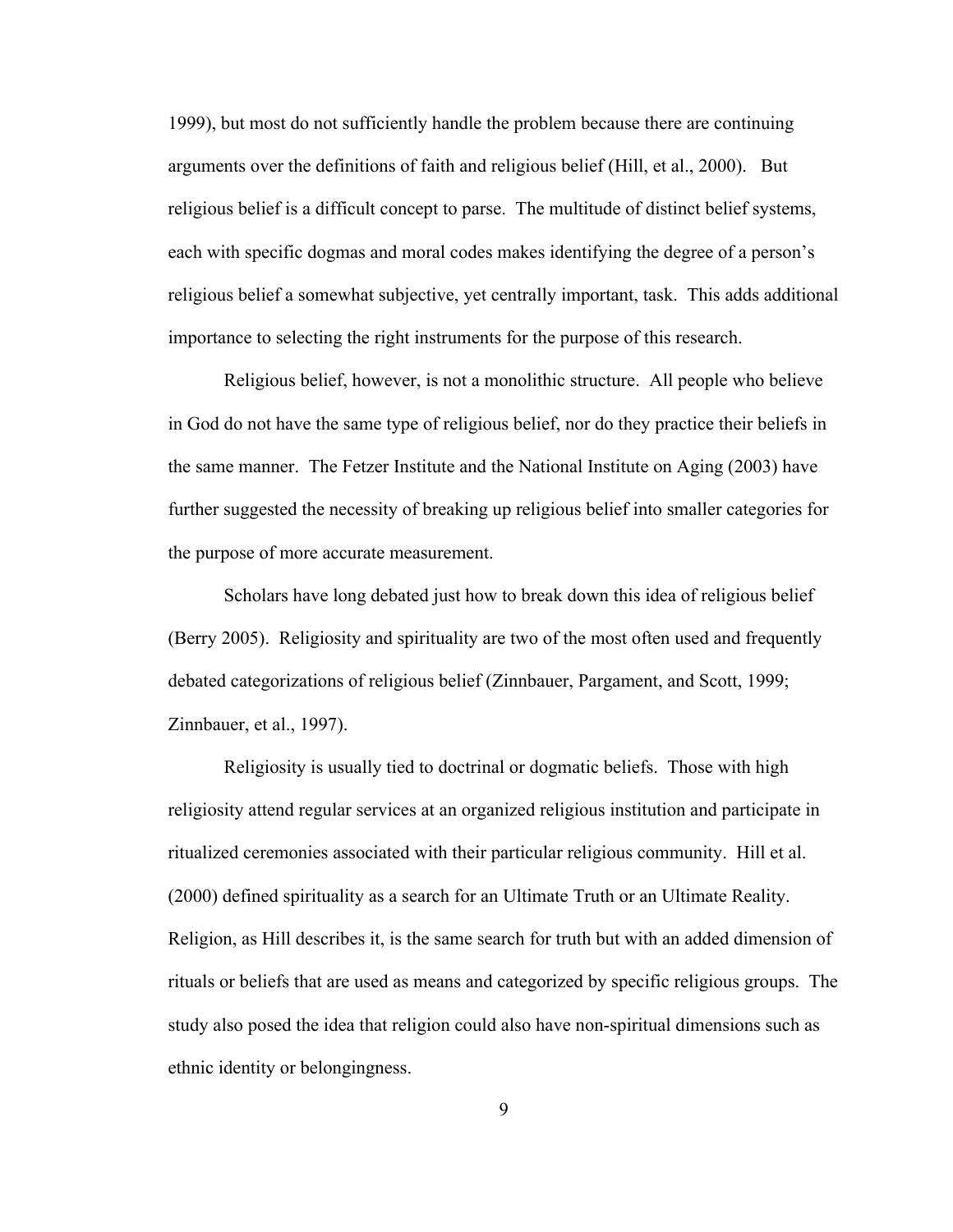However, as Berry (2005) explains, religiosity and spirituality are poorly defined concepts. Two basic subcategories are used in this thesis in order to more specifically address the idea of religious belief. These two terms are organizational religiousness and spiritual experience. These two terms identify a clear and basic difference in personal expression of religious belief.

Organizational religiousness measures religious belief contingent on membership and participation in a religious organization or faith, while spiritual experience measures "the individual's perception of the transcendent (God, the divine) in daily life and the perception of interaction with, or involvement of, the transcendent in life," (Fetzer 2003).

There is no doubt that similarities exist between organizational religiousness and spiritual experience, and the two are certainly not mutually exclusive. However, organizational religiousness need not be a necessary condition for spiritual experience and vice versa.

One could make arguments that both organizational religiousness and spiritual experience independently contain several different sub-categorizations each with differing perceptions. A person's faith could be tied to church and ritual participation, deep personal prayer, or both. Let us consider a hypothetical situation designed to illustrate this problem. Catholic A may define his or her faith through a particular institution or sacramental initiation. Catholic B may define the same religion as a product of intense meditation and spiritual connection. Both are Catholics, and both would yield similar classification in a simple questionnaire probing religious beliefs. Likewise, both A and B, although both identified as Catholic, could hypothetically

10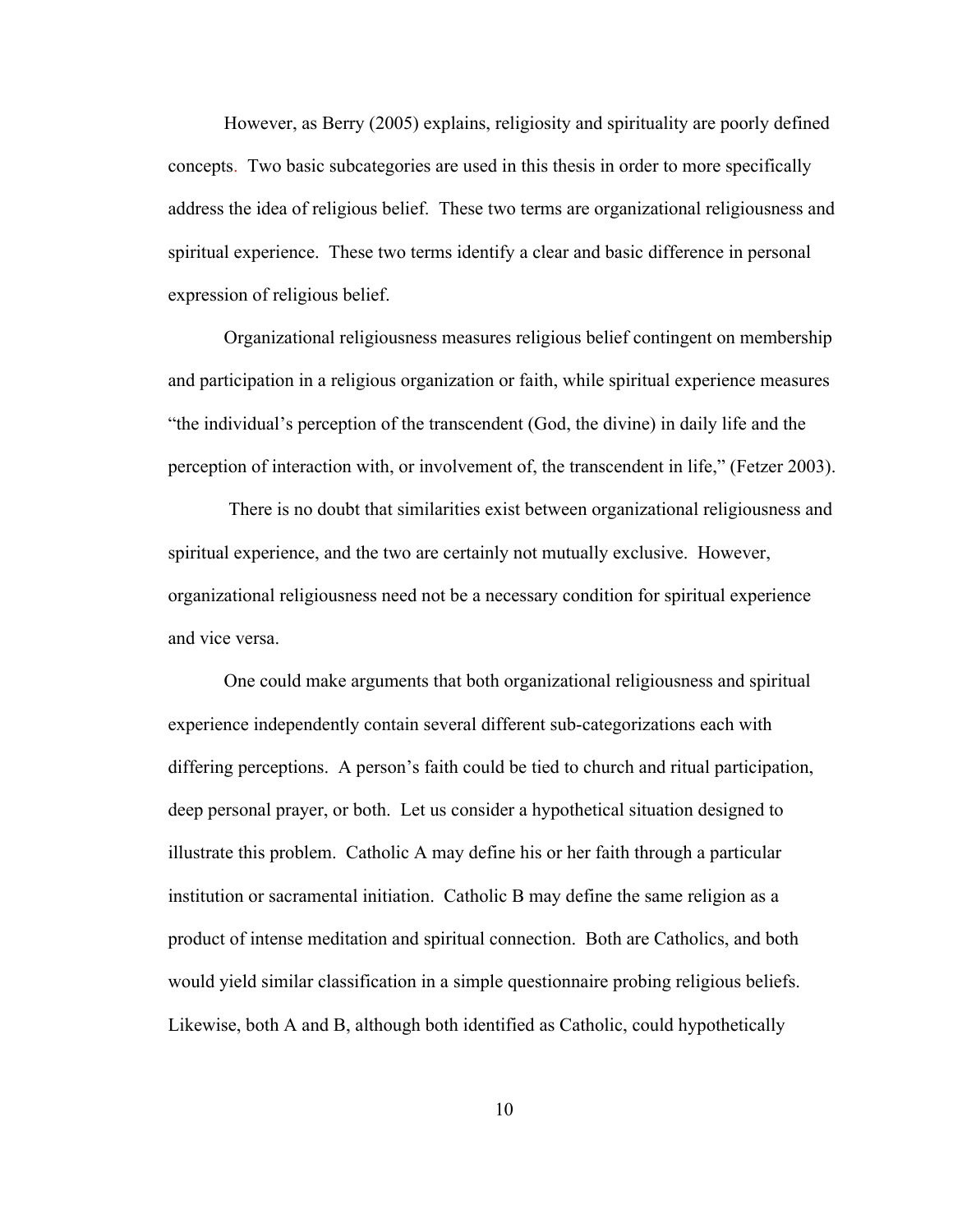display completely different results in an experiment designed to test implications of religion in communication because they have different *types* of religious belief.

The previous example illustrates the difficulty and essential need for an instrument that is sufficiently sensitive to determine differences in both organizational religiousness and spiritual experience among similar people. Barrett and Keil (1996) further explained the perils of measuring religion in a controlled setting. Their research showed participants have "at least two parallel God concepts that are used in different contexts, and these concepts may be fundamentally incompatible." Barrett and Keil were explaining the differences between the anthropomorphic and traditional theological concepts of God. Understanding this difference is central in this research to accurately measure religious belief. An accurate scale with the ability to distinguish among types of faith is of particular usefulness in this study because of the variety of religious beliefs people express.

This thesis uses organizational religiousness and spiritual experience as subcategories of religious belief. Without a clear understanding of the differences, this research could risk lumping together different religious belief patterns and subsequently missing important resulting effects. Part of the research goals for this research in will test whether differences exist in the mediating effects of religious belief as a variable in the context of the two subcategorizations of organizational religiousness and spiritual experience.

The Fetzer Institute and the National Institute on Aging (2003) published a report outlining the need for a measure of religious belief that can parse the subtle differences among different people. The same group then proposed a comprehensive index in 1999

11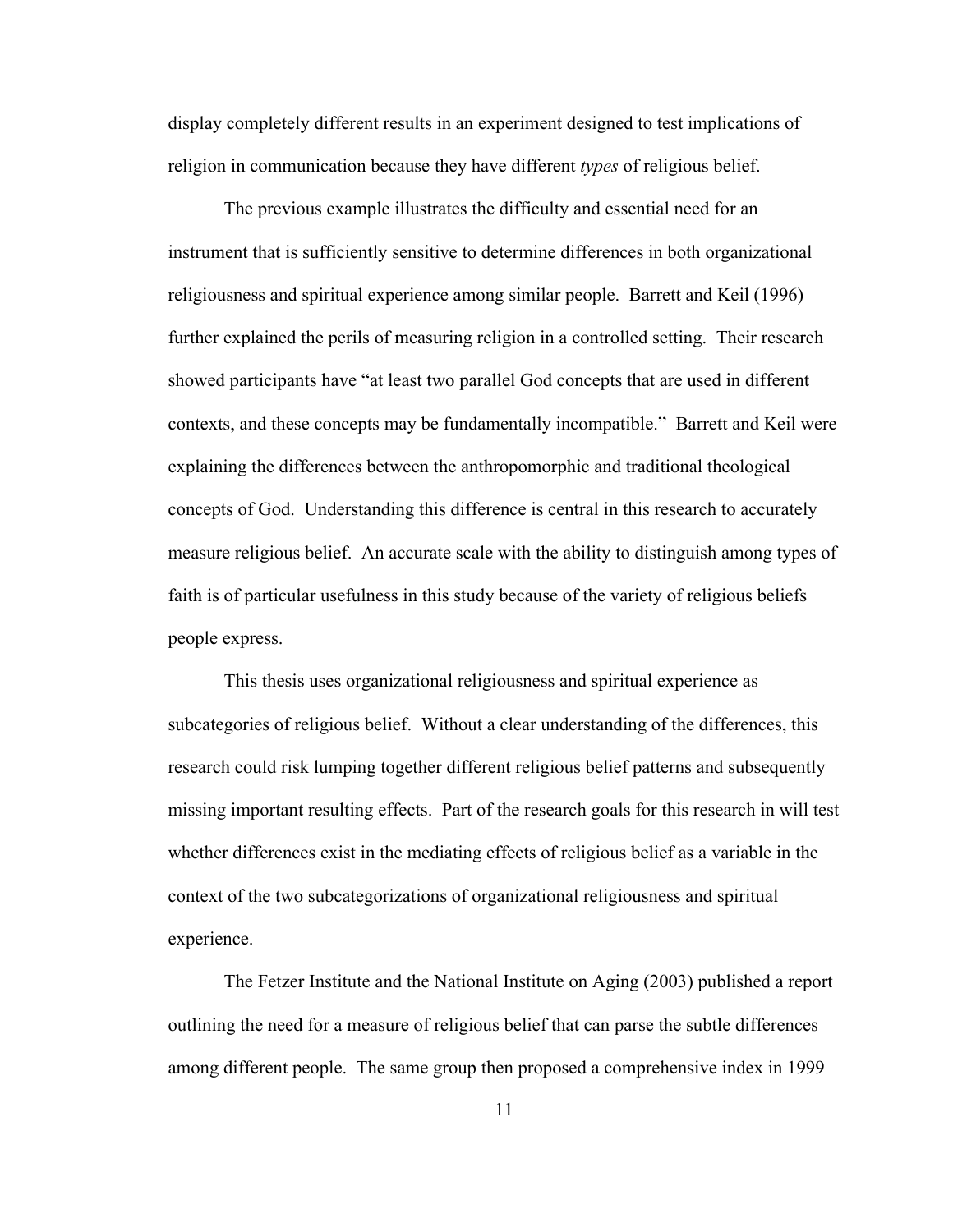called the Brief Multidimensional Measure of Religiousness/Spirituality (BMMRS) (see Appendix 1). The BMMRS brings together a multitude of different religious concepts (including measurements of organizational religiousness and spiritual experience). The group identified twelve key aspects of faith contained within the index: Daily spiritual experiences, meaning, values, beliefs, forgiveness, private religious practices, religious/spiritual coping, religious support, religious/spiritual history, commitment, organizational religiousness, and religious preference.

These twelve categories give the researcher the ability to key in on specific aspects of a person's faith and belief. The BMMRS allows for the categorization of research participants into a number of classifications that can then be compared to responses from experimental conditions. In this way, results can be calculated for a number of combinations of religious beliefs and attitudes as well as strength of conviction. Specifically, this research will use the measurements of organizational religiousness and spiritual experience as well as overall religious belief. .

#### *Religion and the Communication Process*

Next, it is important to specify where religion currently rests in the communication field. Religious information could be housed either in the message itself (the sender) or within the message receiver. This distinction will help to understand exactly where religious messages originate in the communication model and how they are coded and processed.

The Social Cognitive Theory of Mass Communication (Bandura, 2001) asserts that people often use symbols to process and understand experiences that require judgment and action. Bandura proposes these symbols often come in the form of media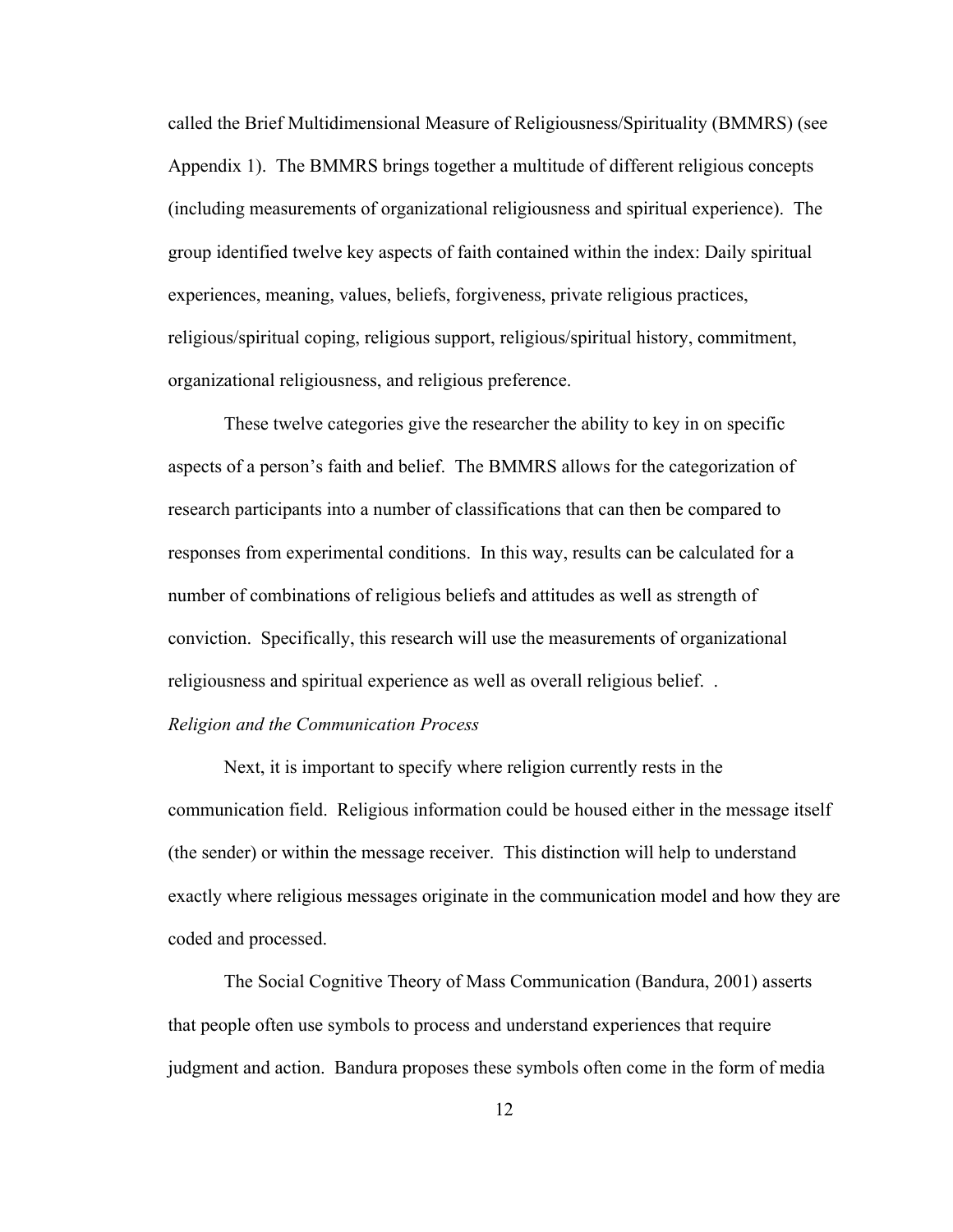messages from a variety of sources. Media then has the ability to stand in for traditional communication messages normally reserved for social actors such as family, friends, and other human beings. A media message, like television, that takes the place of a social actor and has the capacity to tell us what is important within our environment. This idea serves as a very preliminary entrance for religion into communication. Religion is a symbol that people use to understand the world around them (Bellah, 1970). Therefore, a religious symbol can be a powerful force in communication. Religious symbols can manifest in many forms. Sometimes a sacred text or story is used as a guiding symbol for understanding difficult concepts. Other times, the religious belief system as a whole is a symbolic model through which people lead their lives. For the basis of this study, symbols take the form of specific words in English that are intuitively associated with core religious attitudes (Appendix 3).

The next logical step is to suggest religious belief can serve as a social group similar to race, ethnicity, or gender. The favorable response of peripherally processed messages is enhanced if the message is congruent with the receiver's personal beliefs (Chang, 2002). Here, the perceptions of the message receiver color how he or she views the message.

Group membership can serve as an accurate predictor of perceived credibility and involvement can be operationalized as group membership (Gunther, 1992). Message recipients who are highly involved are more likely to have strong opinions. This idea further suggests that perceptions of bias and credibility are more tied to personal beliefs of the message recipient than material contained within a message. In other words, both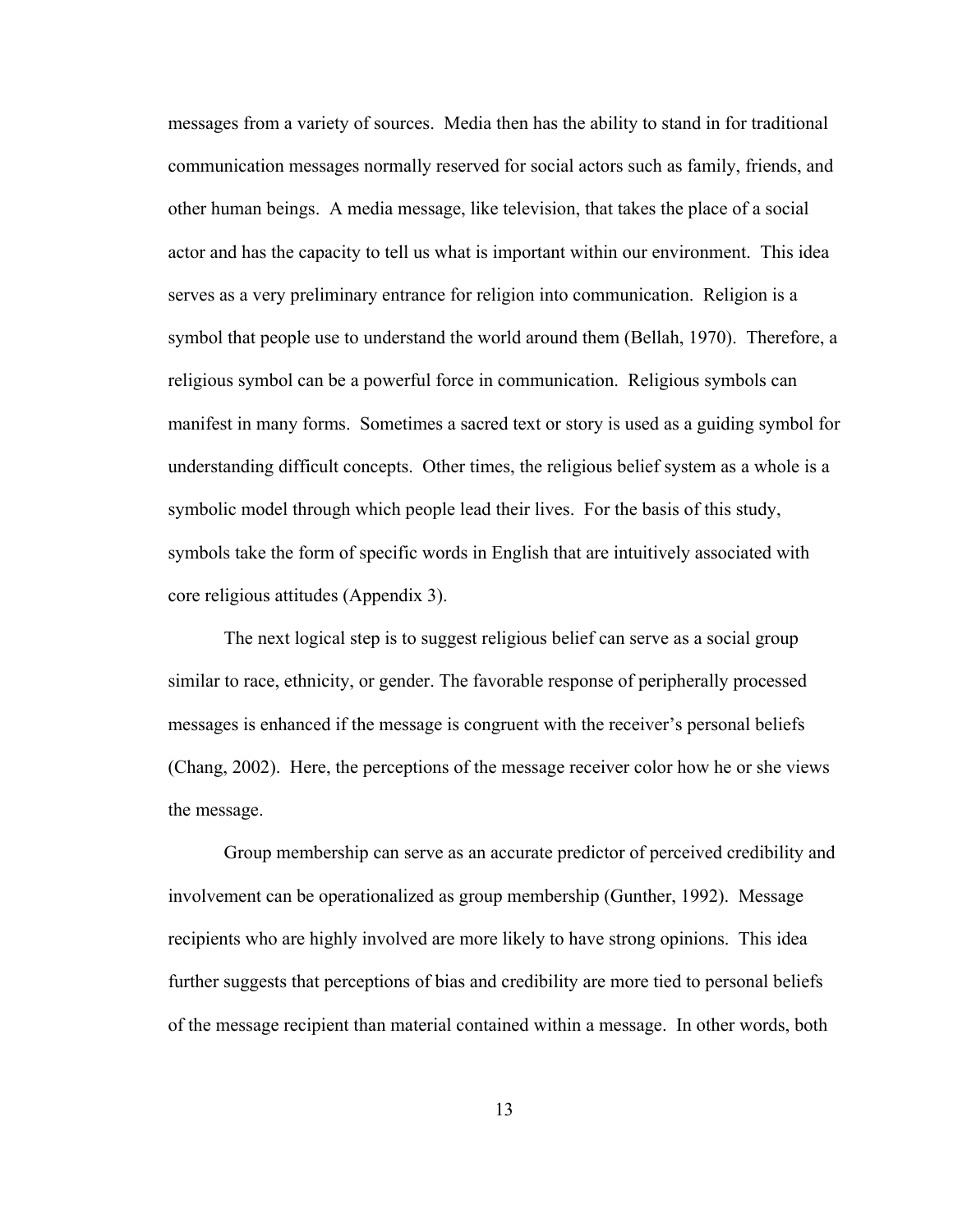the message creator and the message receiver can portray bias, conviction and religious belief.

A number of studies have shown that membership in a particular ethic, racial, gender and class group can determine perceptions of credibility of news about a specific group. Religious belief or religious group affiliation can also then serve as a powerful group from which people draw cultural judgments. Beaudoin and Thorson (2005), for example, demonstrated that African-Americans viewed news about other African-Americans as less credible than did people from other racial groups. In turn, whites perceived a significantly different credibility level of news about other whites than did non-whites who viewed the same messages. In this study race was determined to be a better indicator of news credibility than message content. This is an important study to note in the context of this research because it shows how group differences can impact and change perceptions. While Beaudoin and Thorson's research focuses on race of a defining group, this research proposes using faith as the determining characteristic.

These group divisions can take shape in the form of traditionally imposed societal and cultural divisions as well as self-imposed and even arbitrary divisions. A basic interpretation suggests that humans favor people that are categorized as "one of us" rather than "one of them". Group membership can be defined by like tastes that cross cultural lines, such as food, movies and music as well as more traditional divisions. Favorably rated opinions in message content means more cognitive resources and higher accessibility. Understanding how religious beliefs and levels of religious faith serve as cultural divisions and group membership serves to better understand how people interact with media messages.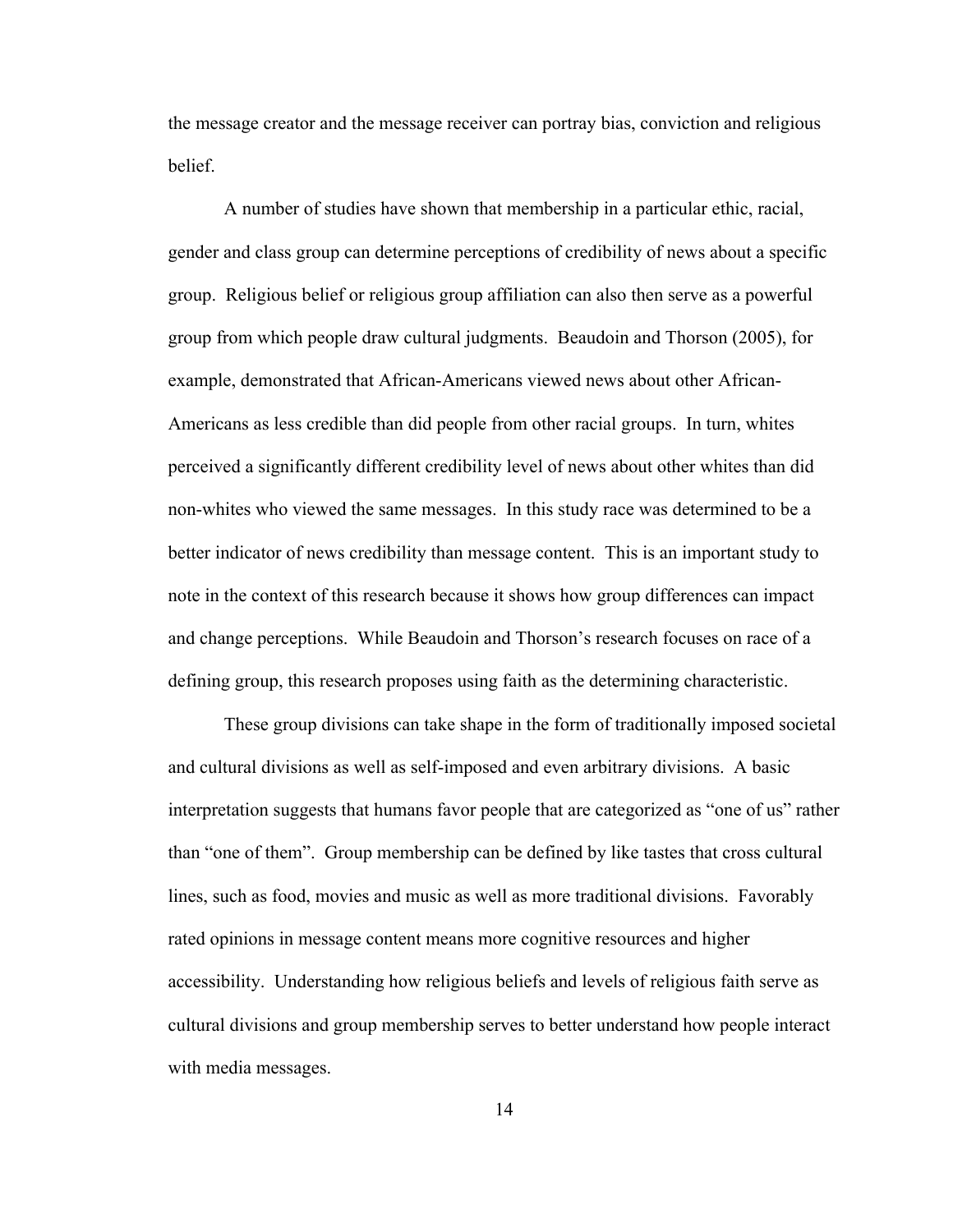This phenomenon is also known as the "Divisive Coverage Effect". Greek and non-Greek (fraternity and sorority members) rated how guilty they felt a Greek student accused of a crime was (Anastasio, Rose & Chapman, 2005). Students watched a video in which Greek students supported the accused student and non-Greek students did not support the student (called divisive coverage). The study found that Greek students felt the fellow Greek student was less guilty than did non-Greek students in the divisive condition. This means Greek students found their fellow Greek student to be less guilty based solely on pan-Hellenistic group membership. Again, the previous study further indicates the importance of group divisions in determining how people view media messages. This research attempts to extend this line of thinking to include religious groups. If people naturally view things through the lens of their group memberships, then religious people ought to be no different. Using religious belief as a guide for a sort of broad group membership, this research plans to show how religious people consume and process media messages.

Hill and Pargament (2003) have championed the need for better and more precise measures of religious belief in health research. These new measures ought to include pertinent psychophysiological measures. Religious beliefs can also affect the way people consume media. Armfield and Holbert (2003) found a significant negative relationship between religious belief and internet use. In other words, the more religious a person is, the less time he or she spends online. The fact that religion was found as a significant predictor, along with more traditional items like age, sex, income and education, further professes religion's power as a persuasive in-group. Al-Menayes (1997) also found a correlation among faith, media exposure and attitudes toward Israel in Kuwait. Highly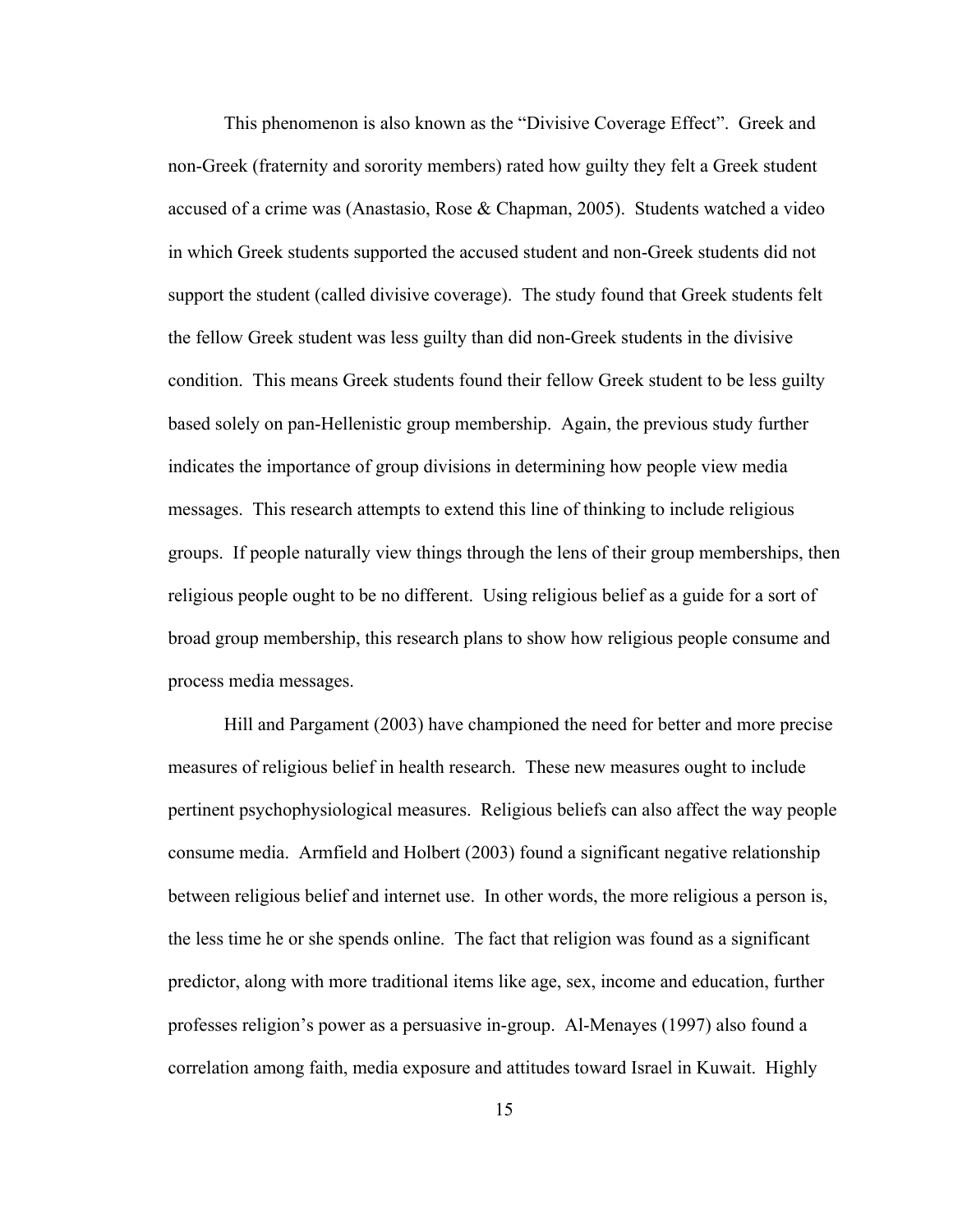religious Muslims were less likely to want normalization of relationships with the predominantly Jewish nation of Israel. In both of these cases faith was correlated with media use. These studies and others (Finn, 1992; Wilkes, Burnett & Howell, 1986) also suggest that faith can be used to predict media behavior in a very real way. Perhaps the God Problem is not as incomprehensible as once thought.

This idea can be extended to the measurement and understanding of religion. Religious groups and affiliations (however arbitrary they may be at times) can serve as in-groups by which people rely for information. The difficulty lies in trying to measure these differences without categorizing people into groups to which they do not belong. This makes creation of an accurate psychophysiological measure for faith a pressing task. The following discussion will explore the basis for experimental research into two models for measuring cognitive processing for religion and media messages.

The general research question of this thesis is to explore the impact of faith on human action. What are the cognitive processes that spur the impact of faith in communication processing? More specifically, this study will explore communication processing in the form of perception of television news stories containing religious cue words. Television news stories are of particular interest because of the power of the visual medium as well as their conduciveness to this type of research method. *Attitude Accessibility*

Next, it is important to understand the concept of attitude accessibility. The accessibility of a message is the ease in which details are recalled from memory. Attitude accessibility hinges on four concepts; expectations, elaboration, recency and frequency (Roskos-Ewoldsen, Arpan-Ralstin & St. Pierre, 2002). Expectation refers to a person's

16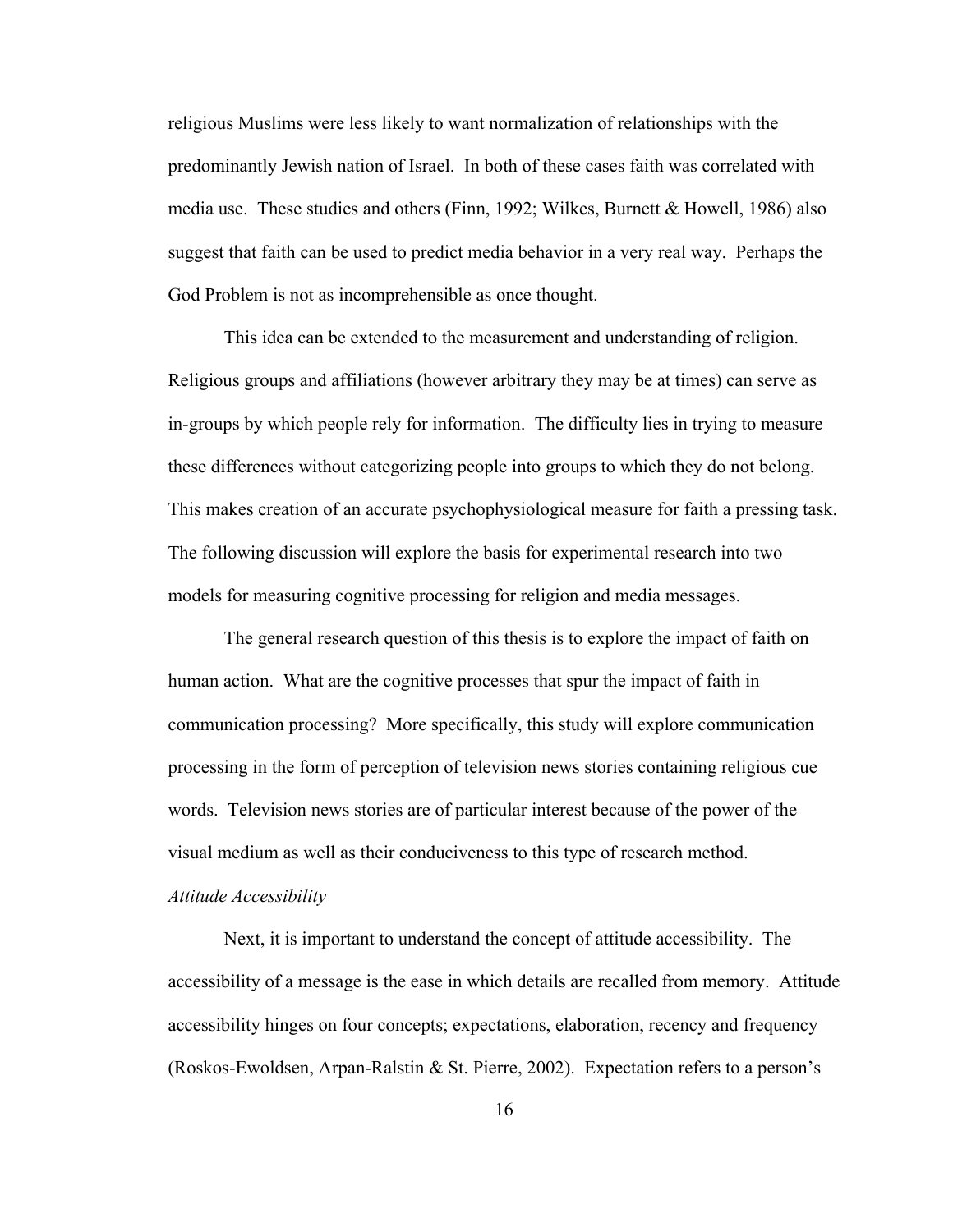belief that he or she will have to think about or retrieve an idea in the future. Elaboration is the number of connections or "nodes" within the brain with which an idea is associated. Highly accessible ideas are connected to more ideas in the spider-web of the brain's cognitive capacity than ideas that are not highly accessible. Recency is an important part of accessibility because more recent ideas are more easily accessible. Finally, frequency refers to how often an idea is received, processed, stored and accessed in the mind. Ideas with greater relative frequency are more accessible.

Congruent ideas are also highly accessible ideas because they are processed more often, connected to a greater number of other ideas in the brain. Messages with a higher accessibility are also more credible. People with strong pre-existing opinions store those ideas in long-term memory, but they are easily accessed through jogging short-term memory. When exposed to a message, these strong opinions can take the form of counterarguments or messages of approval depending not only on the credibility of the message but also the pre-disposed sentiments of the receiver (Sternthal, Phillips, & Dholakia, 1978). Sternthal, Phillips, and Dholakia contend highly credible sources will prompt a favorable message analysis if it is in agreement with the receiver, while the same message will create counterarguments among receivers with negative feelings about the message. Attitude accessibility is an important concept for this study because of itsability to determine the importance of an issue or word within the mind.

Hill and Bassett (1992) have shown the importance of attitudes in religious belief. Highly religious people are able to more easily access and accurately judge religious messages than less religious people (Blaine & Nguyen, 2002). Religion has also been found to be positively associated with knowledge about news articles dealing with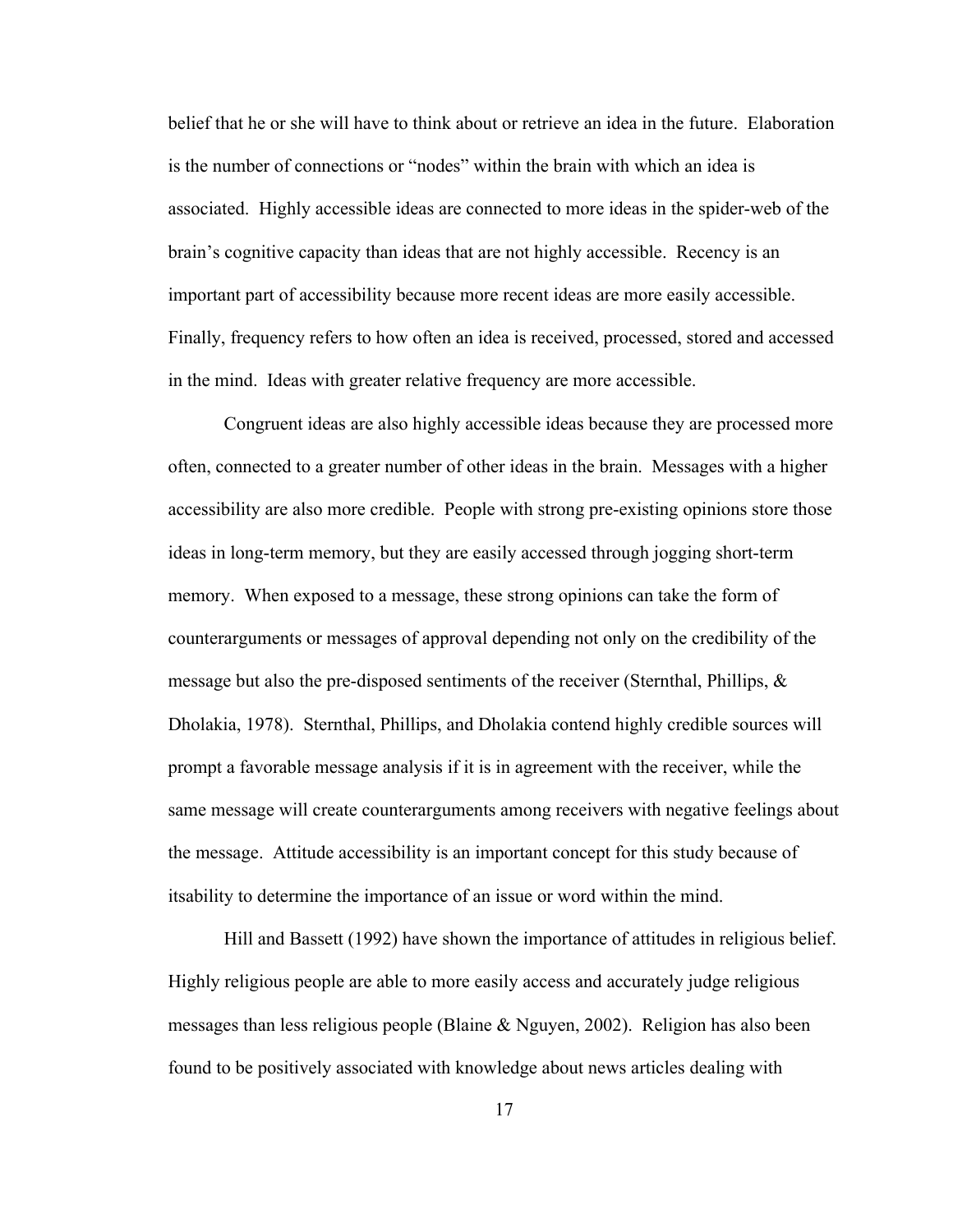religious ideas (Hollander, 2006). This suggests that religious ideas are highly accessible. Wenger (2003) performed an interesting study in which people were subliminally exposed to key Christian words (gospel, bible, etc.) and then asked to write down the most important moments in human history. Strongly and moderately professed Christians were more likely to write the birth, death or life of Christ if they were first exposed to the subliminal Christian messages. These examples provide further evidence of the connection between religious belief and action based on a media message. More specifically, this study will use attitude accessibility to show how accessible television news messages, or specific religious words, are for people with different levels of religious belief.

Hill (1994) creates a powerful link suggesting that attitude accessibility could be a good measure for automatically activated religious beliefs. Hill asserts reaction time could be used to measure the importance of beliefs in religious people. Measuring attitude accessibility would help to better understand the role of religiosity in the communication process. Attitude accessibility is commonly measured through responses to attitude objects (Fazio, Powell & Williams, 1989). This research will use religious words as attitude objects in order to determine whether attitude accessibility mediates the impact of faith on television news stories.

In order to measure attitude accessibility participants are asked to assign primed object words into one of two categories (Fazio, Powell & Williams, 2001). The relative quickness to which a participant categorizes these words, the more congruent the attitudes are with his or her personal beliefs or opinions (Fazio, Sanbonmatsu, Powell  $\&$ Kardes, 1986). This same concept can be extended to the study of religion. Participants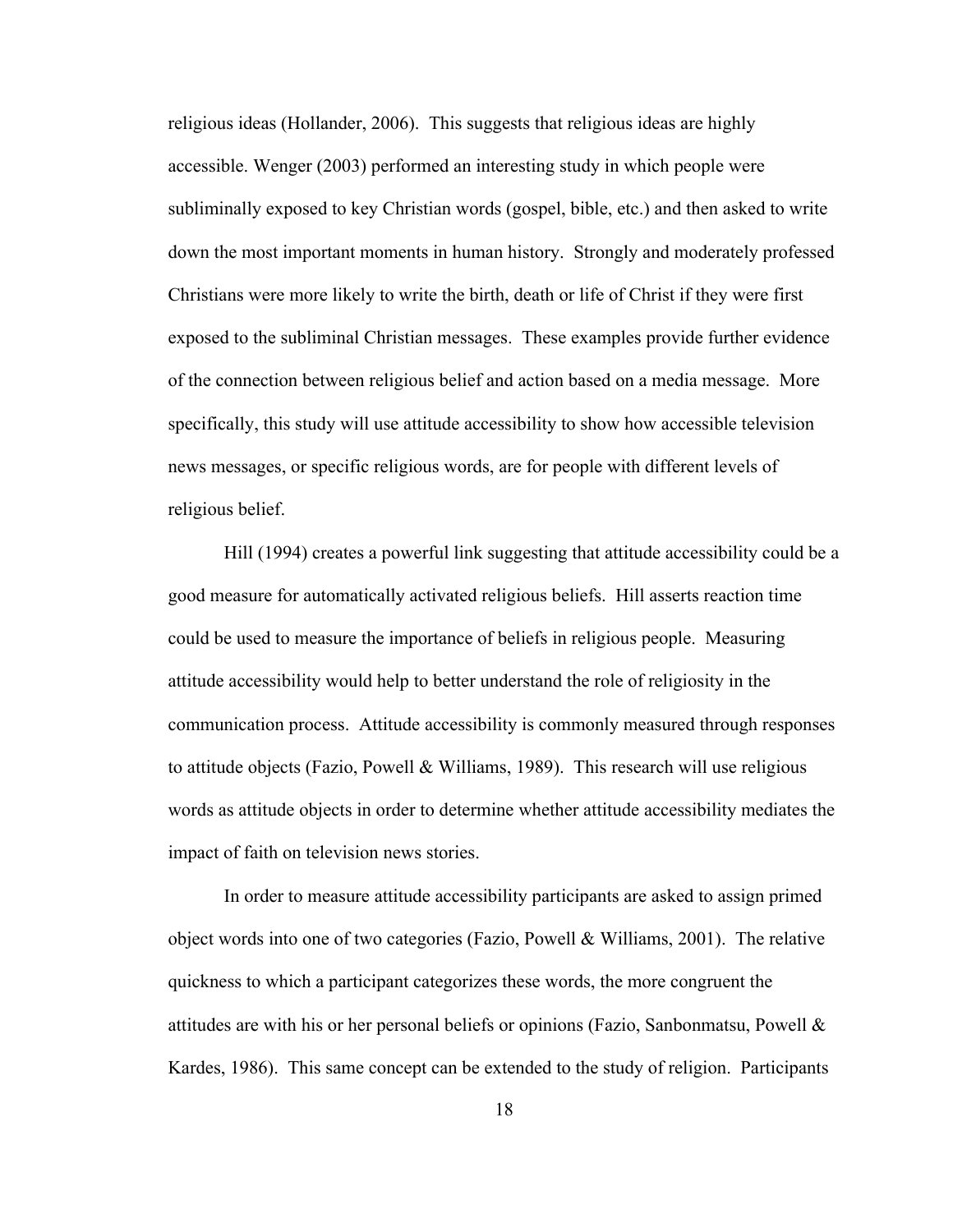are asked to classify words on a computer in to one of two categories, religious and nonreligious. These words would be chosen to be either religious (God, for example) or nonreligious (cheese, for example). Highly religious people should be able to classify religious words more quickly because the words are more accessible. This would show that religious beliefs are activated automatically when exposed to communication stimulus.

This thesis proposes the use of a mediation model in order to explain the relationship between religious belief the television news processing. Level (high and low) and type (organizational religiousness and spiritual experience) of religious belief will form the basis of a 2 x 2 model for examining the research question. First, it is important to examine faith as an attitude (Hill 1994, Hill & Bassett 1992). Degree of religious belief can then be shown to act as an influential trait, and for the purposes of this thesis, religious belief will be examined as a psychological trait. Krosnick (1989) has shown that more important ideas are more accessible and create a more concrete relationship between the object and its corresponding memory association. If religious ideas are important to religious people, then those ideas should be more accessible.

The first research question will test whether attitude accessibility of religious belief mediates processing of television news stories. While researchers like Hill (1994) have suggested using attitude accessibility as a measure for levels of religious belief, this research question looks to determine whether that level of belief impacts how people process television news stories containing religious cue words.

RQ1: Does attitude accessibility mediate the impact of religious belief on television news stories?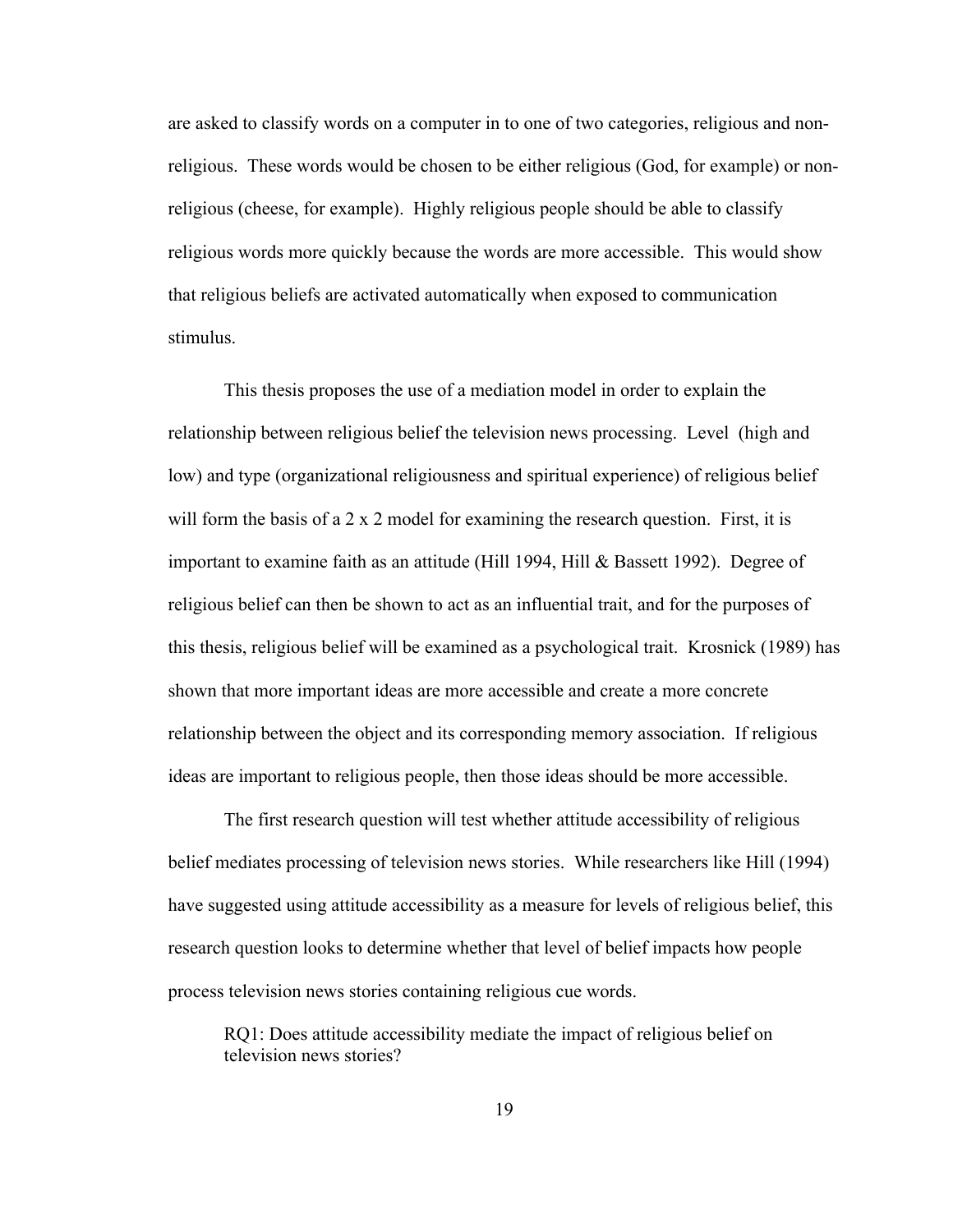The first research question asks whether accessibility of faith-based attitudes mediates how people process media. It will also serve to develop understanding and knowledge of the underlying cognitive processes involved with religious belief in the communication process. RQ1 will lay foundational evidence for the connection between religious belief and the processing of media messages.

#### *The Limited Capacity Model of Mediated Message Processing*

According to the Limited Capacity Model of Mediated Message Processing (LC4MP), cognitive capacity is allocated to either encoding, storage or retrieval (Lang, 2000). In other words, humans are limited capacity processors of information. There are only a finite amount of resources available for media message processing. Lang's model asserts the decision to allocate more or less resources to a topic is based on factors like involvement, congruency and group membership. Some things require more mental capacity to process, while others require less and can even be automatic. This research proposes using LC4MP as a foundational theory for measuring the cognitive processing of television news stories and levels of religious belief. Limited capacity processing and resource allocation will be used in order to determine the extent to which religious belief plays a role in how people process television news stories.

Cognitive capacity and resource allocation is measured through the use of Secondary Task Reaction Times (STRT) (Lang & Basil, 1998). According to Lang and Basil, STRTs are measured by asking a participant to perform a secondary task while being subjected to a primary task (in this case a television news story). The secondary task in this research will be an audio tone presented 500 milliseconds after a religious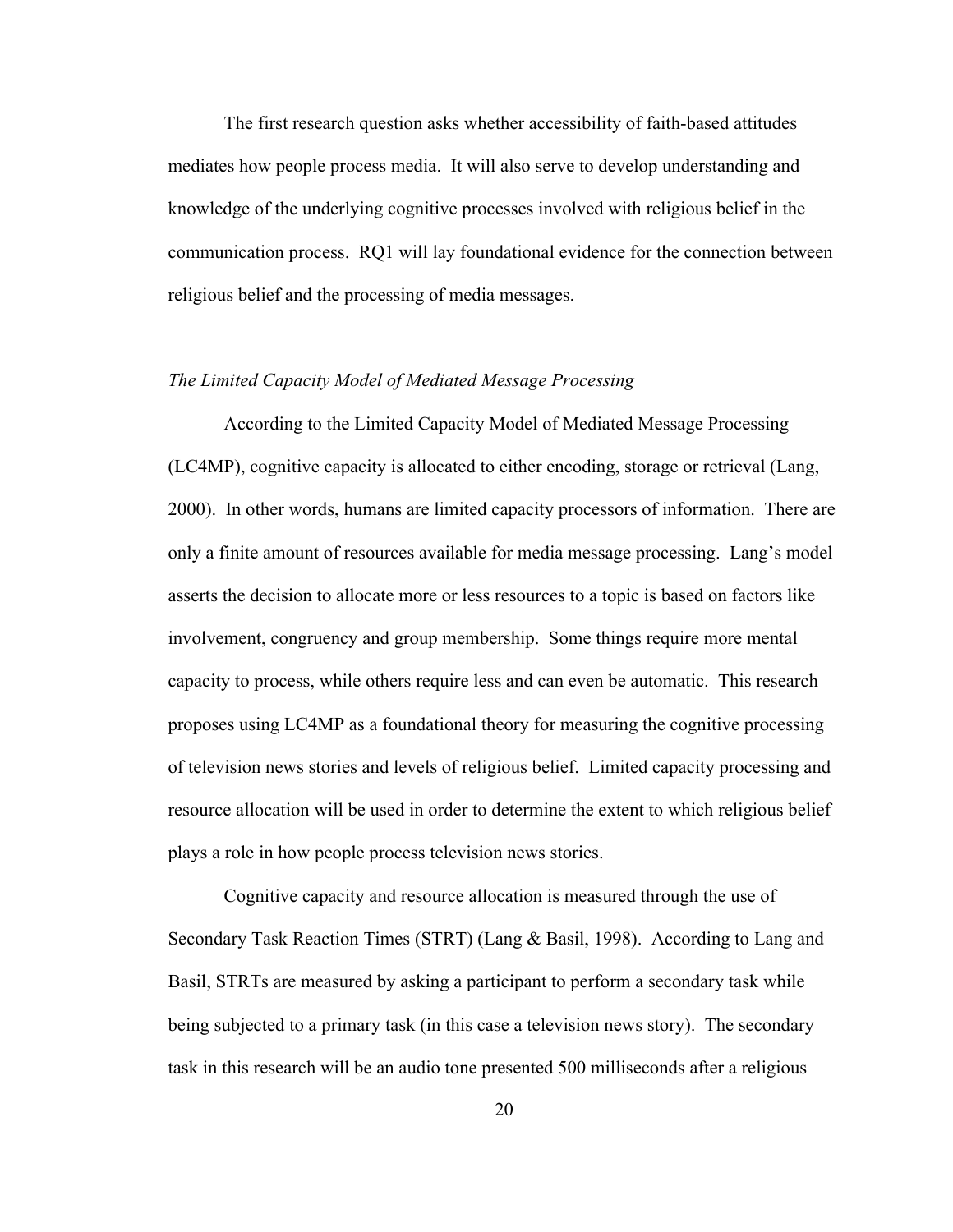word (the primary task) in a television news story. The reaction time between the tone and the reaction (i.e., pushing the button) is the STRT. The longer the STRT the more cognitive resources are currently being allocated to the primary task. More specifically, STRTs measure cognitive resources allocated to processing a primary task. In the case of this research, the primary task will be a television news story containing a religious cue word, while the secondary task will be an audio tone placed within 1000 milliseconds of the word. STRTs will be the basic tool for measurement of religious belief for this research methodology.

 The concept of LC4MP has not yet been extended to cognitive processing and religious belief. However, there is strong evidence that highly religious people processes religious cues automatically (Hill, 1994). Automatic beliefs are attitudes whose activation does not require dipping into the brain's limited pool of cognitive resources (Shiffrin & Dumais, 1981). Wenger (2004) has also lent credence to the concept of religious belief as an automatically activated concept.

 If religious beliefs are automatic for highly religious people then one would expect that those people should pay more attention to religious cues in stories and also have a slower STRT. This also means that the less religious cue words mean to a particular participant, the fewer resources he or she will need to allocate to the primary task of watching television news stories. This should leave more resources available to processing the secondary task (the audio tone).

However, there may also be a difference among people with religious beliefs. This research will aim to delineate such differences (through the BMMRS) between participants who are oriented toward spiritual experience (define religious belief through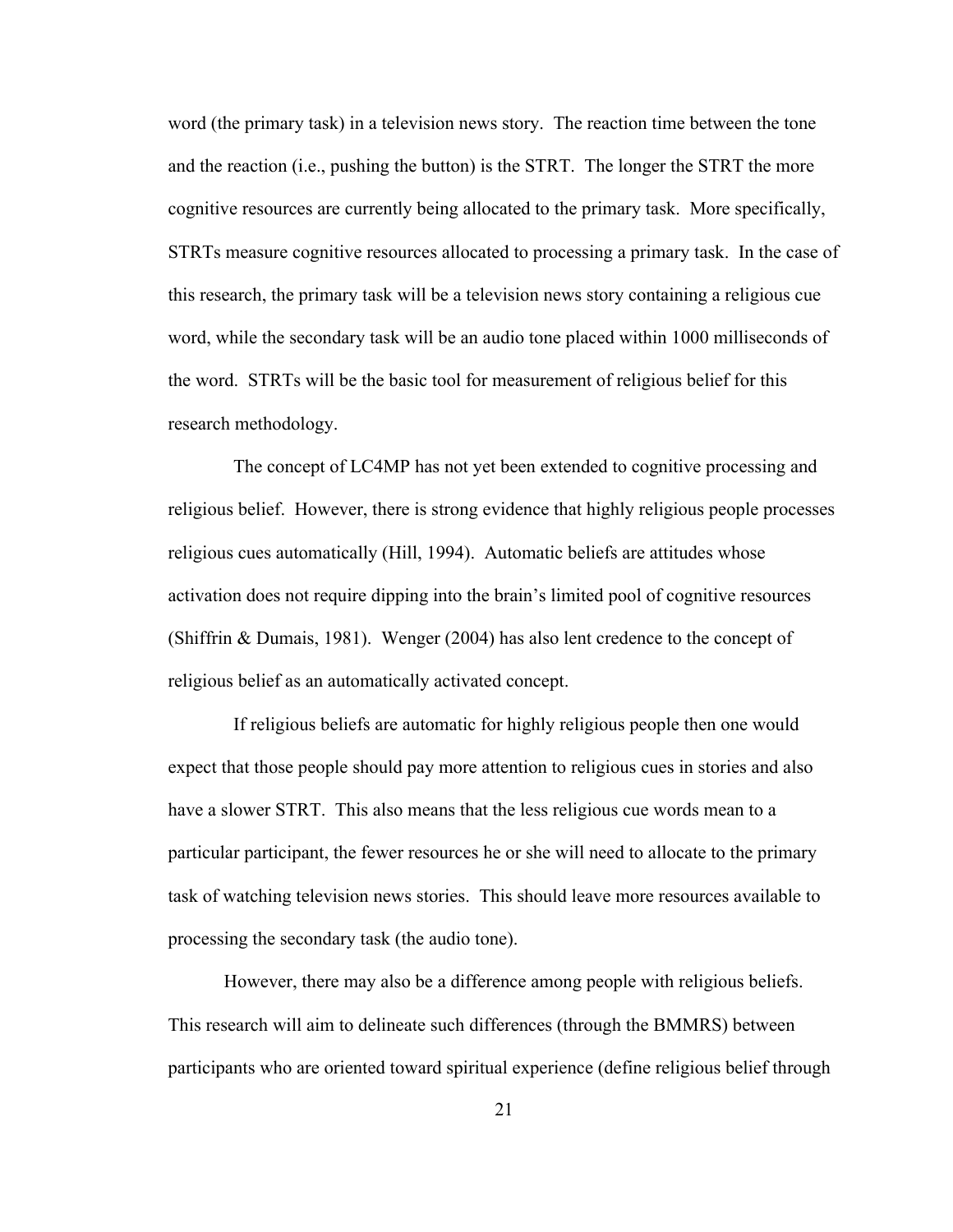prayer and a special connection with God), and those who define religious belief through organizational religiousness (defined by their church attendance and participation in religious ritual).

RQ2: Does organizational religiousness or spiritual experience have a bigger impact on attention to television news stories containing religious cues?

The second research question will determine which of the two types of religious belief has a bigger effect on attention to television news stories. While these differences are broad, this analysis will provide a first step in establishing theoretical differences to better understand the way religious people use their beliefs to process media messages.

Next comes the question of the affect of level of faith on the processing of television news stories.

RQ3: Does the level of religious belief (high or low) impact attention to television news stories that contain religious cues?

RQ3 stems from the previously discussed differences in automatic activation of religious beliefs. The research question will attempt to determine whether people with a high level of religious belief have automatically activated beliefs about ideas or words associated with religion. Such individuals should show greater cognitive resource allocation to the prime task (watching a television news story containing a religious word), resulting in a slower STRT. In contrast, those people who have a low religious belief would not allocate as many resources to processing the same message, leading to a quicker STRT.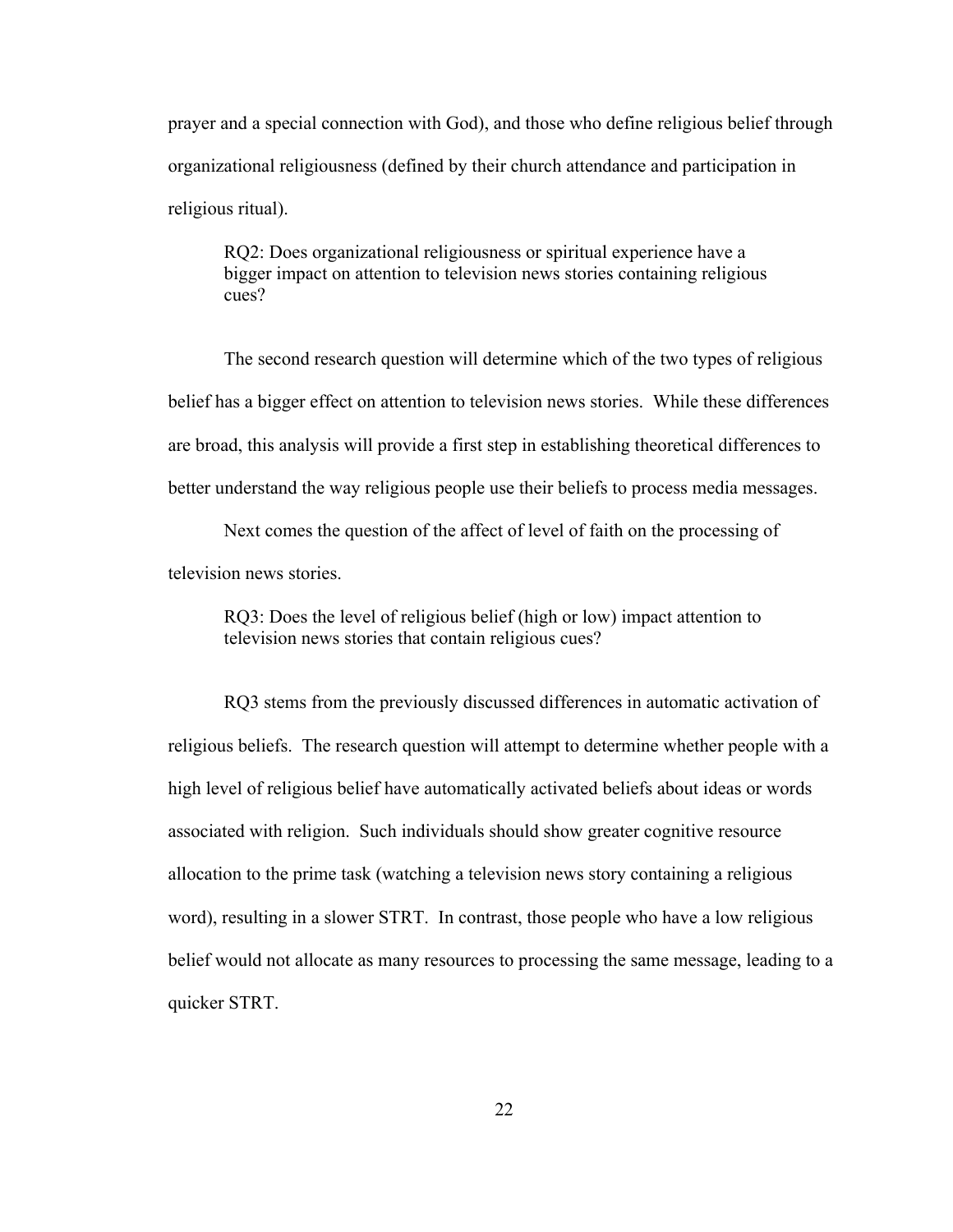## **III. METHODOLOGY**

This experiment will employ a 2 (religious cue) x 3 (story) x 4 (religious belief) mixed model, fractionated, repeated measures design. Participants will be exposed to three stories with a religious cue and three without a religious cue. The presence or absence of one of six religious cue words will be manipulated within subjects. Their level of religious belief will be categorized into one of four conditions (high organizational religiousness-high spiritual experience, high organizational religiousnesslow spiritual experience, low organizational religiousness-low spiritual experience, low organizational religiousness-high spiritual experience) which will be determined through the use of the BMMRS index administered after completion of the experiment.

The purpose of this research is to better understand the underlying cognitive processes of religious belief and how they effect the consumption of news. Numerous studies have shown the importance and depth of interaction of God and other concepts of the Divine within the human mind (Reynolds & Tanner, 1995; Duriez, 2003; Whitehouse, 2002; Boyer 2001). This research proposes to extend this line of study to the understanding of television news stories. The research question seeks to define the role of religious belief in human action and communication. What are the cognitive processes that spur the impact of religious belief in communication processing?

 This research uses Attitude Accessibility (Roskos-Ewoldsen, Arpan-Ralstin & St. Pierre, 2002) and the Limited Capacity Model of Mediated Message Processing (LC4MP) (Lang, 2000) as foundational theories for experimentation. These theories explain how messages are processed and stored in memory. The concept of religious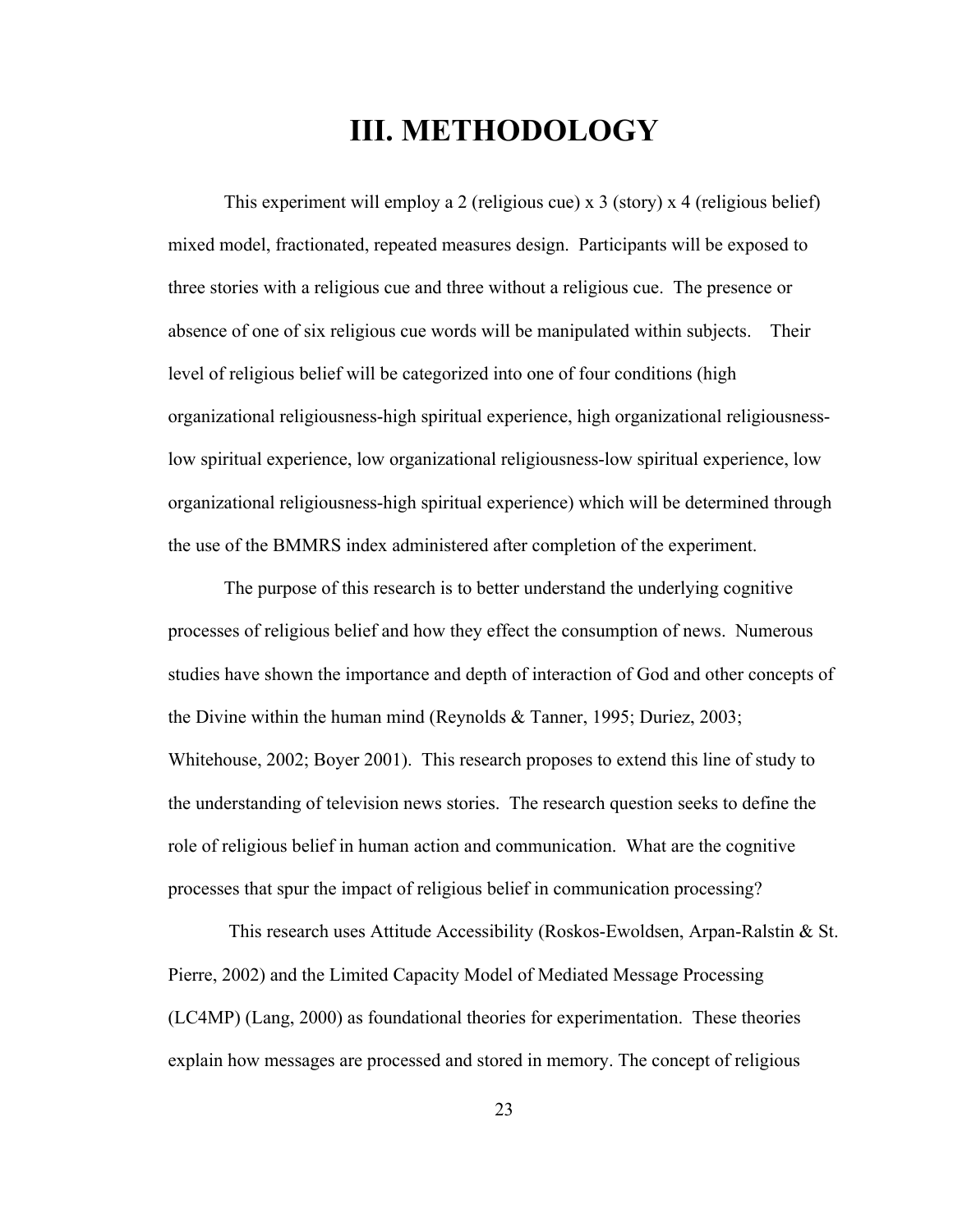belief acts as an overlying theory that this research aims to mesh together into a more synthesized theory of religion and communication.

Attitude Accessibility can be a tool in determining whether religious beliefs are automatically activated (Hill, 1994). Hill suggests that highly religious people should have highly accessible beliefs about religion. Therefore, measures of attitude accessibility should be able to determine someone's level or extent of religiosity. However, this research will attempt to discern whether attitude accessibility plays a role in the interplay between personal religious faith and media messages.

RQ1: Does attitude accessibility mediate the impact of faith on television news stories?

LC4MP can also be an important method for studying religion because the theory states that people only have a limited amount of capacity for message processing. If as Wenger (2004) suggests, religious beliefs for highly religious people are automatically activated, then there ought to be a difference in levels of processing capacity. The common instrument of measurement in LC4MP is secondary task reaction time (STRT) (Lang & Basil 1998). STRT's measure how many cognitive resources someone is allocating toward a primary task through observation of reaction to a secondary task. In this case, the primary task is listening to a news story embedded with religious words. Shiffrin and Dumais (1981) suggest that religious beliefs are automatically activated, and this do not require any capacity to activate.

There are two major aspects of religious belief that must be understood in order to sufficiently test the second and third research question. The first is type of religious belief. This thesis will use concentrate on organizational religiousness and spiritual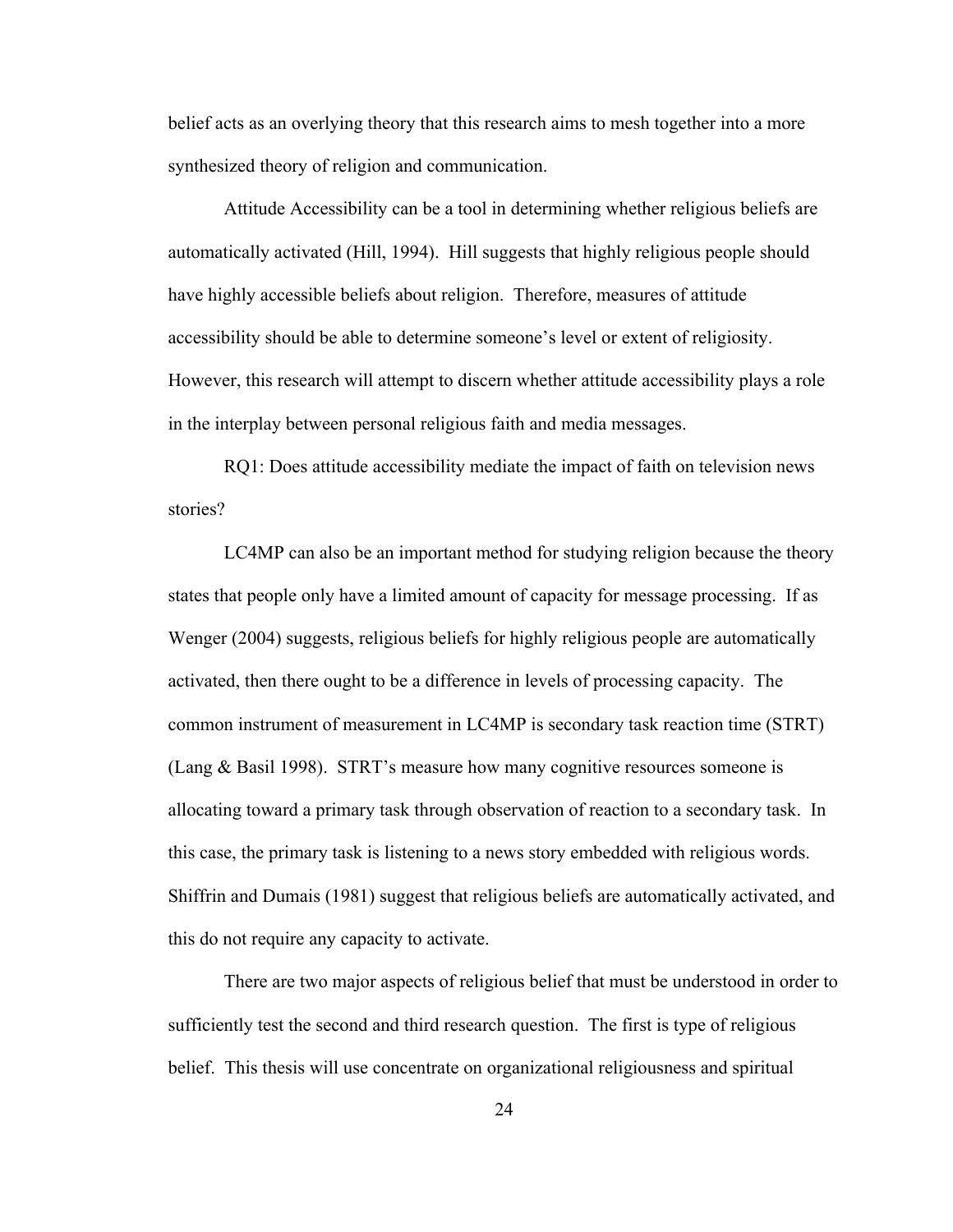experience; two major division within the larger concept of religious belief. This research contends that organizational religiousness is associated with orthodoxy, church attendance, and authoritarianism, while spiritual experience refers to personal belief or transcendent relationship with God (Fetzer Institute, 2003). The second research question, then, asks which of these two divisions has a bigger impact on attention to television news stories.

RQ2: Does organizational religiousness or spiritual experience have a bigger impact on attention to television news stories containing religious cues?

The second aspect of religious belief is level or strength or conviction. This refers to the general level or intensity of belief within an individual. In this case, a person can either have a high level of religious belief or a low level of religious belief.

RQ3: Does the level of religious belief (high or low) impact attention to television news stories containing religious cues?

In the case of both RQ2 and RQ3, STRTs will be the major instrument of measurement. Differences in both level and type of religious belief should be discernable based on each participant's cognitive resource allocation to the primary task of watching television news stories containing religious cue words.

Experimentation is the best method for this research because it has the ability to precisely calculate the small variations in response times necessary to measure STRT and attitude accessibility. Previous experiments have measured religious belief only through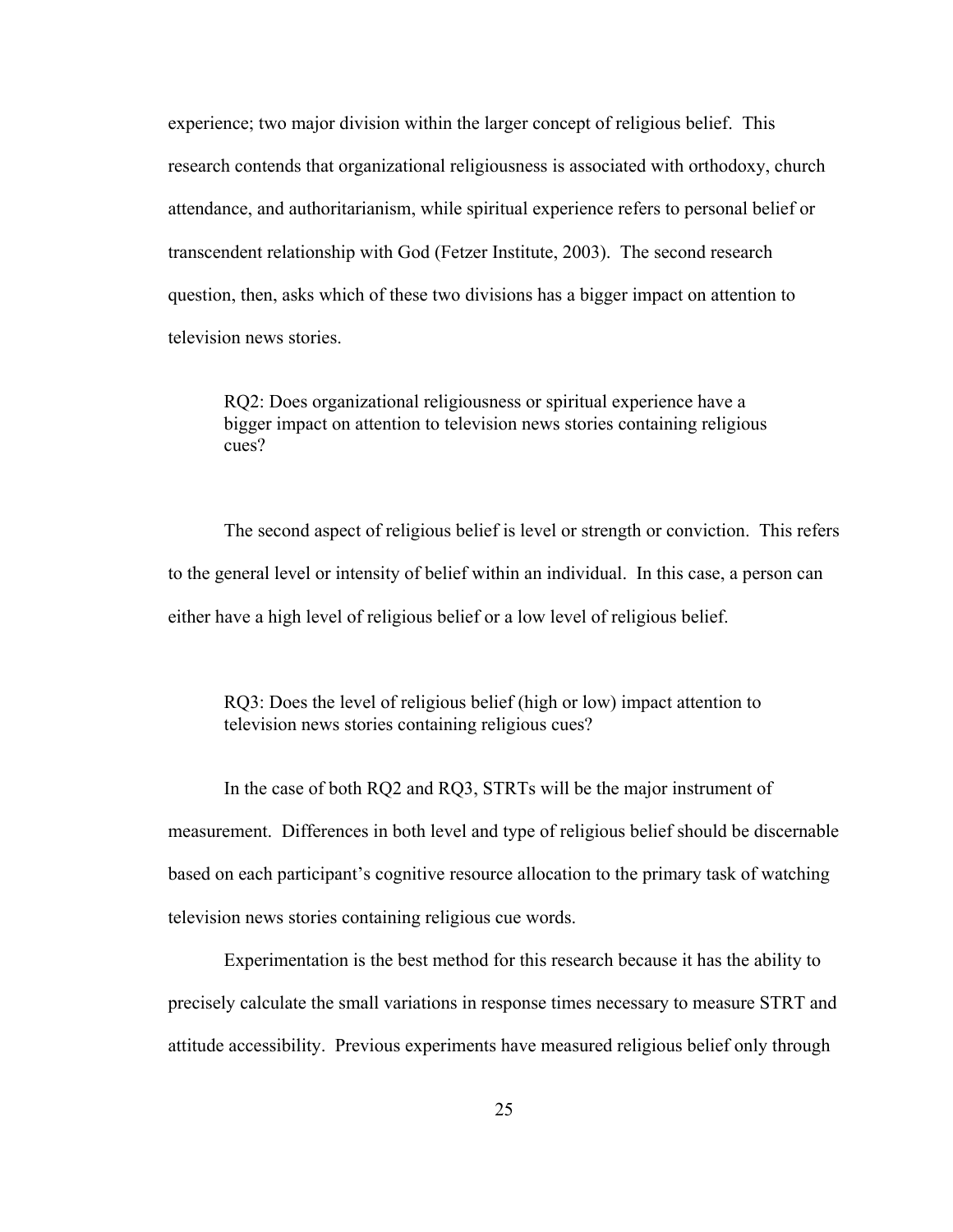the use of a paper and pencil index (Faulkner & de Jong, 1966; Gorsuch & McFarland, 1972). This research will help develop other measures of religious belief that could also be useful in subsequent studies.

#### *Conceptualization of the Independent Variable*

In order to properly understand the postulated experiment, a sufficient conceptualization of the independent variable, religious belief, is needed. Previous discussion has defined the practicality of dividing religious belief into two dimensions, spiritual experience and organizational religiousness. This creates a 2 x 2 division of the independent variable resulting in four possible conditions: high organizational religiousness, high spiritual experience; high organizational religiousness, low spiritual experience; high spiritual experience, low organizational religiousness; low spiritual experience, low organizational religiousness (see Table 1).

Table 1

| <b>High Organizational</b> | <b>High Organizational</b> |
|----------------------------|----------------------------|
| Religiousness              | Religiousness              |
| <b>High Spiritual</b>      | Low Spiritual              |
| Experience                 | Experience                 |
| Low Organizational         | Low Organizational         |
| Religiousness              | Religiousness              |
| High Spiritual             | Low Spiritual              |
| Experience                 | Experience                 |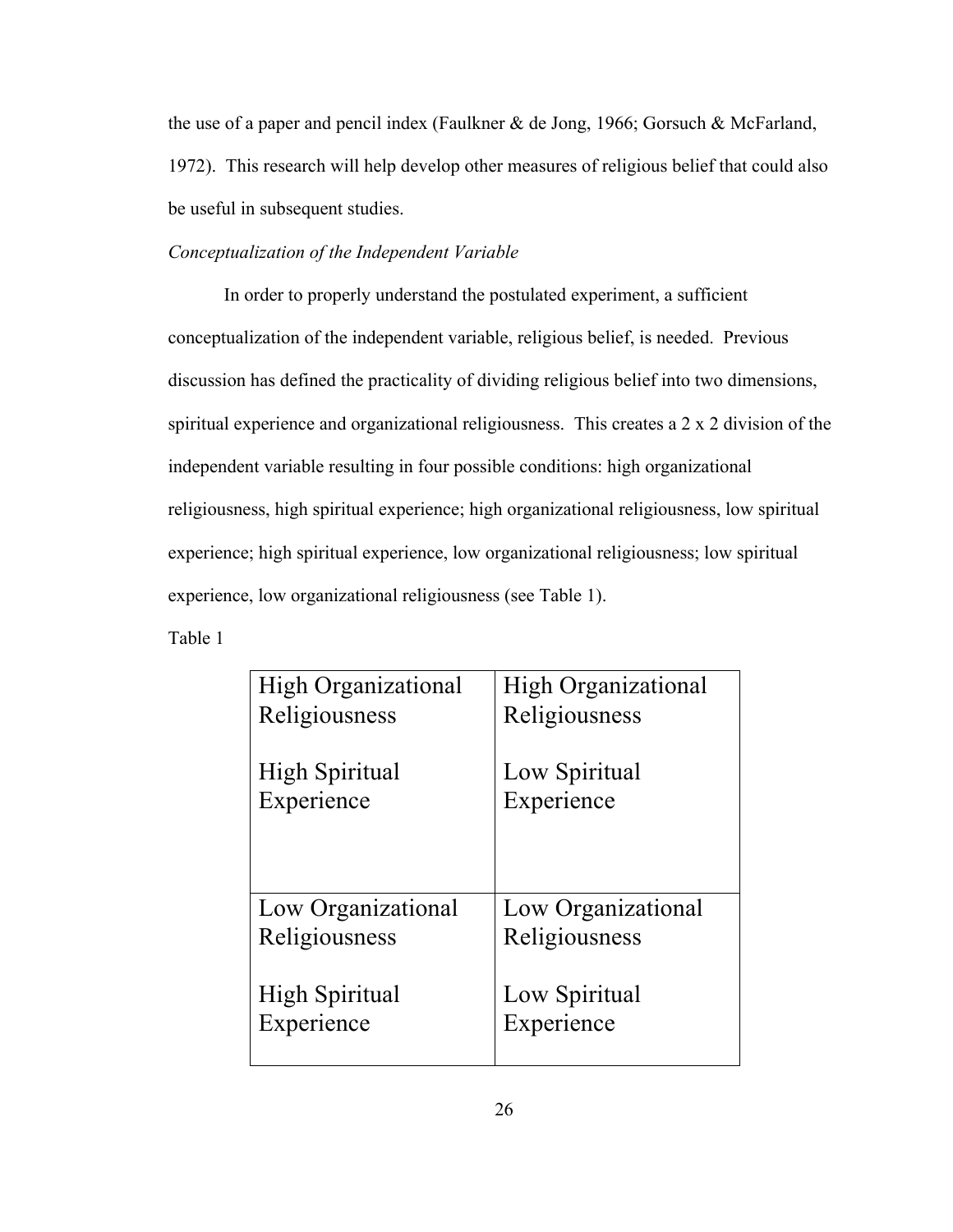The first part of the experiment will test whether attitude accessibility mediates the impact of religious belief in processing television news stories. This experiment follows Hill's (1994) suggestion that attitude accessibility could be used to measure strength of belief through evaluation of an object or word. In other words, the faster someone reacts to a word (in this case, a religious word), the more accessible the associated religious ideas are within the person's mind. The previous discussion established that automatic beliefs are those that already have strong connections in the brain and require little cognitive effort to recall (Shiffrin & Dumais 1981). People with strong religious beliefs should follow this same pattern when exposed to messages that contain familiar cue words.

Participants will then move to the second part of the experiment, designed to test the activation of religious beliefs using the Limited Capacity Model of Motivated Mass Media Processing as a basis (Lang 2004). This model first assumes that people are limited capacity processors and have only a limited amount of ability to perform and process tasks (Kahneman, 1973). The hypotheses in the second part of the experiment will test whether capacity levels vary among people with different levels of religiosity. This will show whether religious people process messages differently based on their level of religious belief.

#### **Index of Religious Beliefs**

The basis for this research requires a comprehensive self-reported index of religious belief. Scores for each research participant will be indexed and used to delineate the level (high and low) and type of faith (spiritual experience and organizational religiousness), as well as the specific religious denomination (if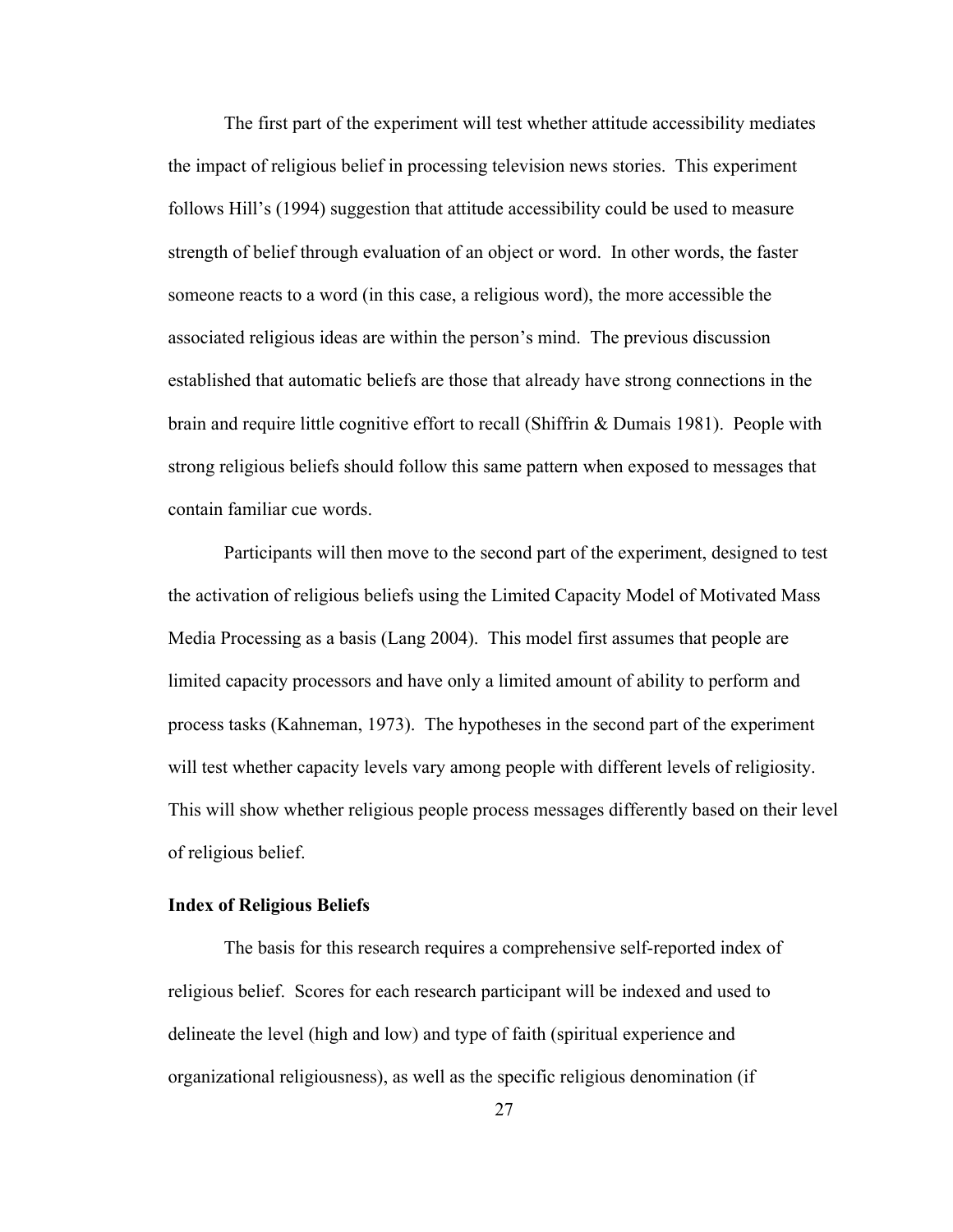applicable). These scores and categorizations will then serve as comparison levels for the independent variable in the tests of attitude accessibility and LC4MP. The index of religious beliefs will be administered via the MediaLab computer program following completion of both parts of the experiment.

This study will use the Brief Multidimensional Measure of Religiosity/Spirituality (BMMRS), developed by the Fetzer Institute and the National Institute on Aging Work Group (2003) as an index of religious beliefs (Appendix 1). The BMMRS is the most appropriate measure of religious belief because it has the ability categorize research participants based on twelve dimensions. This is beneficial in determining differences between level (high and low) and type (spiritual and religious) of faith.

The twelve aspects of faith identified in the BMMRS are as follows:

- Daily Spiritual Experiences: This includes questions about a participant's direct connection and spiritual oneness with a Higher Power.
- Meaning: This includes questions concerning whether or not the participant believes the events in his or her life are predestined or planned by a Higher Power.
- Values/Beliefs: These questions probe the participant's notion of social justice and pressure to do the right thing.
- Forgiveness: These questions ask whether the participant has forgiven themselves, others as well as whether a higher power has forgiven *them* for wrongdoings.
- Private Religious Practices: These questions determine how often the participant prays, meditates or consumes religious materials (sacred texts, religious programs, etc.). This section is key in determining the spiritual aspect of faith.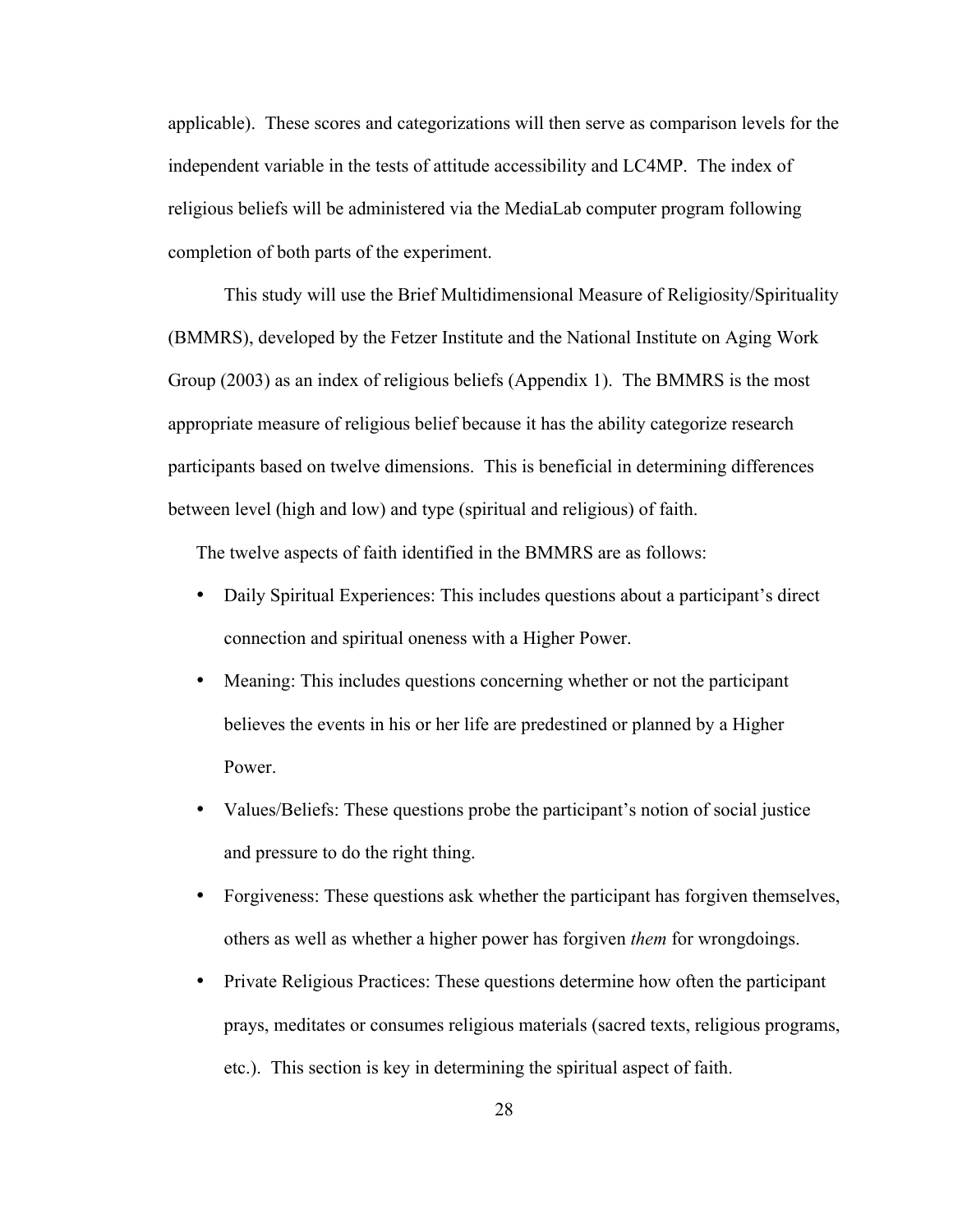- Religious and Spiritual Coping: These questions discern how often the participants evoke the help of a Higher Power to help with personal situations in their lives.
- Religious Support: This section asks how heavily participants can rely on faith congregations to help them during times of trouble and strife.
- Religious/Spiritual History: These questions deal with personal spiritual revelations that have had an impact in the participants' lives.
- Commitment: This section asks how strongly participants are committed to participating in activities sponsored by their congregation (tithing, service activities, etc).
- Organizational Religiousness: These questions are specifically designed to determine how often participants attend services and other official events. This is critical in gauging the religious aspect of faith.
- Religious Preference: These are two open-ended questions, which ask participants to write their specific faith tradition and protestant denomination (if applicable).
- Overall Self-Ranking: These two questions ask participants to rate how religious and spiritual they believe themselves to be.

Scores from the BMMRS will be index reduced into factors through factor analysis. They will then be used in conjunction with results from the experiment to determine level and types of religiosity.

#### **Independent Variables**

*Level of Religious Belief*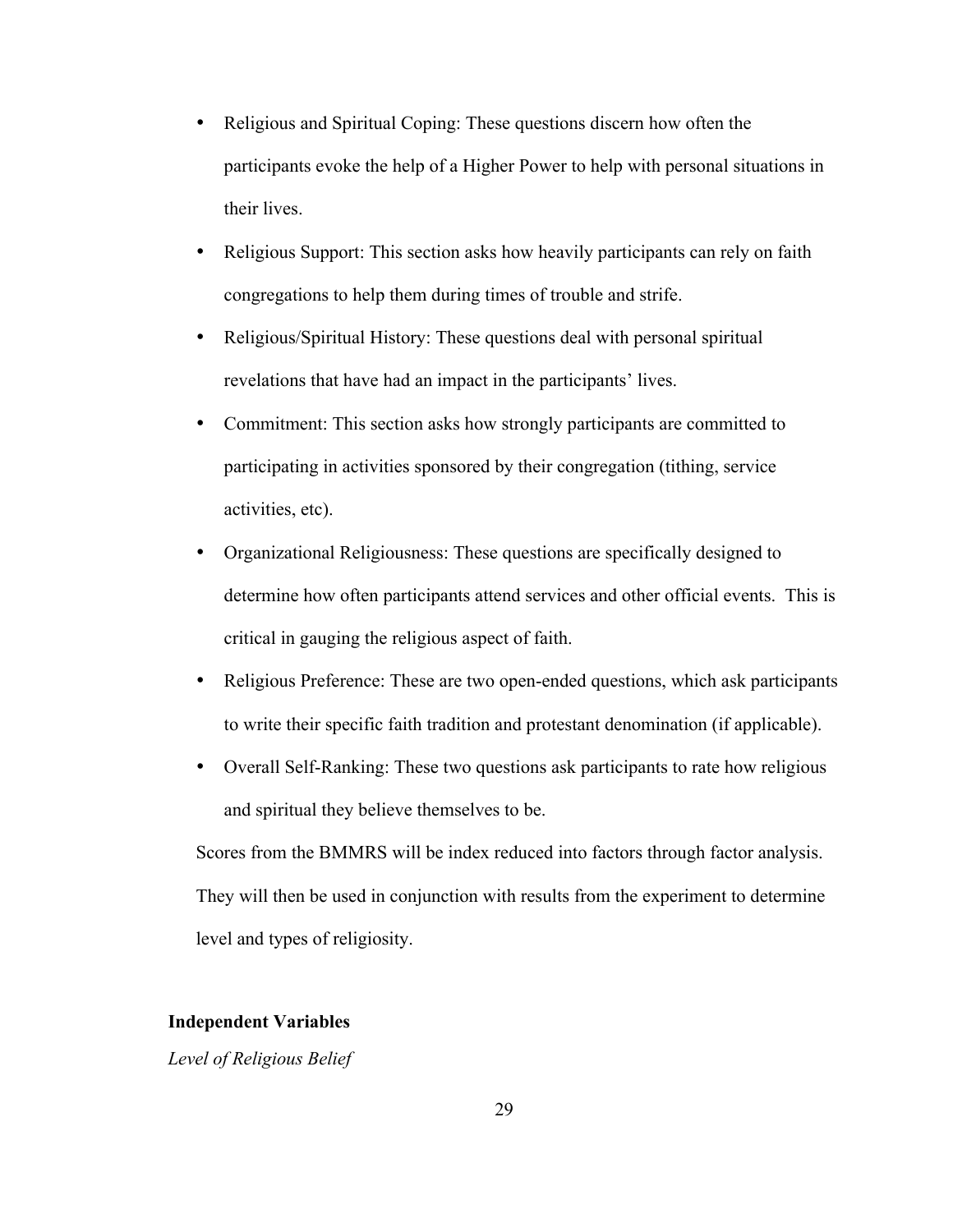The independent variable for the first part of the experiment is level of religious belief (high or low). Data gathered from the BMMRS religiosity index will be used to group and categorize participants based on their level and type of religious belief as well as their specific religious tradition.

#### *Type of Religious Belief*

The independent variable for the second part of the experiment is religious belief (one of high organizational religiousness, high spiritual experience; high organizational religiousness, low spiritual experience; high spiritual experience, low organizational religiousness; low spiritual experience, low organizational religiousness). Participants will complete the BMMRS religiosity index following completion of this experiment. The BMMRS will have the ability to categorize participants based on their level (high or low) and type (organizational religiousness and spiritual experience) of religious belief.

Type of religious belief will be manipulated though the use of news stories. The stories are all "readers", and feature an anchor reading on camera throughout the entire story (no "B-Roll" video is included). Each of the six stories will contain a fictional news event and last approximately twenty seconds (See Appendix 2). Each of the six stories will have a religious condition and a corresponding non-religious condition (six stories, two conditions each, twelve versions in total).

The news stories will not be explicitly religious in nature, but will contain one religious word used only once. This will better mimic actual, secular, television news coverage, rather than using religion news. The stories used in this experiment will be no different from those seen in any local television newscast. An example of a mainstream news story with a religious cue could include a story about a house fire with the line,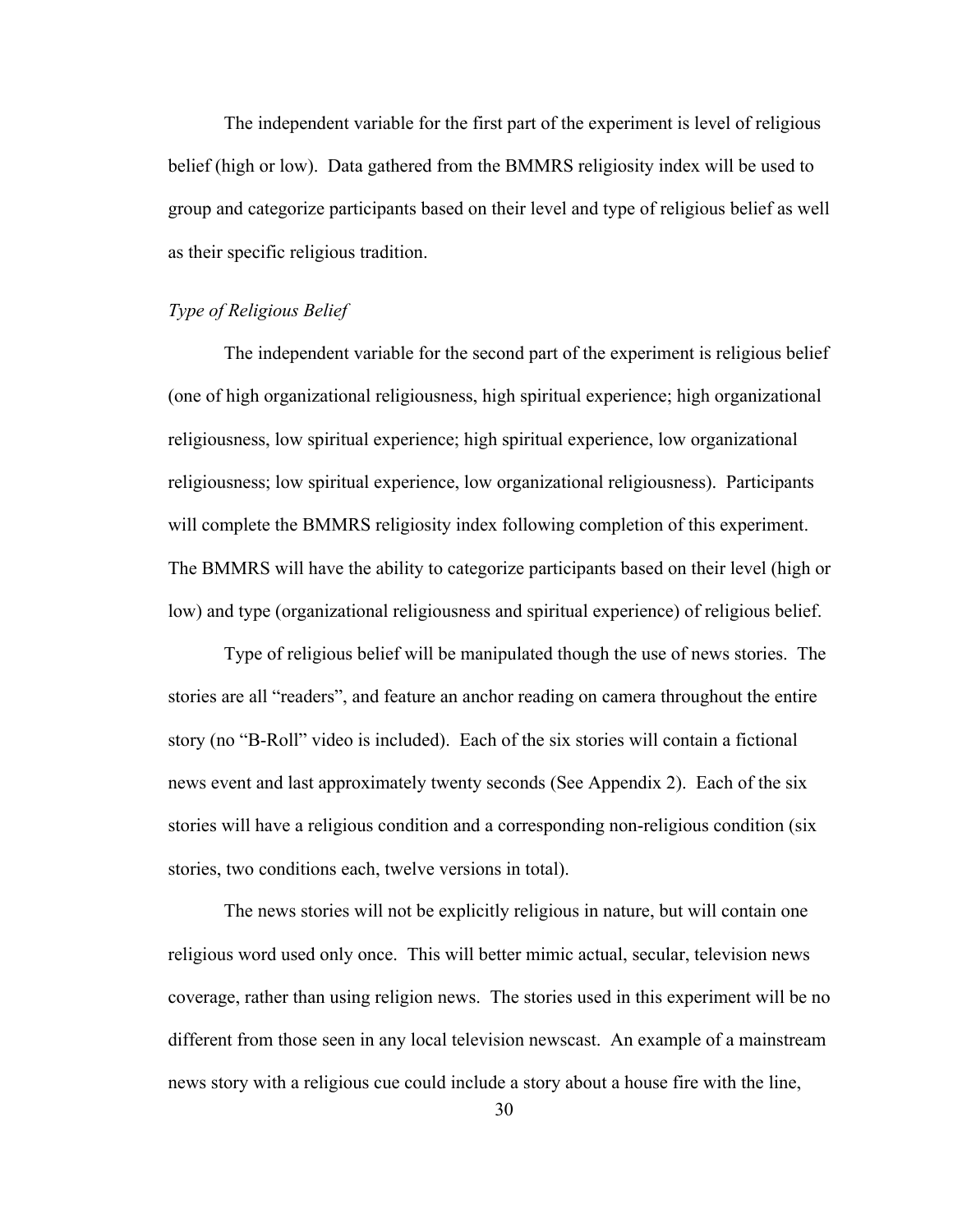"The victim said, "Oh God, I'm glad I got out of the building in time!'" In turn, the same story written for the non-religious condition would be written to say "The victim said, Oh, I'm glad I got out of the building in time!'"

The stories will be written and recorded and edited into QuickTime (.mov) format compatible with the experimentation computer program using equipment at KOMU-TV8, an NBC affiliate in Columbia, Missouri owned by the University of Missouri. The station is a fully functional network affiliate that serves as a teaching lab for journalism students from the University of Missouri. One professional anchor will be used to read all twelve story conditions while situated behind a desk in the KOMU studio. The pace of reading will also be kept constant. All stories will mimic local news events but will be completely fictional and written specifically for this experiment.

#### **Dependant Variables**

#### *Attitude Accessibility*

The dependent variable for the first part of the experiment will be the time needed, in milliseconds, to categorize a prime word as either religious or non-religious.

According to Hill (1994) Attitude Accessibility is measured through a latency of response measure to an attitude object (Powell & Fazio, 1984; Fazio, Chen, McDonel & Sherman, 1982). Six religious and six non-religious words will be used as attitude objects to test the attitude accessibility of religious ideas (Appendix 3). The words were selected at random. The religious words will be used again within the news stories in the second part of the experiment. Religious words were chosen based on their basic connotation with religious ideas. The non-religious words were chosen at random and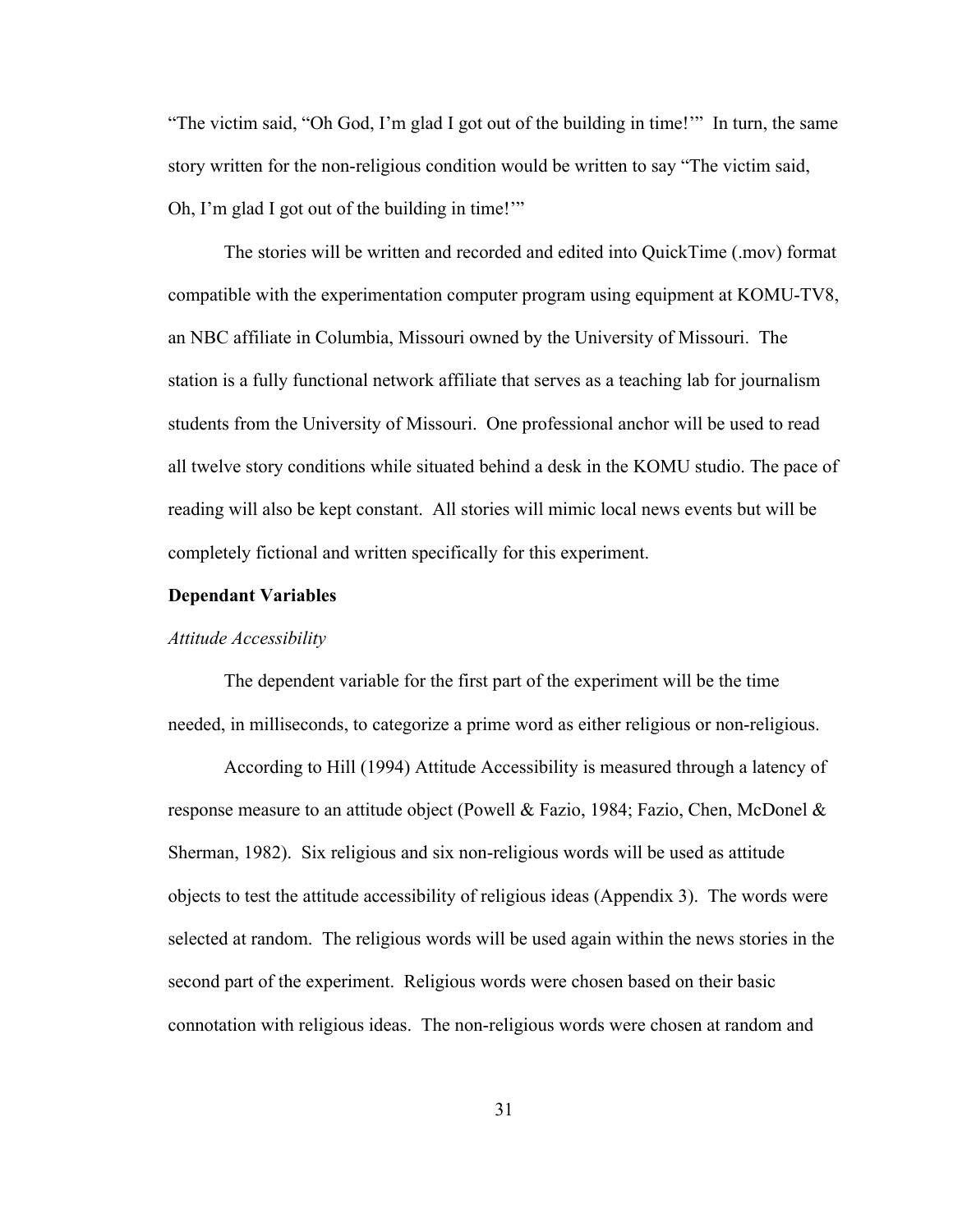have no connection to any religious ideas. This is a within-subjects design. Each participant will be exposed to each of the twelve prime words.

#### *Secondary Task Reaction Time*

The dependant variable for the second part of the experiment is secondary task reaction time (STRT). STRTs are main means for measuring limited capacity processing. The use of STRTs measure how many resources are being allocated at any one point in time toward processing a primary task. (Lang  $&$  Basil 1998). In this case the primary task will be watching television news stories, while the secondary task will be an auditory tone placed after a prime (a religious cue word) within the story. If more resources are needed to assess the primary task, then there will be fewer available for the secondary task. In turn, the time it takes for a person to react to a secondary task, indicates more resources are being allocated to the primary task.

Each story will contain two STRT audio tones. The first will occur 1000 milliseconds after the religious cue. The first STRT tone will occur in the same position for each corresponding non-religious story condition. The second tone will be placed at least 10 seconds after the first (within the final 15 seconds of the story) in order to track cognitive resources allocated later in the story.

#### *Participants and Procedure*

50 undergraduate students in journalism classes at a Midwest university will be used as research participants in this study. There are no restrictions of participant's religious belief, level of belief, or religious affiliation.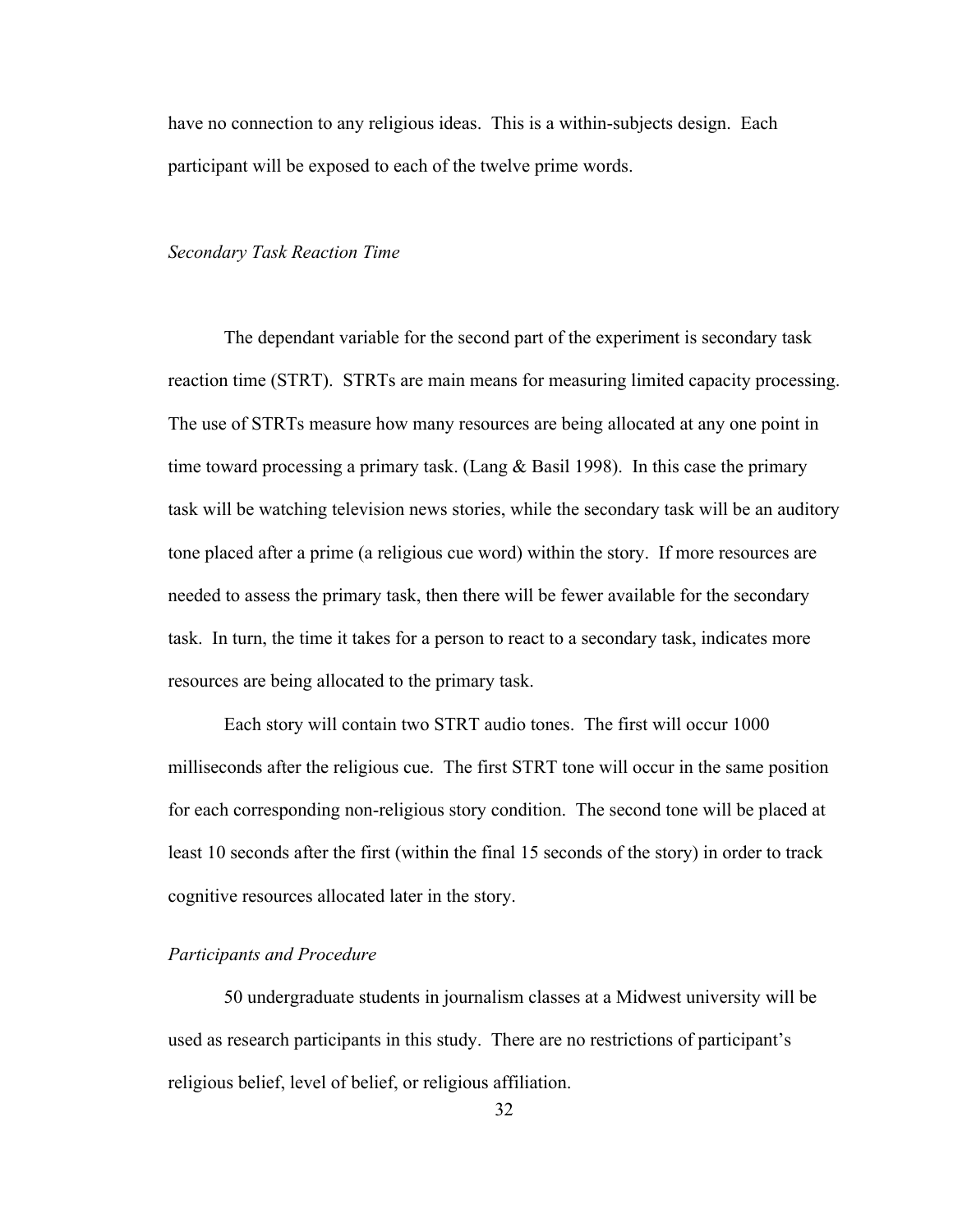Participants will first be asked categorize twelve (See Appendix 3) words as quickly as possible as either religious or non-religious in nature by using a computer keyboard. Religious words were chosen for their relation to basic concepts in religion, and to Christianity in particular. Non-religious words were chosen at random. Different keys on the keyboard will be labeled "religious" and "non-religious" respectively. Each of the twelve words will be randomly ordered for each participant. The twelve prime words will each appear only once for each participant.

 The faster a participant is able to categorize a word as religious, the more accessible their beliefs are (indicating a higher level of faith). Response times will be paired with results from the BMMRS faith index to determine whether high religiousness translates to high attitude accessibility and whether accessibility of religious attitudes mediates how people process television news stories.

Next, each participant will watch six news stories, three from the religious condition and three from the non-religious condition, in succession on the same computer. Each participant will be informed that they will watch six short news stories lasting 20 seconds each and two minutes in total. However, participants will not see both the religious and non-religious condition of the same story. Each condition will receive equal use throughout the entire scope of the experiment. Corresponding religious and non-religious conditions will be identical except for the presence of the religious cue in the religious condition.

Each story in the religious condition will contain one religious prime word (See Appendix 3). These words are the same ones used in the first part of the experiment. Each participant will be randomly assigned to one of six randomly ordered experimental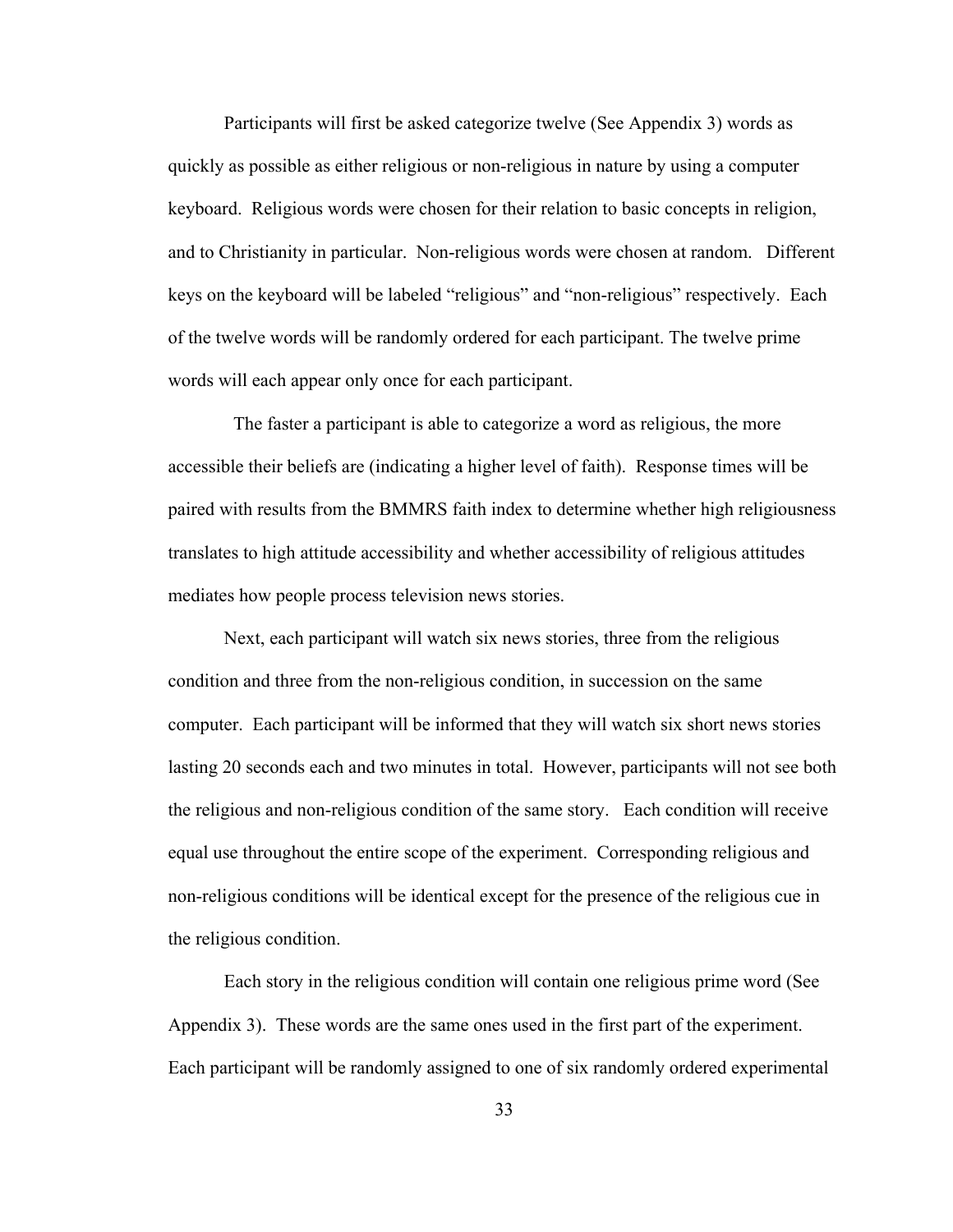conditions containing six news stories (three with a religious cue and three without a religious cue) using a data collection program. In order to avoid story placement effects, the prime will be placed within the first sentence of each reader. Each story will last approximately twenty seconds each. There will be a short pause between completion of one story and the beginning of the next story.

 During each story participants will also be instructed to press the enter key as soon as they hear the audio tone in the story. For the religious conditions, each tone will follow 500 milliseconds after the religious prime word. In order to ensure the tone occurs in the same spot in the non-religious conditions, it will be placed 500 milliseconds after the point in time where the religious prime was placed in the religious condition. In other words, the tone will manifest at the same point in time for each condition (religious and non-religious) of a particular story. A second tone occurring in the second half of the story (at least 10 seconds after the first tone) will measure resource allocation later in the story.

STRT, in milliseconds, to the auditory tone will be measured and recorded for each participant using the data collection program and joined with responses from the religiosity index following participation in the experiment. Participants will be grouped based on religiosity scores. The combination of STRTs and religious variables will determine the extent to which those variables influence the perception of media messages. Finally, participants will then complete the BMMRS index. Basic demographic information (age, sex, ethnicity) will also be collected.

The preceding experiment along with the BMMRS is designed to better understand how cognitive processes of religiosity impact communication. It is designed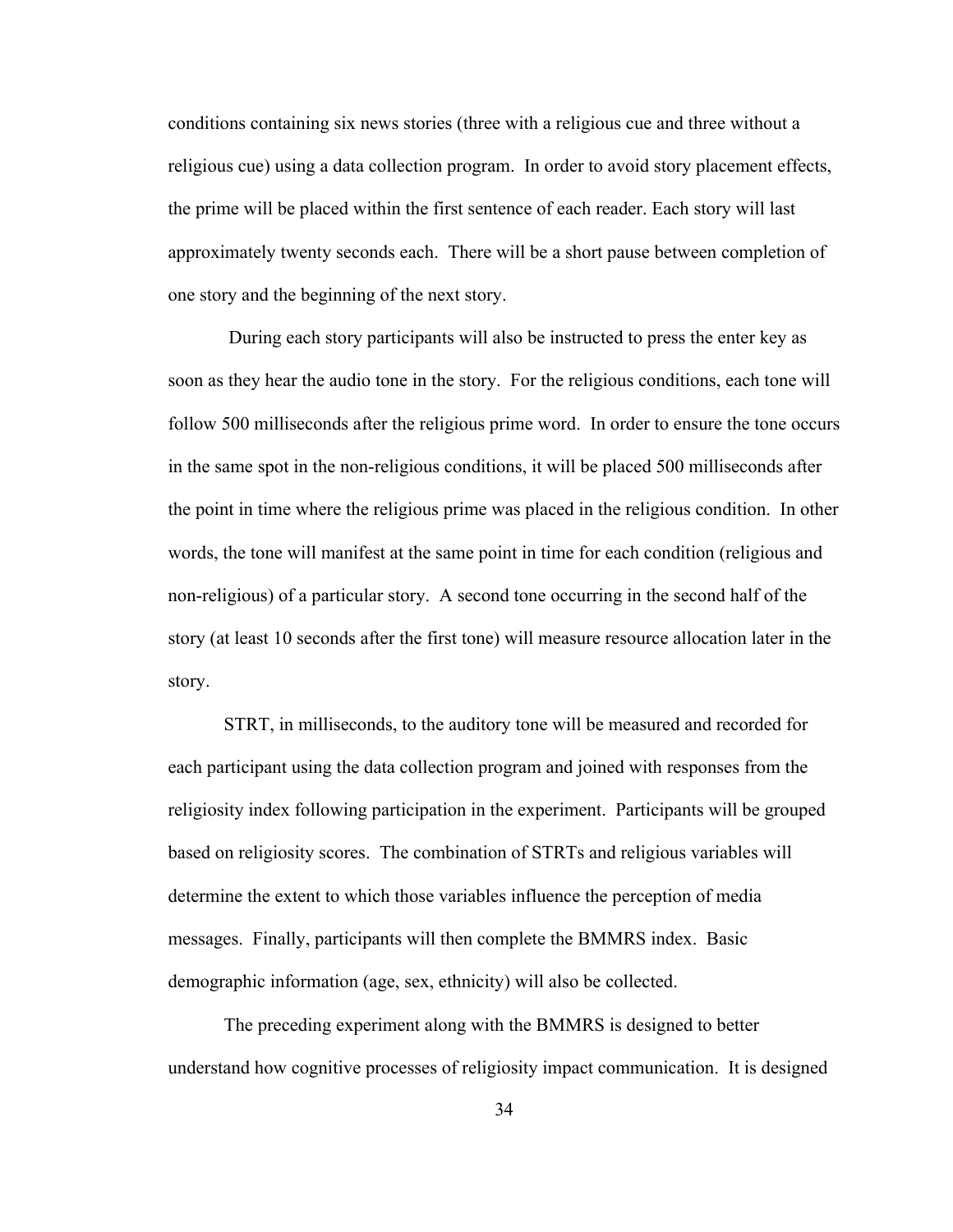to test participants in a way that will determine levels and differences in religiosity previously determined only through subjective surveys and indices. The results of these experiments will help further the study of religion's role in the communication process.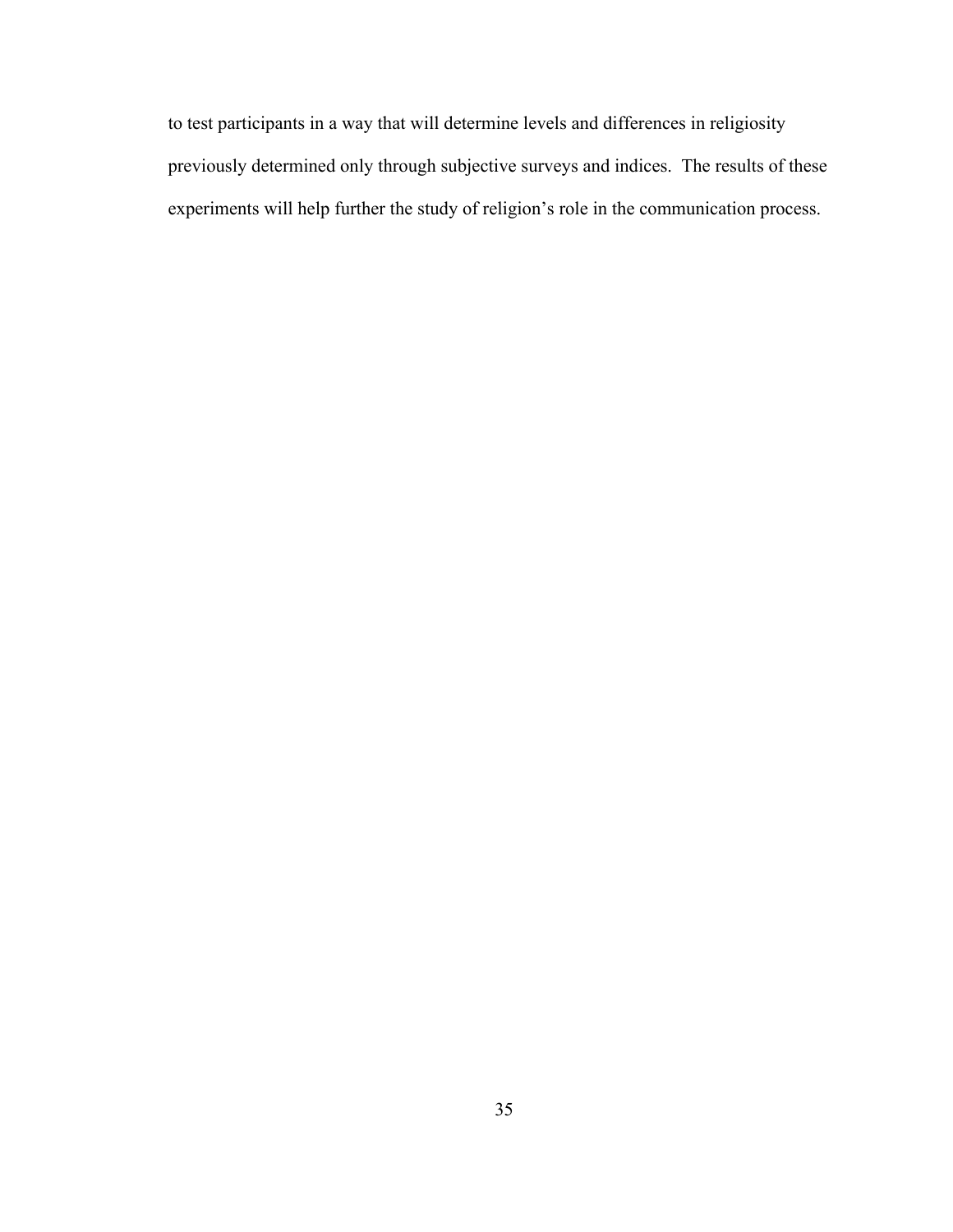## **IV. RESULTS**

49 journalism students, with a median age of 20, at a large Midwestern University participated in this experiment. 22 were male and 27 were female. Five participants were thrown out because of incomplete or missing data.

#### **Research Question 1**

The first research quested asked whether attitude accessibility mediates the impact of religious belief on television news articles. In order to test this research question this implicit attitude data was gathered through the use of six religious words and six nonreligious words (Appendix 3). Research participants were asked to categorize the words as either religious or non-religious. Data analysis revealed several participants had incorrectly categorized the words (Table 2).

| Word           | Times          |  |  |  |
|----------------|----------------|--|--|--|
|                | incorrectly    |  |  |  |
|                | categorized    |  |  |  |
| God            | 4              |  |  |  |
| Church         | 0              |  |  |  |
| Prayer         | 0              |  |  |  |
| Heaven         | $\overline{2}$ |  |  |  |
| Jesus          | $\overline{0}$ |  |  |  |
| Faith          | 3              |  |  |  |
| Chicken        | $\overline{0}$ |  |  |  |
| Plate          | 6              |  |  |  |
| Shoelace       |                |  |  |  |
| Pear           |                |  |  |  |
| <b>Blanket</b> |                |  |  |  |
| Canyon         |                |  |  |  |

| <b>Table</b> |
|--------------|
|--------------|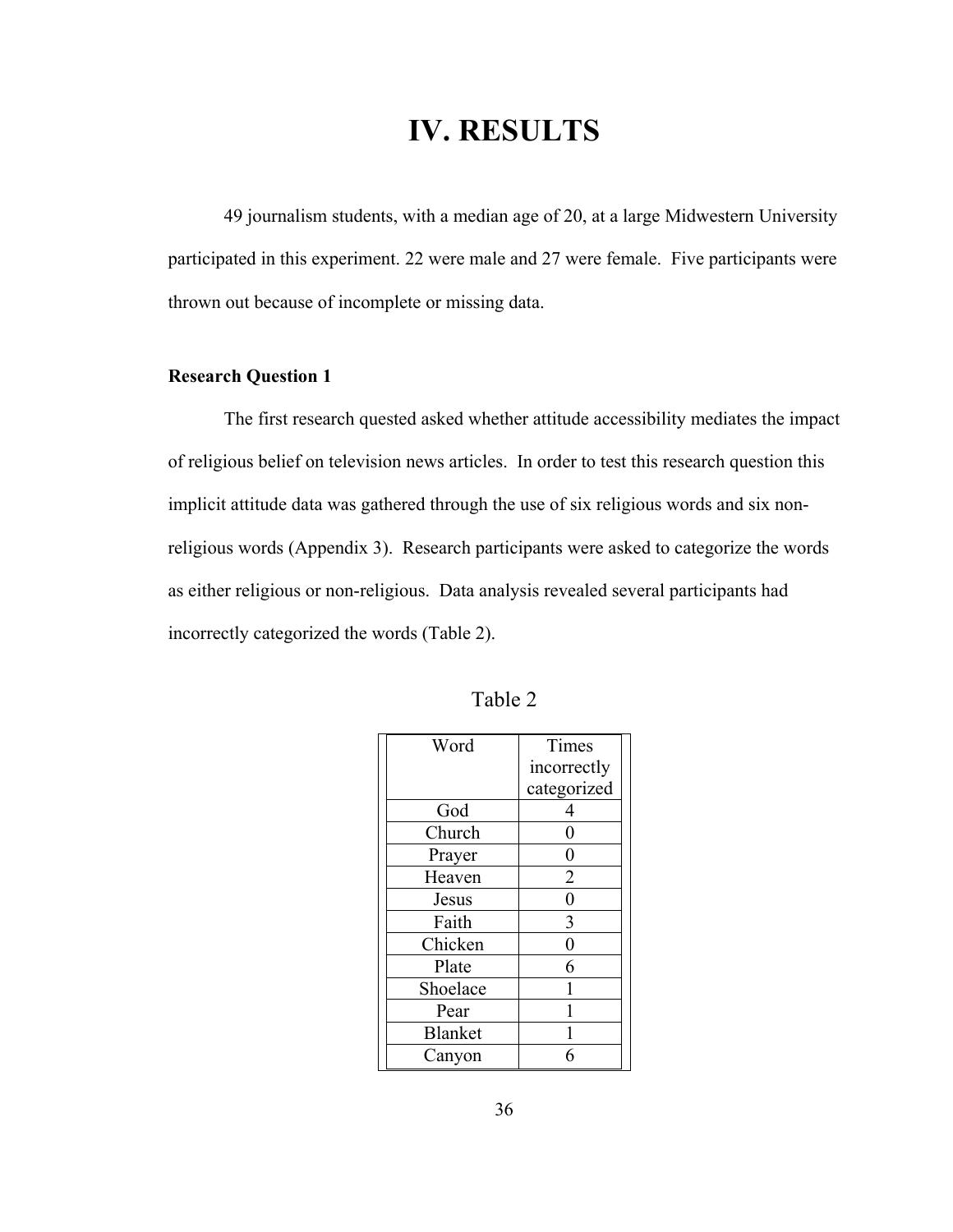Words with incorrect categorizations were thrown out of the analysis, leaving three remaining religious words (Church, Prayer and Jesus). The mean reaction time, in milliseconds, for each participant was transformed into a single, new variable. A regression was performed to determine whether attitude accessibility (the speed at which participants categorized words as religious) predicted processing of television news stories containing religious cue words. There were no significant findings.

#### **Research Question 2**

The second research question asked whether organizational religiousness or spiritual experience had a bigger impact on attention to television news stories containing religious cues? An analysis of the index of religious belief, the Brief Multidimensional Measure of Religiousness/Spirituality (BMMRS), used in this study is needed to further discuss the results of this research question.

A reliability analysis was conducted on both the Daily Spiritual Experience (Cronbach's  $\alpha$ = .882) and Organizational Religiousness sections (Cronbach's  $\alpha$ = .821) of the BMMRS. Questions in the index contained several different scales (Appendix 1). Z-scores were calculated for each question (Table 3) in order to standardize the scales. These z-scores were used to create an overall religious score for each participant. A factor analysis conducted on the index resulted in seven distinct factors containing at least two questions (Appendix 4).

Factor 1 described the greatest amount of variance. Four of the six questions about daily spiritual experience loaded on this factor, along with seven other questions. Only one of the questions about organizational religiousness loaded on any factor. These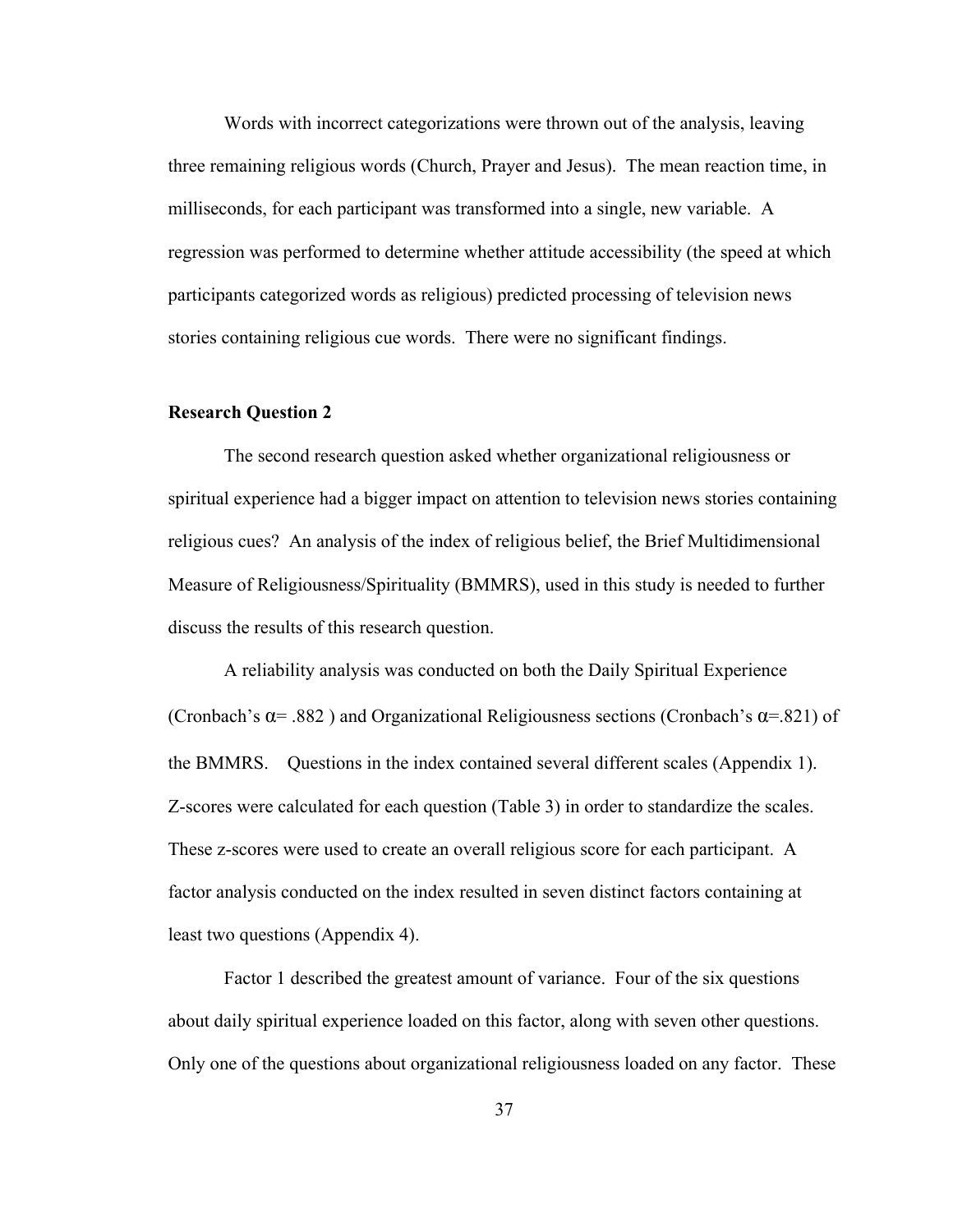findings made it difficult to determine any difference in organizational religiousness and spiritual experience.

Six television news stories, each with a religious and non-religious condition, were used in this experiment (Appendix 2). Each story contained two audio tones, as explained in the previous chapter, in order to measure secondary task reaction time. The first tone occurred within one second of the religious cue word, and within one second of where the religious word would be in the non-religious condition. The second audio tone, used to measure processing later in the story, was randomly placed within the last ten seconds.

Determining differences between the individual stories was not the direct aim of this research. As a result, syntax was written to combine the first reaction time (in milliseconds) of each story separately in the religious condition. A similar syntax was written for the first cue in the non-religious condition. In other words, this new number was an average of each participant's reaction time to the three religious cues and the three non-religious cues, separately. A corresponding syntax was written for the second audio cue for the corresponding religious and non-religious condition (Appendix 5). This created twelve new variables, one each for the first cue in the first, second and third stories in the religious (variable names, rel1a, rel2a, rel3a) and non-religious conditions (variable names, nrel1a, nrel1a, nrel3b), as well as a corresponding variable for the second audio cue in the religious (variable names, rel1b, rel2b, rel3b) and non religious (variable names, nrel1b, nrel2b, nrel3b) conditions.

 Finally, a mean for the first reaction time was created for the three religious story conditions for each participant. The same was done for the non-religious condition as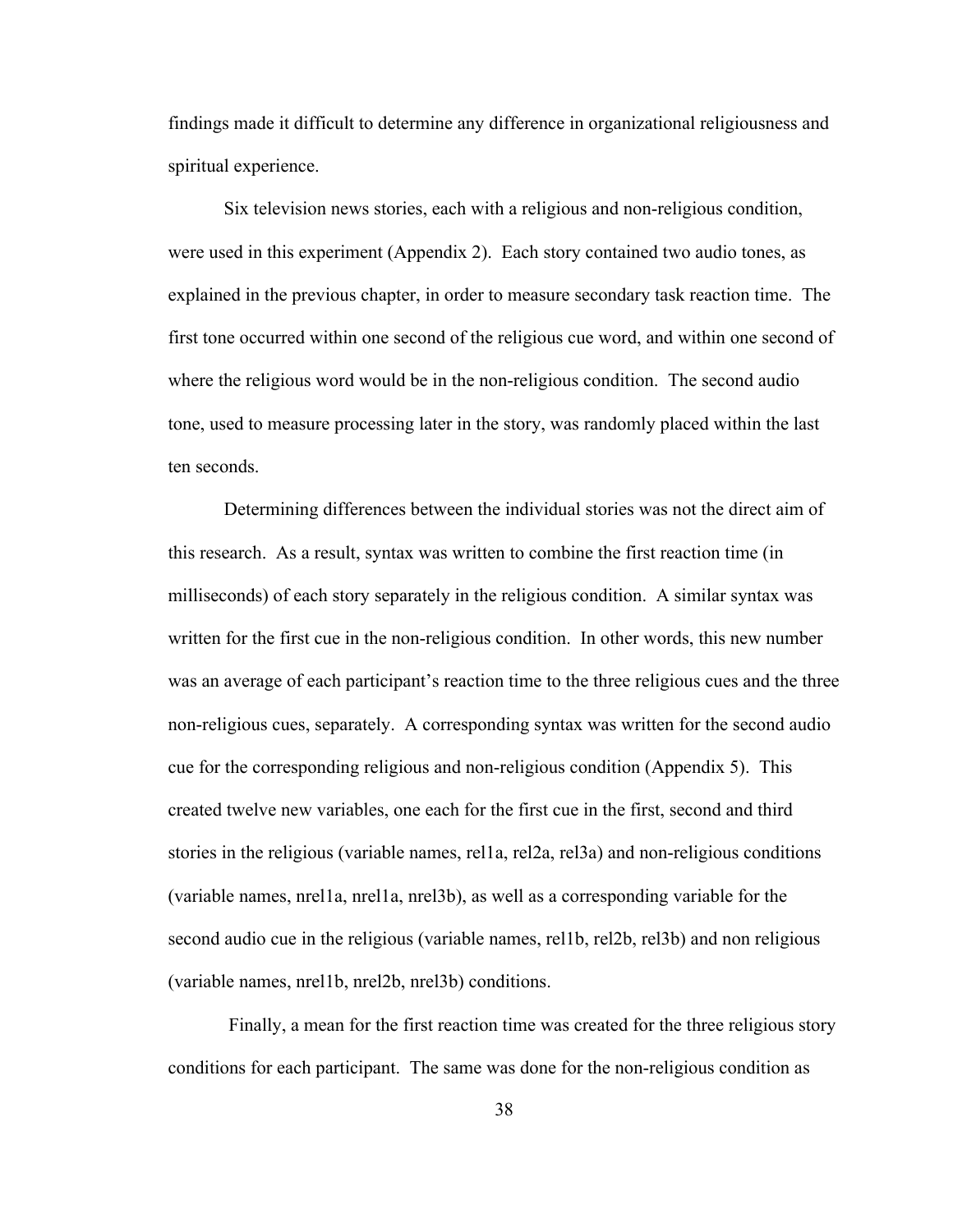well as the second audio cue in each condition. This created four new variables. One each for the first cue in the religious condition, second cue in the religious condition, first cue in the non-religious condition, and second cue in the non-religious condition.

Then, a regression was performed to determine whether the index was able predict processing during the religious story conditions (using the new variables) based on each of the seven factors of the BMMRS. No significant results were found.

A 2x2 (condition x cue placement) repeated measures ANOVA was used to test for differences between reaction times in the religious and non-religious story condition (Appendix 7).

Results for the difference between stories with a religious cue and stories without a religious cue approached significance ( $p= .066$ ). The first and second cue in each story condition was then combined to create two variables, one each for the religious condition and non-religious condition (Appendix 6). This was done to create additional degrees of freedom. A paired sample t-test was then utilized to test differences between the religious and no-religious story condition (Appendix 8).

There was no change in the significance level ( $p=0.066$ ). An additional analysis of the mean reaction time for each condition found that audio cues in religious stories were processed slower than cues in non-religious stories (Appendix 9).

#### **Research Question 3**

The third research question asked whether the level of religious belief (high or low) impacts attention to television news stories that contain religious cues? Based on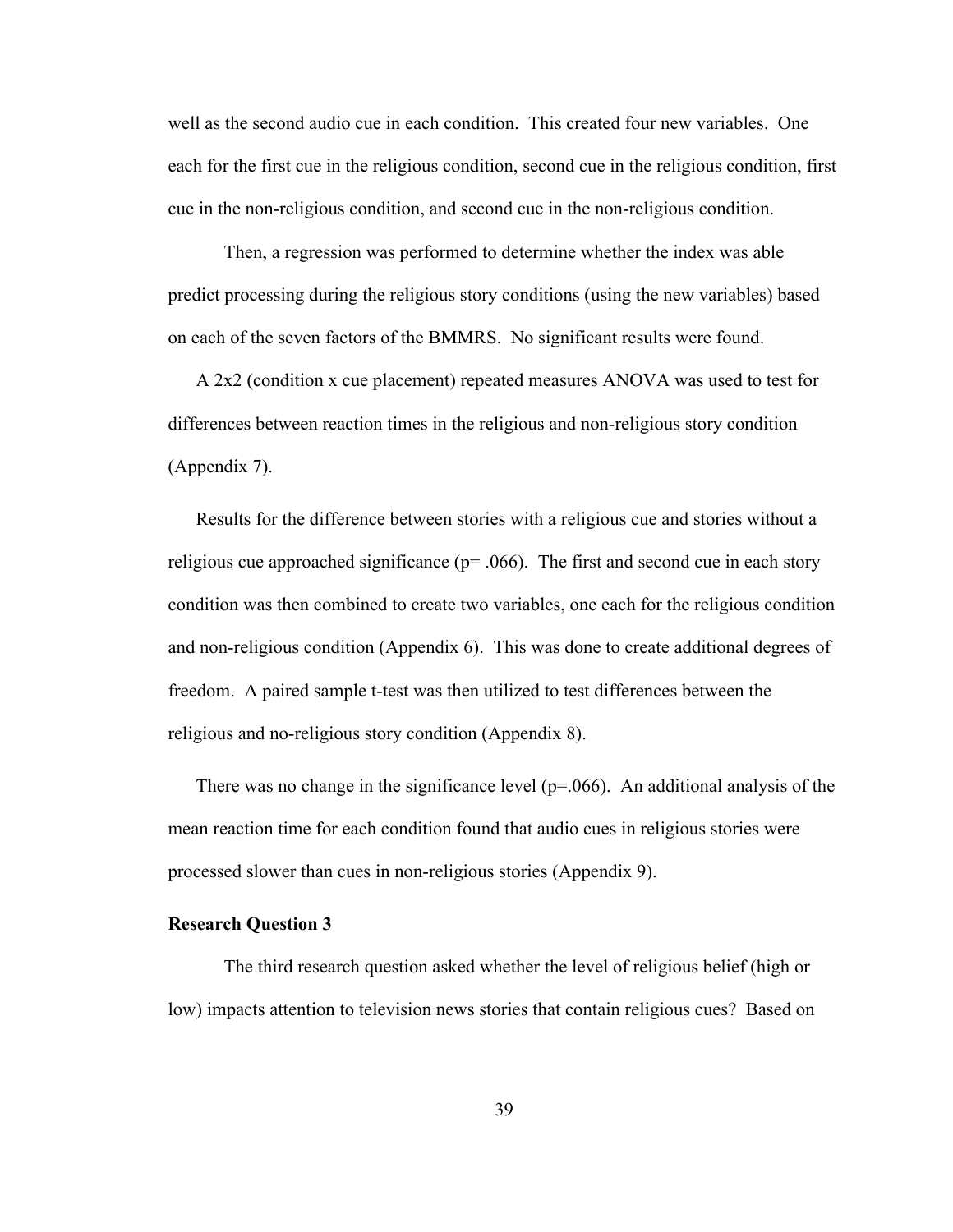the previous regression, no significant differences were found between those with high religious belief and low religious belief based on BMMRS results.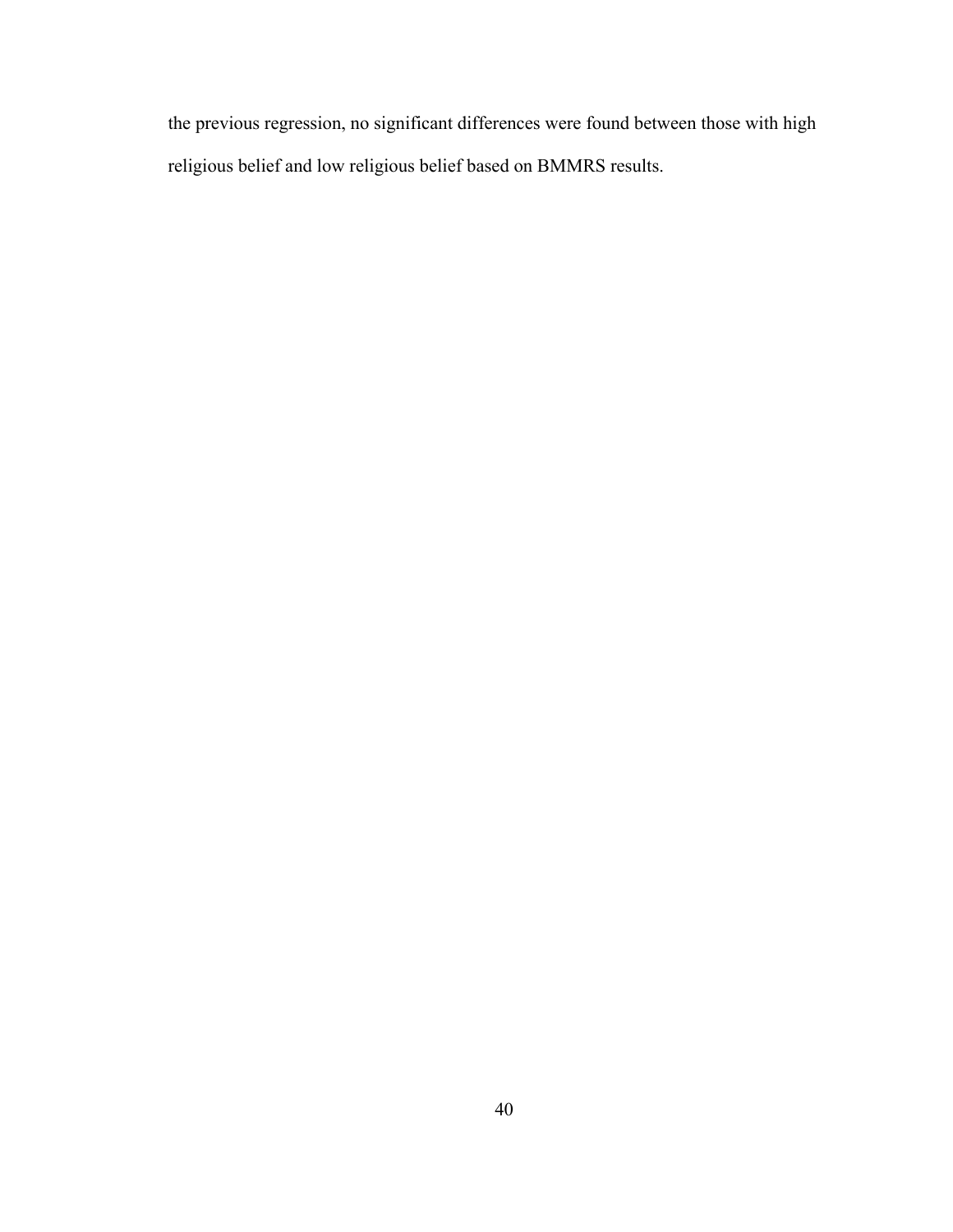# **V. DISCUSSION**

This thesis was conceived to provide a foundation for future communication research into the impact of religion and media. The research questions, designed to probe the interaction of religion and television news, were based on Hill's (1994) insight into religious attitudes and Lang's (2000) model of message processing based on cognitive capacity.

Experimental testing did not yield any significant results. However, the findings yield two possible avenues for interpretation of the data. The first explanation is that religion in no way predicts or mediates attention to television news stories. The index of religious beliefs used in this research was not a significant predictor of television news use. A reliability analysis suggested the scales used fit well into their designated categories (organizational religiousness and spiritual experience). However, subsequent factor analysis revealed that questions that were supposed to measure the same idea did not load on the same factors.

 This suggests that the index of religious belief used for this research may not have accurately or reliably defined the religious belief of the sample group. This finding is disappointing, but not entirely surprising. The literature review of this thesis discussed the difficulties of practical evaluation of personal religious belief.

While the previous explanation focuses on the measurement of religious belief, the religious cue words in the television stories must also be examined. The previous section indicated that difference in reaction time between stories with a religious cue and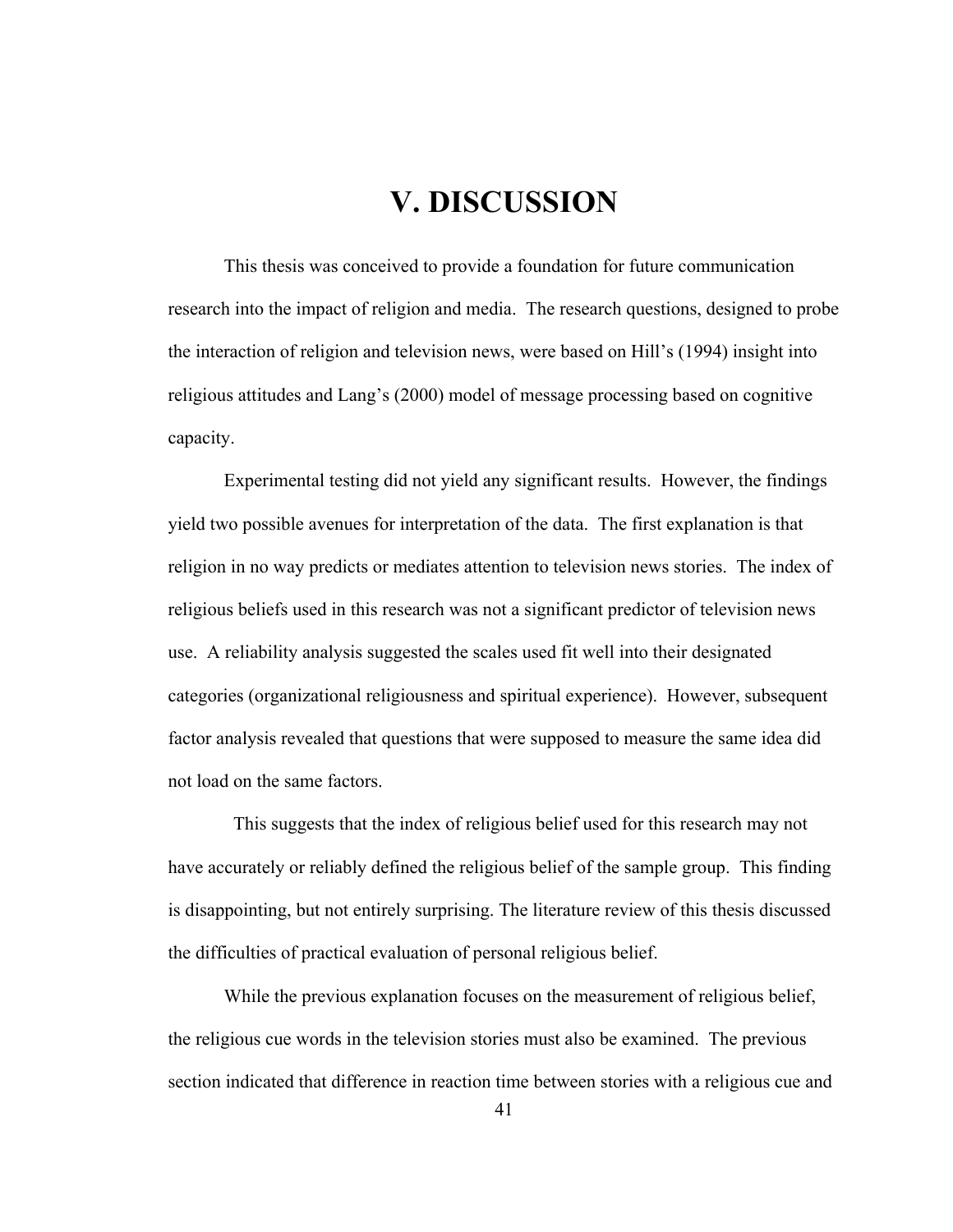those without approached significance  $(p=0.066)$ . Participants showed a slower reaction time to the secondary task when a religious word was present. The manipulation in this experiment, the presence or absence of one religious word, was small and correspondingly difficult to measure. A significance level of  $p=0.066$  is still a somewhat interesting finding.

This could mean certain religious words are significant no matter the level of a viewer's religious belief. Words like God, Jesus and church are certainly recognizable as religious to secular people, while words like faith and prayer carry strong non-religious meaning. The fact that this study was specifically designed to exploit each of the religious words in a non-religious context could further explain why they commanded attention across the spectrum of religious belief.

The simple, single word, manipulation was contained within a relatively complicated television news story. This research attempted to pick out significant effects based on this small manipulation within the noise of a visual message. In reality, there is a lot more going on during a television news story to serve as a distraction. The narrative quality of the stories could have easily served to wash out the presence of absence of a religious cue word. A religious word could have easily passed unnoticed to the viewer because each was set in a non-religious context. In other words, besides the cue word, there were no other religious indications or connotations in the entire news story. This again lends some credence to a nearly significant  $p=0.066$ . This research helps provide a foundation for future research in processing of religious messages because it shows there are practical ways to manipulate religious ideas and test levels of religious belief.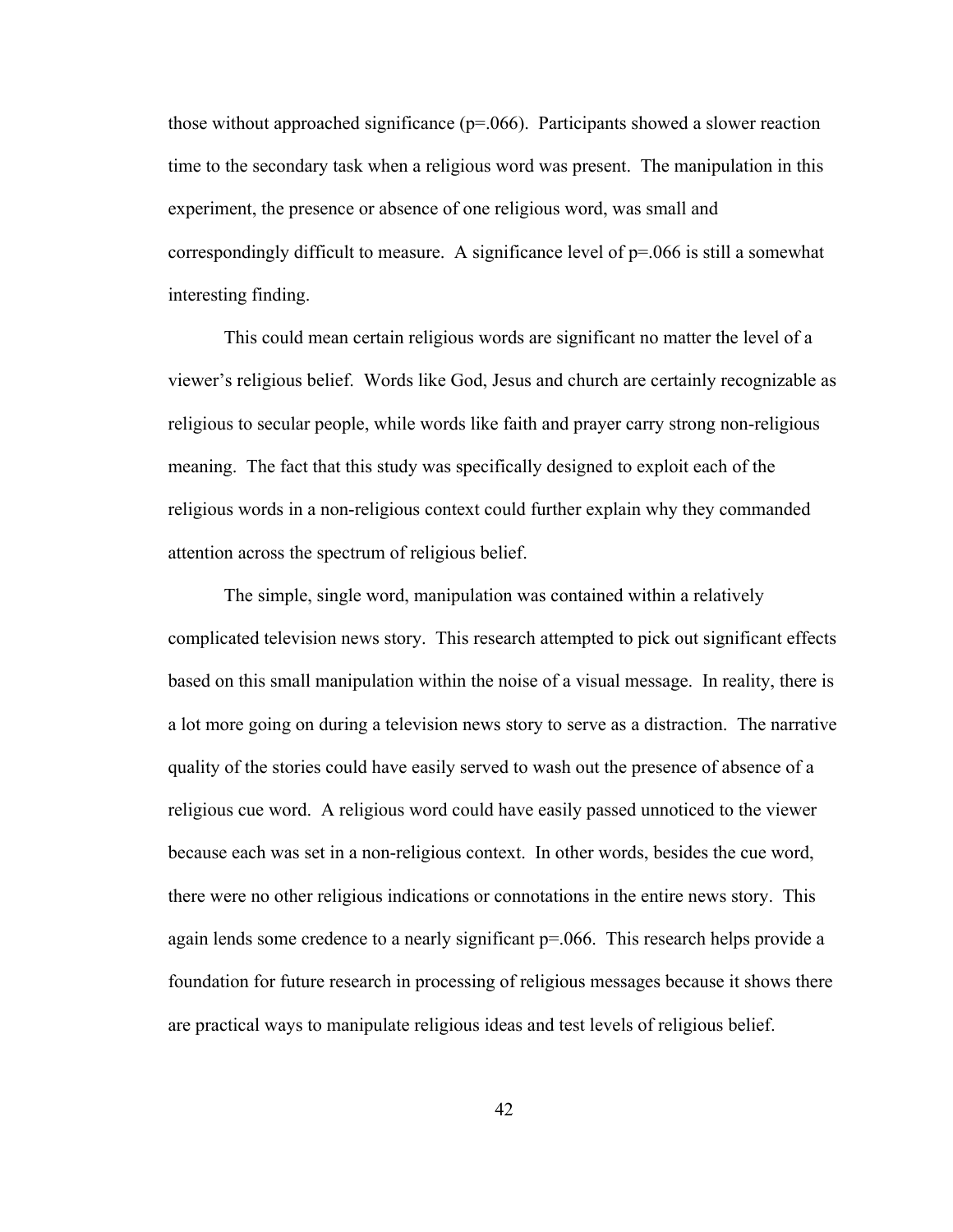The literature review of this thesis asserts the complexity of defining religious belief. The nature of religious belief is deeply personal and often times defined internally on an individual basis. This makes measuring monolithic characteristics of religious belief a subjective task. Religious beliefs can shape how people perceive the world and how they make decisions. Because the media provide a channel for information and opinion, it follows that the melding of religion and media can be a power tool for persuasion. Finding out how religion and media interact is important because it can help explain why religious ideas are so important to so many people.

An additional post-hoc t-test was performed to test for significant differences between religious and non-religious words. In this case, the three religious words without incorrect responses were compared with the one non-religious word (Chicken) without incorrect responses. This data shows that religious words were more quickly categorized as religious than a word without religious connotation (Appendix 10). This lends power to the idea that religious words are meaningful no matter the participant's level of religious belief.

#### **Limitations and Future Research**

Despite the absence of any clear effects, this research was still valuable because it provides a foundation for future analysis of religious in media messages. This is increasingly important in an era when religious beliefs continue to cause confusing, conflict and misunderstanding in the media and among religious peoples in the United States and abroad. Gaining a better understating of how religious messages are disseminated in the media and how those messages are ingested and processed is needed in order to create a more seamless view of the communication process.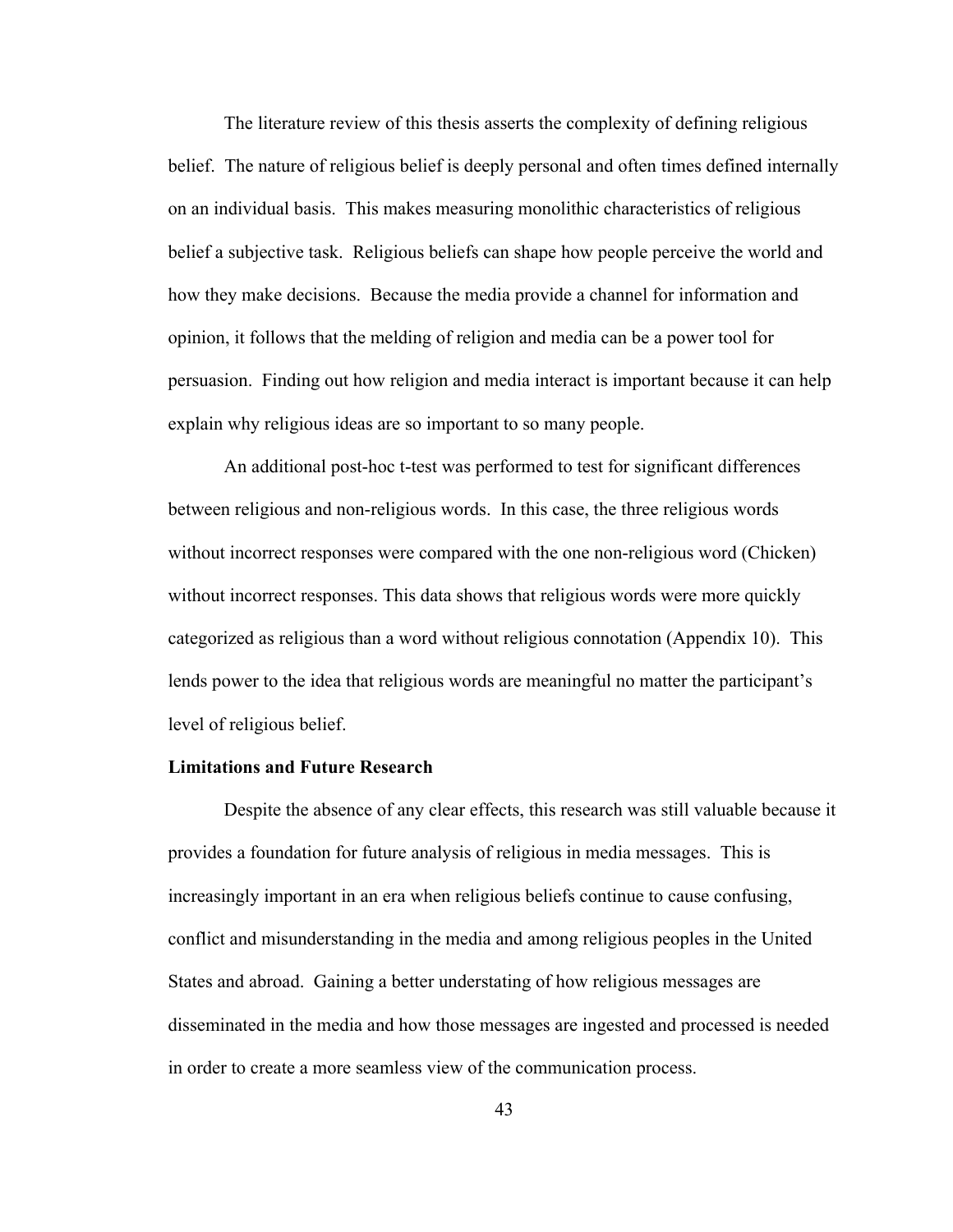This study has several limiting factors. Firstly, the absence of a definitive measurement of religious belief presented great difficulty in this study. The complexity and wide variance in the overall concept of religious belief has created problems for many scholars and the need for a better measurement of religious belief is still important. There is, however, no easy fix. The likely reason no perfect measurement of religious belief has been developed is that such an index cannot practically exist in a world filled with such a wide range of diverse belief systems. The ideas of organizational religiousness and spiritual experience were used to try to classify theological and practical differences within some religious people. But even these solidly defined concepts failed to show a difference in the sample population.

This research only scratched the surface of the most common Christian beliefs found in the United States. The religious cue words used in the television news stories were specifically Christian. Words like Jesus and God are broad enough to denote a general religious idea, but are not specific enough to elicit different responses among different religious people. This was illustrated by a slower secondary task reaction time to those religious words regardless of the extent of the participants' religious belief.

This study was further limited by the use of television news stories. The stories were fictional because they needed to contain specific religious words. Each story was recorded using a professional anchor sitting at an actual news desk, and looked real to an untrained viewer. However, the sample group, journalism students, is required to have a wide rage of knowledge about local and national news events. This certainly increased the chance that participants would identify the stories as fictional, therefore diminishing their desired effectiveness.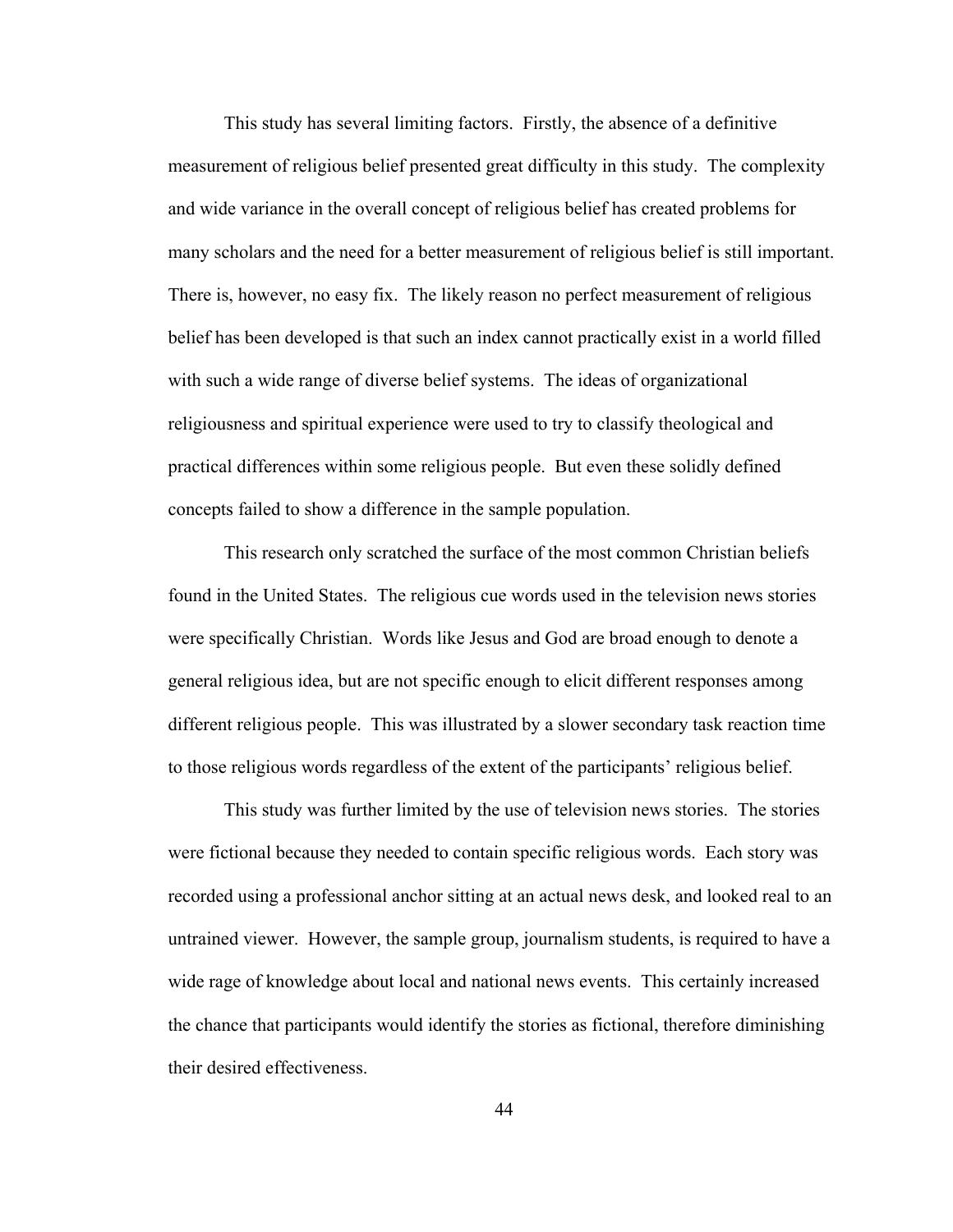Future research in religious studies should continue to take into account the power of media messages. In the age to instant information, scholars in religion must better understand how the mass media communicate messages to religious people. This would help increase the understanding of how religious ideas are promulgated in society. Further investigation of psychophysiological measures of religious belief could yield better and more accurate ways of understanding how people's beliefs are manifested.

Future research in mass media should first focus on legitimizing religion as a variable in media transmission and use. Further investigation into the subject should also include religious images and video in television news stories. Other avenues of study should include a study of emotional words or images compared to religious words and images in television news. Studies should also not overlook the increasing popularity of specifically religious media. Religious leaders now have the opportunity to disseminate information quickly and to a large number of people. The results of this research indicate that religious ideas in media messages are processed differently. Future research should continue to hone in on what makes religion a mediating variable in the media. Adding additional insight from fields such as rhetoric could also yield additional research potential.

#### **Conclusion**

Despite the absence of significant results and grand theoretical conclusions the need for good research in media and religion still remains. Despite their large numbers, religious people remain a little understood group in media research. The merits of continuing research are not only theoretical, but also practical. Media producers and advertisers would benefit from knowing what words stimulate their viewers. Certain

45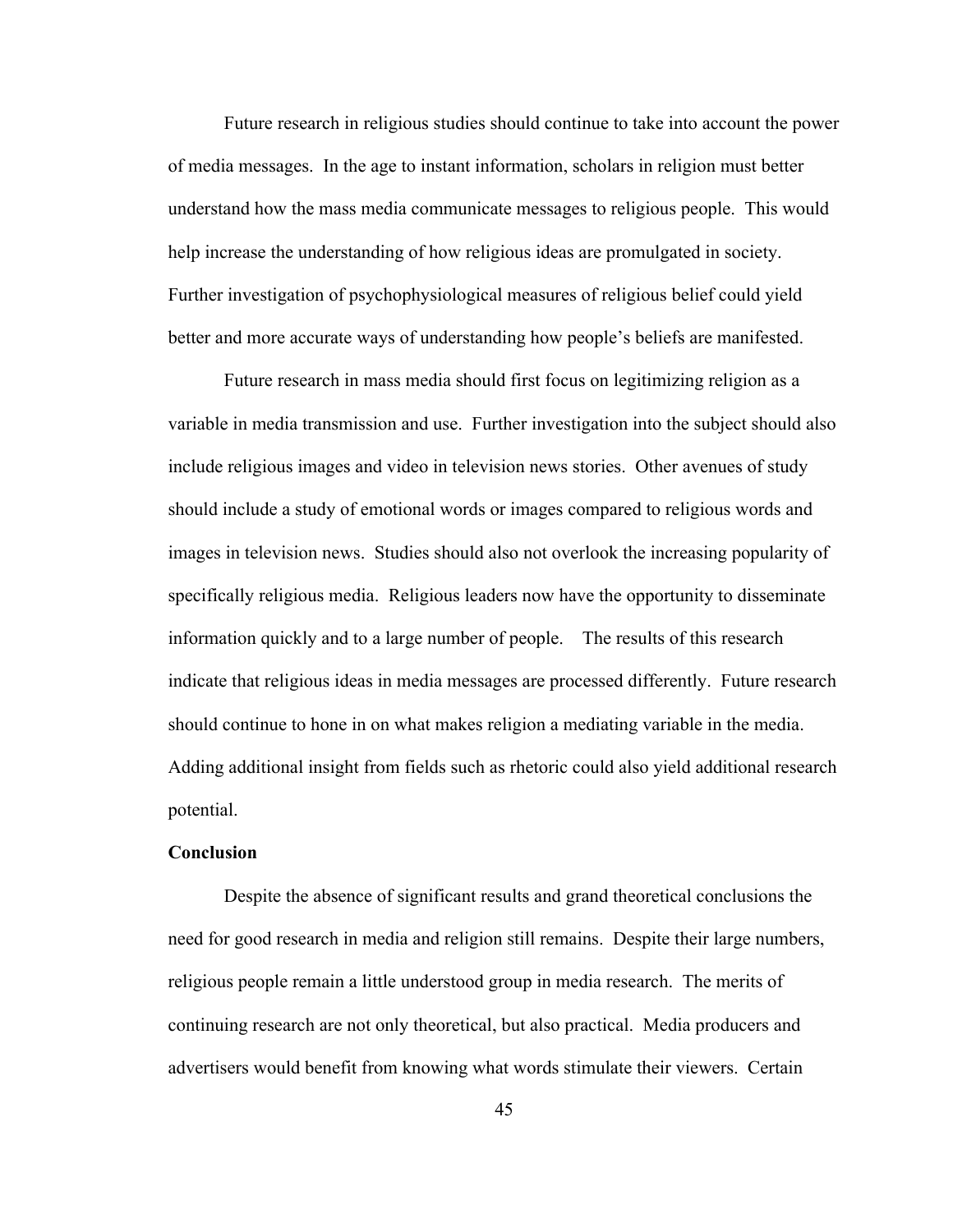religious cues may elicit responses in viewers that could increase the power and effectiveness of the message. This research intended to bridge the gap between religion and communication science. Although the connecting spans were not found, the river certainly still exists.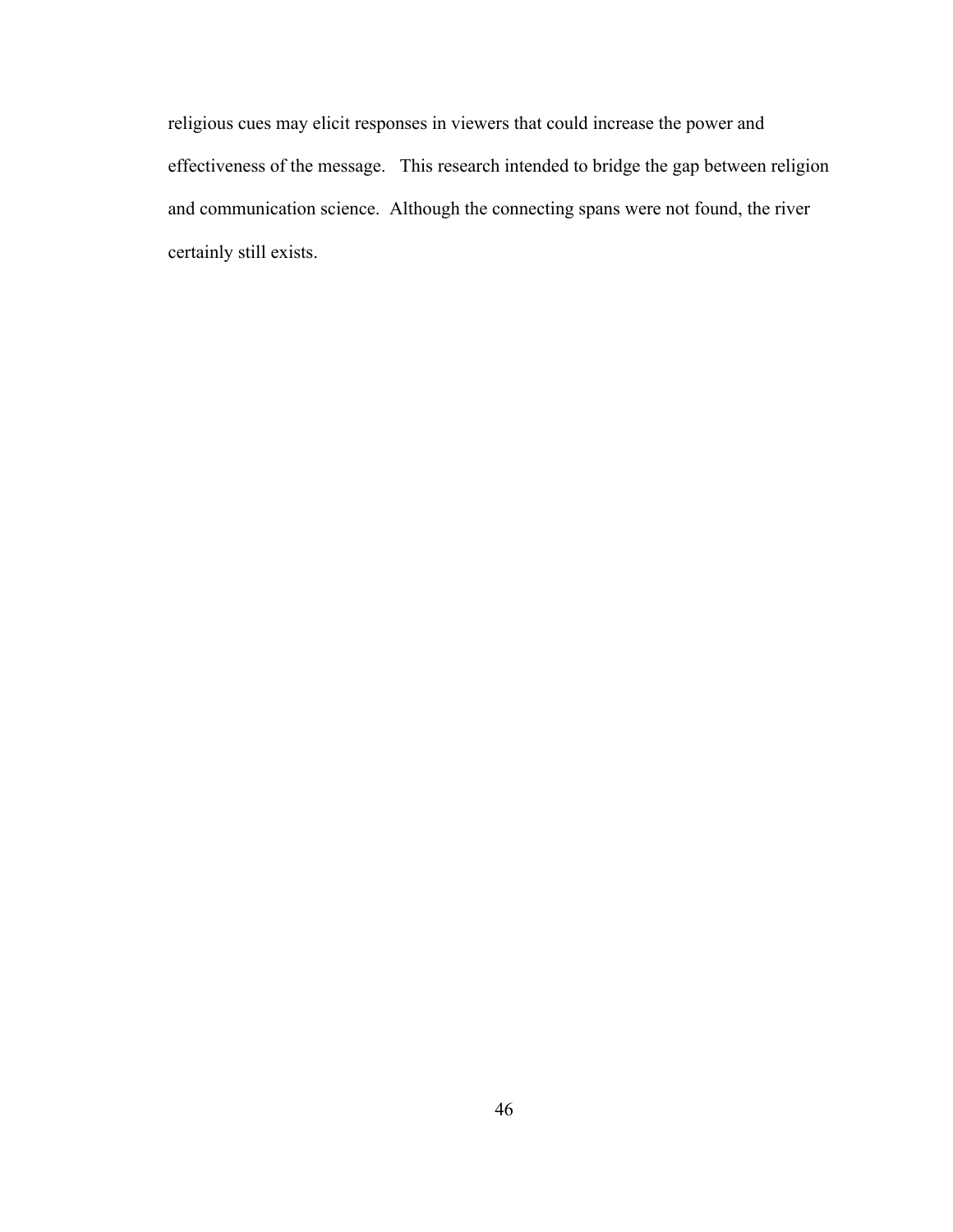# **Brief Multidimensional Measure of Religiousness/Spirituality**

#### **Daily Spiritual Experiences**

The following questions deal with possible spiritual experiences. To what extent can you say you experience the following:

- 1. I feel the presence of a higher power.
	- Many times a day
	- Every day
	- Most days
	- Some days
	- Once in a while
	- Never or almost never
- 2. I find strength and comfort in my religion.
	- Many times a day
	- Every day
	- Most days
	- Some days
	- Once in a while
	- Never or almost never
- 3. I feel deep inner peace or harmony.
	- Many times a day
	- Every day
	- Most days
	- Some days
	- Once in a while
	- Never or almost never
- 4. I desire to be closer to or in union with

a higher power.

- Many times a day
- Every day
- Most days
- Some days
- Once in a while
- Never or almost never

5. I feel the love of a higher power for me,

- directly or through others.
	- Many times a day
- Every day
- Most days
- Some days
- Once in a while
- Never or almost never
- 6. I am spiritually touched by the
	- beauty of creation.
		- Many times a day
		- Every day
		- Most days
		- Some days
		- Once in a while
		- Never or almost never

#### **Meaning**

- 7. The events in my life unfold according to a divine or greater plan
	- Strongly agree
	- Agree
	- Disagree
	- Strongly disagree

8. I have a sense of mission or calling in my own life.

- Strongly agree
- Agree
- Disagree
- Strongly disagree

#### **Values/Beliefs**

- 9. I believe in a higher power who watches over me.
	- Strongly agree
	- Agree
	- Disagree
	- Strongly disagree
- 10. I feel a deep sense of responsibility for reducing pain and suffering in the world.
	- Strongly agree
		- Agree
	- Disagree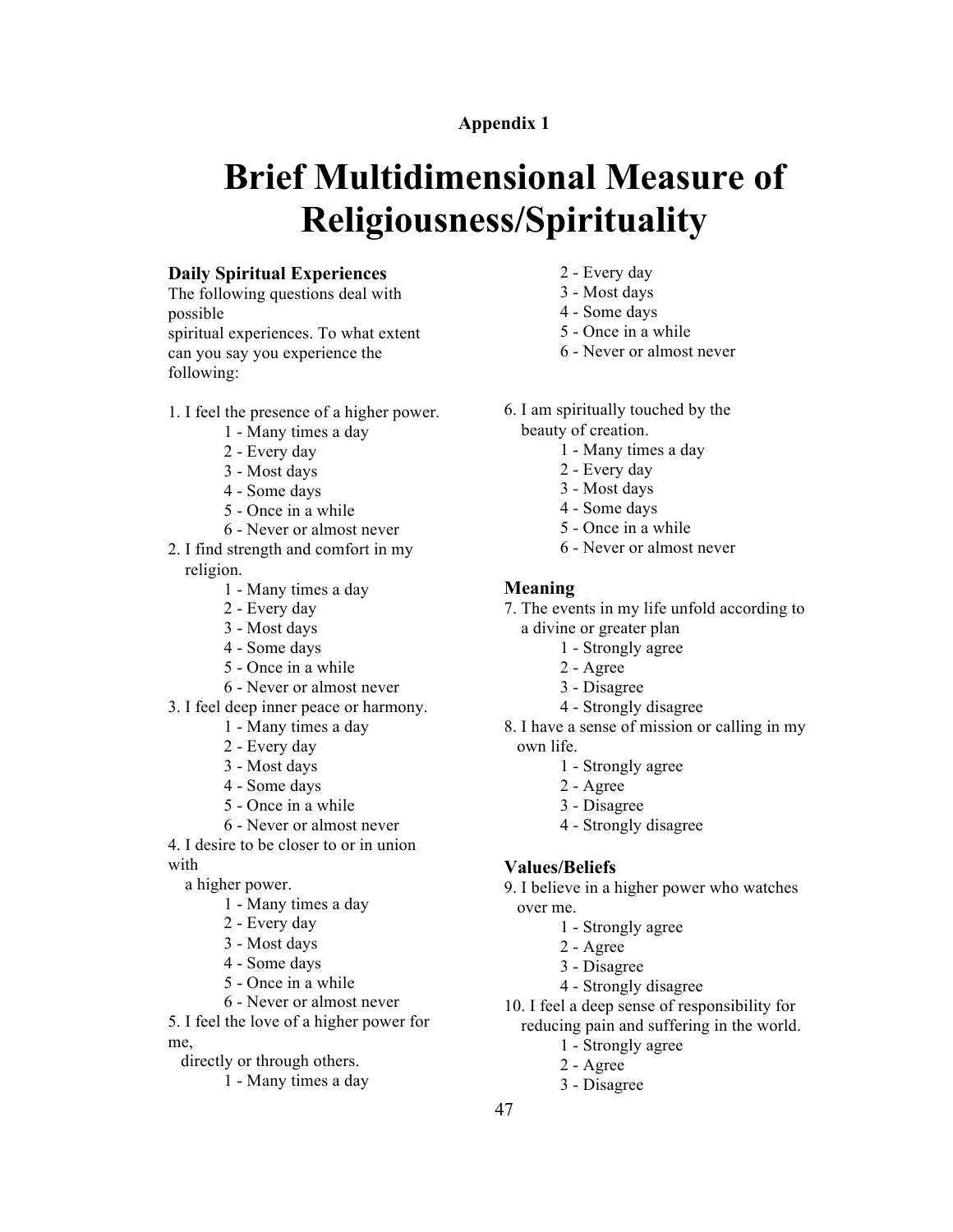- Strongly disagree

#### **Forgiveness**

Because of my religious or spiritual beliefs:

11. I have forgiven myself for things that I

have done wrong.

- Always or almost always
- Often
- Seldom
- Never
- 12. I have forgiven those who hurt me.
	- Always or almost always
	- Often
	- Seldom
	- Never

13. I know that I am forgiven by a higher

power.

- Always or almost always
- Often
- Seldom
- Never

#### **Private Religious Practices**

- 14. How often do you pray privately in places other than at church or synagogue?
	- More than once a day
	- Once a day
	- A few times a week
	- Once a week
	- A few times a month
	- Once a month
	- Less than once a month
	- Never
- 15.Within your religious or spiritual tradition, how often do you

meditate?

- More than once a day
- Once a day
- A few times a week
- Once a week
- A few times a month
- Once a month
- Less than once a month
- Never
- 16. How often do you watch or listen to religious programs on TV or radio?
	- More than once a day
	- Once a day
	- A few times a week
	- Once a week
	- A few times a month
	- Once a month
	- Less than once a month
	- Never
- 17. How often do you read the Bible or other religious literature?
	- More than once a day
	- Once a day
	- A few times a week
	- Once a week
	- A few times a month
	- Once a month
	- Less than once a month
	- Never
- 18. How often are prayers or grace said before or after meals in your home?
	- At all meals
	- Once a day
	- At least once a week
	- Only on special occasions
	- Never

#### **Religious and Spiritual Coping**

Think about how you try to understand and deal with major problems in your life. To what extent is each of the following involved in the way you cope?

- 19. I think about how my life is part of a larger spiritual force.
	- A great deal
	- Quite a bit
	- Somewhat
	- Not at all
- 20. I work together with a higher power as partners.
	- A great deal
	- Quite a bit
	- Somewhat
	- Not at all
- 21. I look to a higher power for strength,
	- support, and guidance.
		- A great deal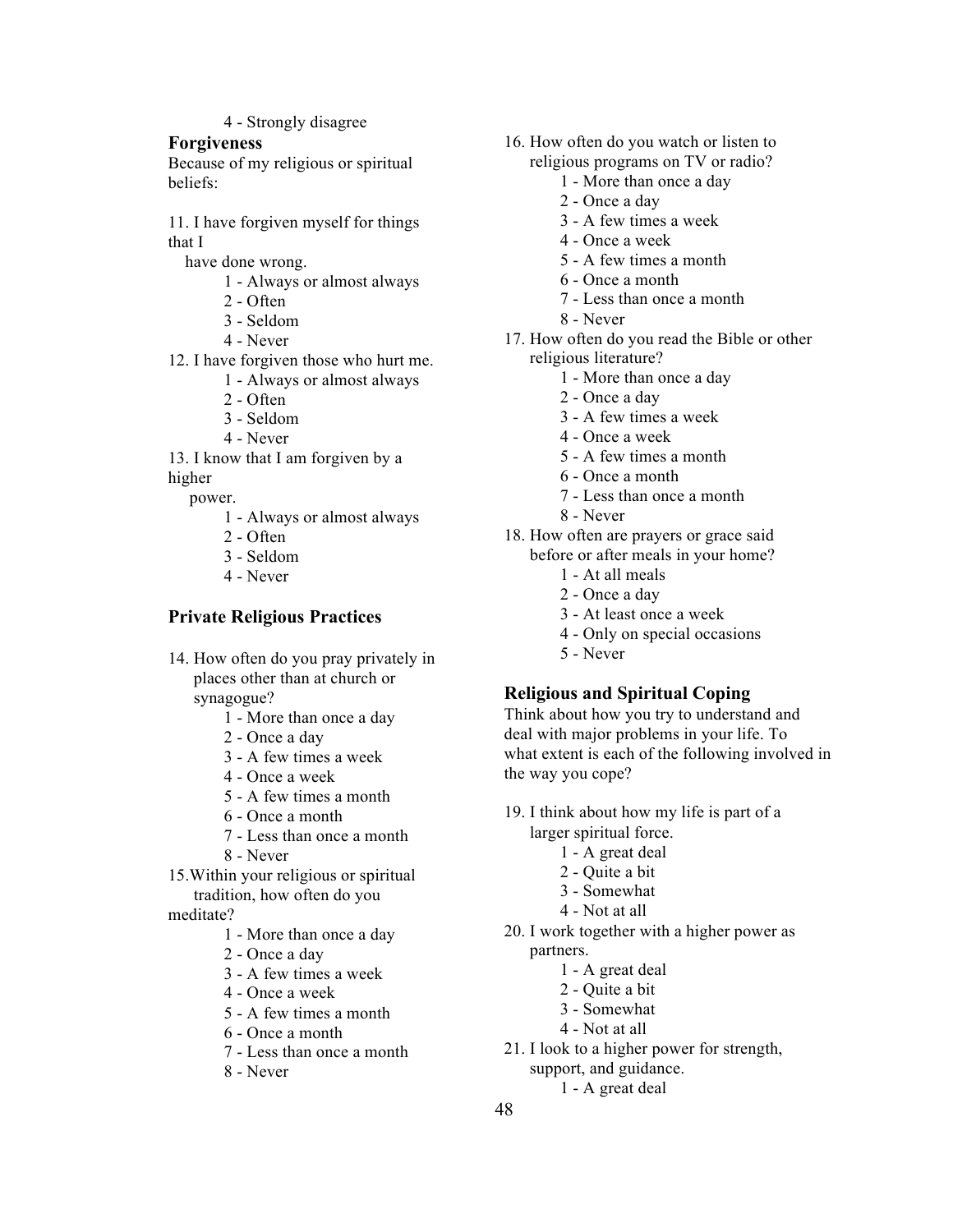2 - Quite a bit 3 - Somewhat 4 - Not at all 22. I feel I am being punished by a higher power for my sins or lack of spirituality. 1 - A great deal 2 - Quite a bit 3 - Somewhat 4 - Not at all 23. I wonder whether I have been abandoned by a higher power. 1 - A great deal 2 - Quite a bit 3 - Somewhat 4 - Not at all 24. I try to make sense of the situation and decide what to do without relying on a higher power. 1 - A great deal 2 - Quite a bit 3 - Somewhat 4 - Not at all 25. To what extent is your religion involved in understanding or dealing with stressful situations in any way? 1 - Very involved 2 - Somewhat involved 3 - Not very involved

4 - Not involved at all

#### **Religious Support**

These questions are designed to find out how much help the people in your congregation would provide if you need it in the future. If you do not have a congregation, please skip to question 30.

26. If you were ill, how much would the people in your congregation help

you

- out? 1 - A great deal
	- 2 Some
	- 3 A little
- 4 None
- 27. If you had a problem or were faced with a difficult situation, how much comfort would the people in your congregation be willing to give you?
	- 1 A great deal
	- 2 Some
	- 3 A little
	- 4 None

Sometimes the contact we have with others is not always pleasant.

- 28. How often do the people in your congregation make too many demands on you?
	- 1 Very often
	- 2 Fairly often
	- 3 Once in a while
	- 4 Never
- 29. How often are the people in your congregation critical of you and the things you do?
	- 1 Very often
	- 2 Fairly often
	- 3 Once in a while
	- 4 Never

#### **Religious/Spiritual History**

30. Did you ever have a religious or spiritual experience that changed your life?

- No
- Yes

 $\mathcal{L}_\text{max}$ 

 $\mathcal{L}_\text{max}$ 

IF YES: How old were you when this experience occurred?

31. Have you ever had a significant gain in your faith? No Yes IF YES: How old were you when this occurred?

32. Have you ever had a significant loss in your faith? No Yes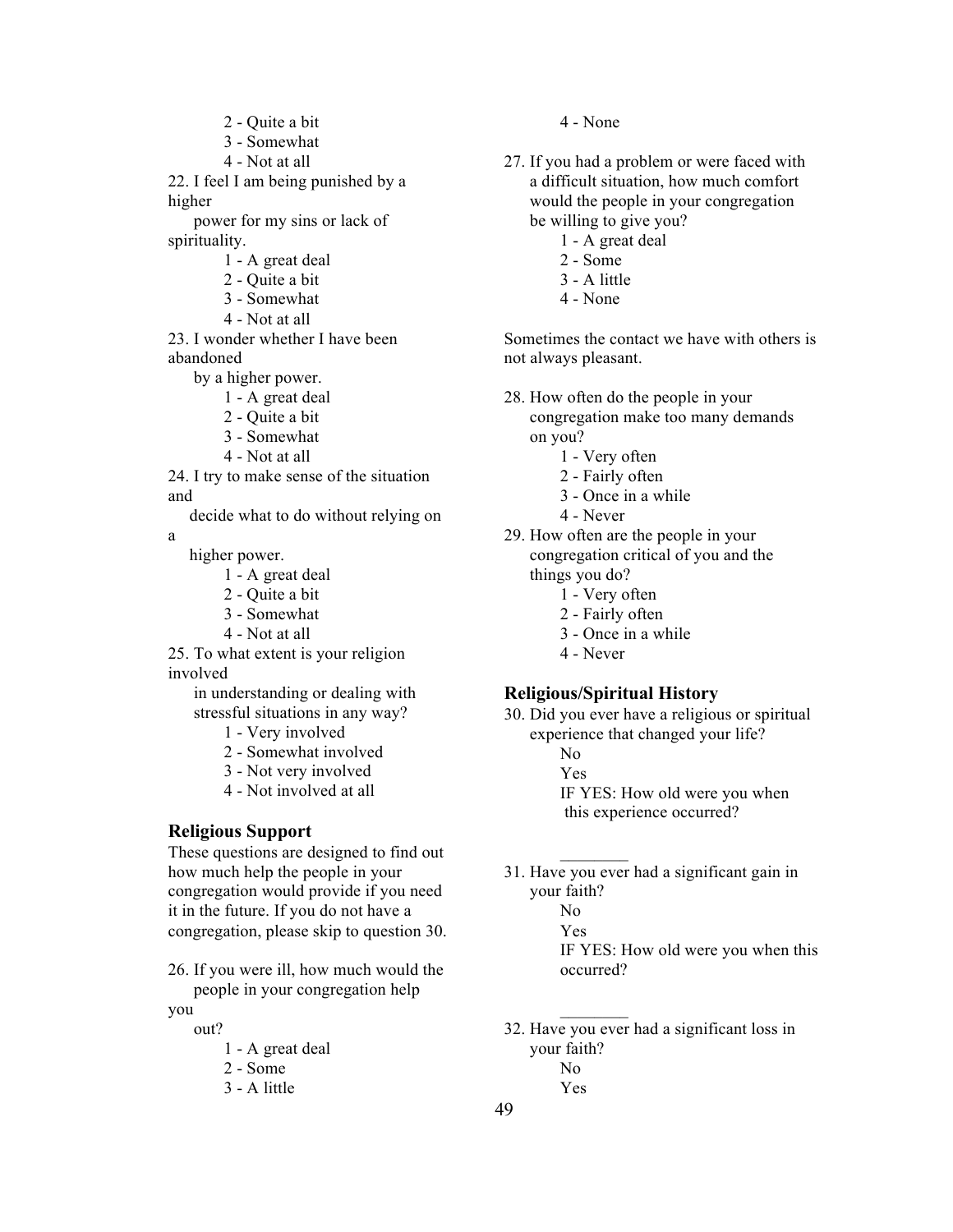IF YES: How old were you when this occurred?

#### **Commitment**

33. I try hard to carry my religious beliefs

over into all my other dealings in life. 1 - Strongly agree

2 - Agree

 $\mathcal{L}_\text{max}$ 

3 - Disagree

- 
- 4 Strongly disagree

34. During the last year about how much was the average monthly

contribution of

your household to your congregation or

to religious causes?

\$\_\_\_\_\_\_\_\_\_\_\_\_\_\_\_\_ per year OR

\$\_\_\_\_\_\_\_\_\_\_\_\_\_\_\_\_per month 35. In an average week, how many hours do

you spend in activities on behalf of your

church or activities that you do for religious or spiritual reasons?

#### **Organizational Religiousness**

 $\mathcal{L}_\text{max}$  and  $\mathcal{L}_\text{max}$  and  $\mathcal{L}_\text{max}$ 

36. How often do you go to religious services?

1 - More than once a week

2 - Every week or more often

3 - Once or twice a month

4 - Every month or so

5 - Once or twice a year

 $6 -$ Never

37. Besides religious services, how often do

you take part in other activities at a place

of worship?

1 - More than once a week

2 - Every week or more often

3 - Once or twice a month

4 - Every month or so

5 - Once or twice a year

6 - Never

#### **Religious Preference**

38. What is your current religious preference?  $\overline{\phantom{a}}$  , where  $\overline{\phantom{a}}$ 

 $\mathcal{L}_\text{max}$  and  $\mathcal{L}_\text{max}$  and  $\mathcal{L}_\text{max}$ 

IF PROTESTANT: Which specific denomination is that?

#### **Overall Self-Ranking**

39. To what extent do you consider yourself a religious person?

- 1 Very religious
- 2 Moderately religious
- 3 Slightly religious
- 4 Not religious at all

40. To what extent do you consider yourself a spiritual person?

- 1 Very spiritual
- 2 Moderately spiritual
- 
- 3 Slightly spiritual
- 4 Not spiritual at all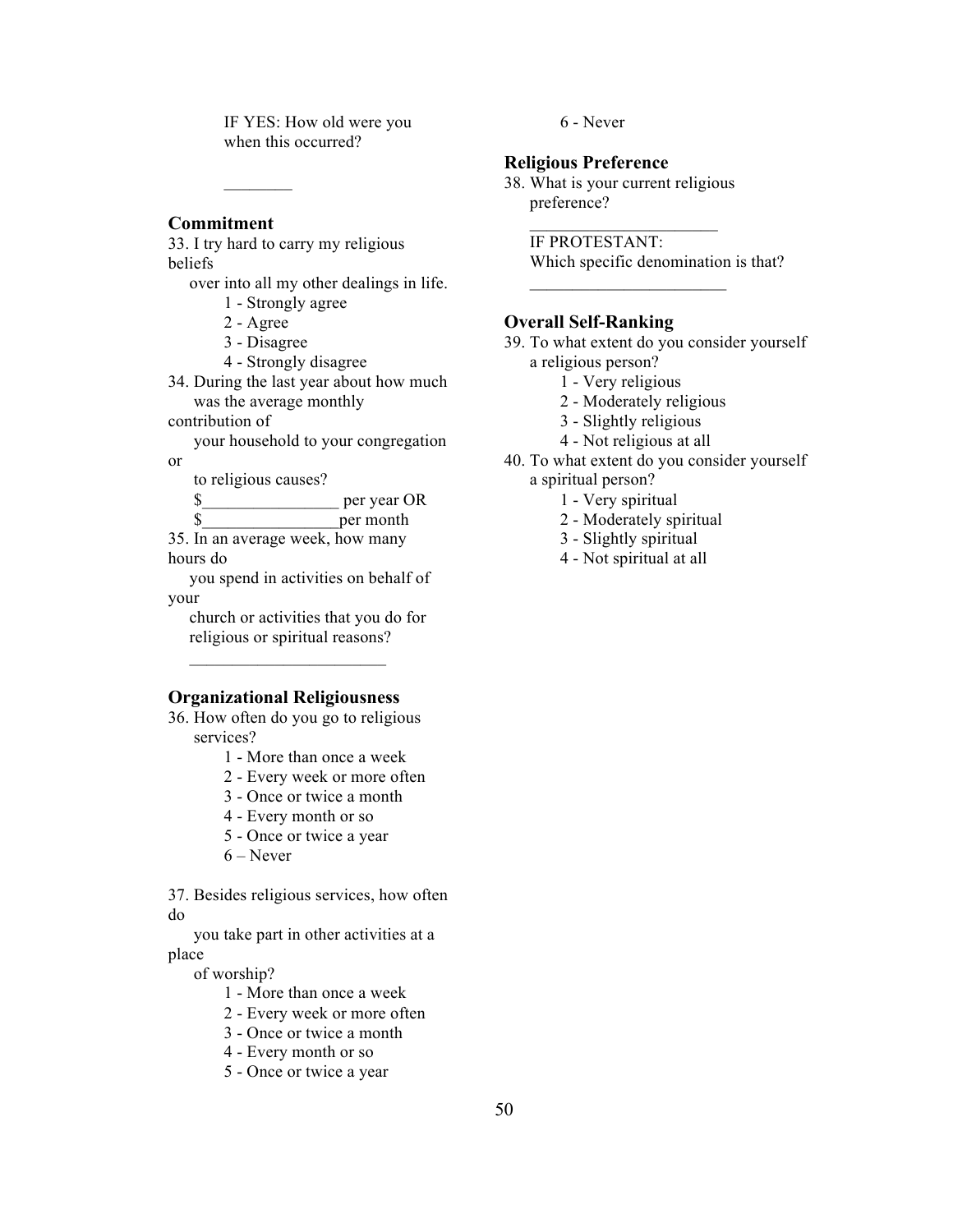News Stories

#### **1.1 God**

A FAMILY INVOLVED IN A HOUSE FIRE LATE LAST NIGHT SAY THEY THANK GOD THEY ARE STILL ALIVE.

FIREFIGHTERS SPENT SEVERAL HOURS FIGHTING THE BLAZE.

THE FIRE CAUSED SEVERAL HUNDRED THOUSAND DOLLARS IN DAMAGE AND COMPLETELY DESTROYED THE HOME AND GARAGE.

NO ONE WAS INJURED.

INVESTIGATORS ARE STILL TRYING TO DETERMINE THE CAUSE OF THE FIRE.

#### **1.2 No God**

A FAMILY INVOLVED IN A HOUSE FIRE LATE LAST NIGHT SAY THEY'RE THANKFUL THEY ARE STILL ALIVE.

FIREFIGHTERS SPENT SEVERAL HOURS FIGHTING THE BLAZE.

THE FIRE CAUSED SEVERAL HUNDRED THOUSAND DOLLARS IN DAMAGE AND COMPLETELY DESTROYED THE HOME AND GARAGE.

NO ONE WAS INJURED.

INVESTIGATORS ARE STILL TRYING TO DETERMINE THE CAUSE OF THE FIRE.

#### **2.1 Church**

.

HIGH SCHOOL STUDENTS FROM ACROSS THE CITY GATHERED YESTERDAY TO MAKE REPAIRS TO A HISTORIC CHURCH.

SEVERAL TEACHERS ORGANIZED THE EVENT TO TEACH THE TEENS ABOUT RESPONSIBILITY AND VOLUNTEERING.

STUDENTS SPENT THE ENTIRE DAY HAMMERING, PAINTING WALLS AND REPAIRING BROKEN FLOOR TILES.

THE EVENT WAS PART OF A NEW PLAN TO ENCOURAGE HIGH SCHOOL KIDS TO GET INVOLVED IN THE COMMUNITY.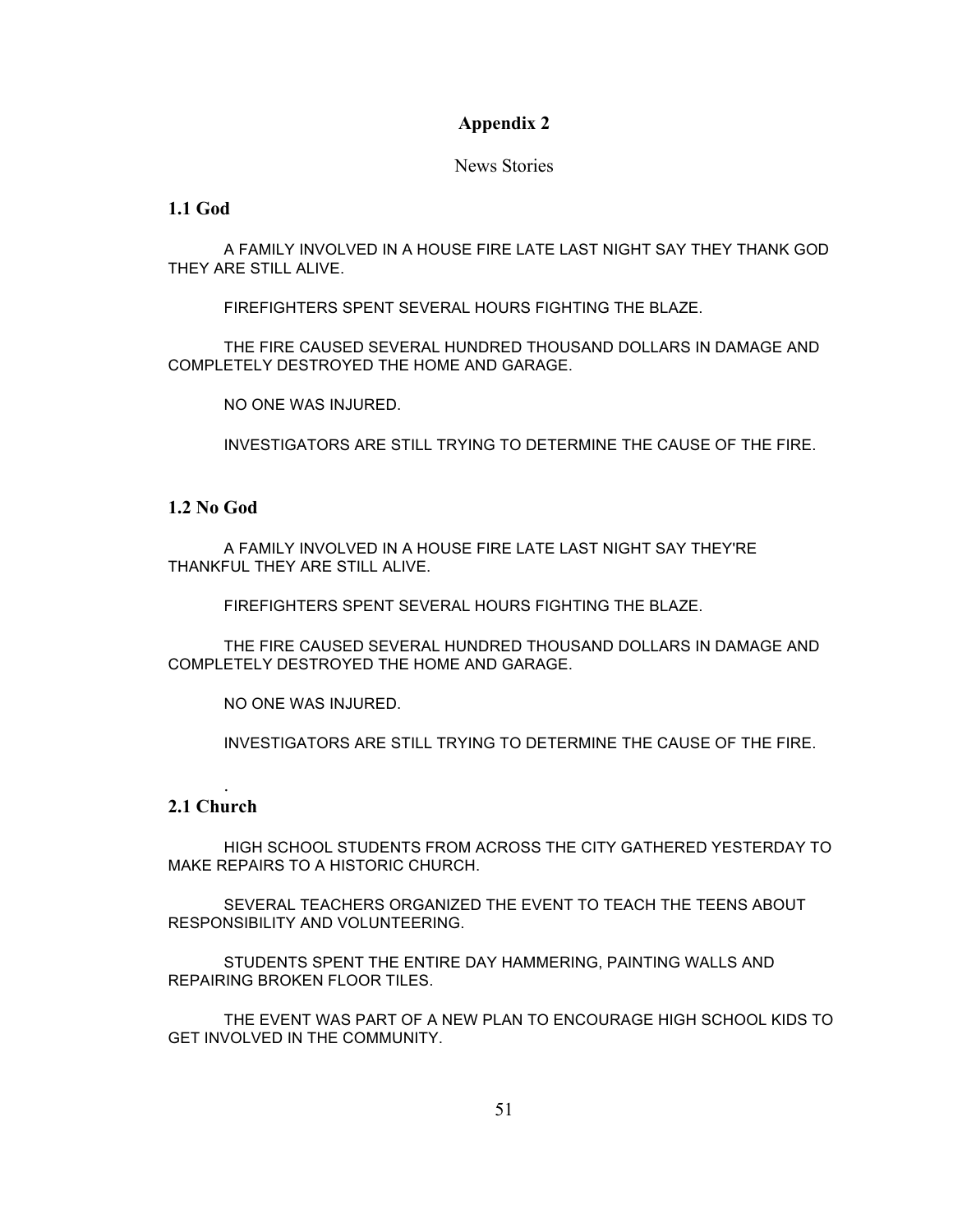#### **2.2 No Church**

HIGH SCHOOL STUDENTS FROM ACROSS THE CITY GATHERED YESTERDAY TO MAKE REPAIRS TO A HISTORIC BUILDING.

SEVERAL TEACHERS ORGANIZED THE EVENT TO TEACH THE TEENS ABOUT RESPONSIBILITY AND VOLUNTEERING.

STUDENTS SPENT THE ENTIRE DAY HAMMERING, PAINTING WALLS AND REPAIRING BROKEN FLOOR TILES.

THE EVENT WAS PART OF A NEW PLAN TO ENCOURAGE HIGH SCHOOL KIDS TO GET INVOLVED IN THE COMMUNITY.

#### **3.1 Prayer**

A RECENT STUDY SHOWS PRAYER AND SOME PERSONAL QUIET TIME COULD BE GOOD FOR YOUR HEALTH.

RESEARCHERS FOUND SETTING ASIDE JUST TWENTY MINUTES EACH DAY REDUCED THE CHANCE OF HEART ATTACKS BY TEN PERCENT.

ONE HUNDRED ADULTS PARTICIPATED IN THE EXPERIMENT.

OTHER STUDIES HAVE SHOWN SPENDING A FEW MINUTES ALONE EACH DAY CAN ALSO REDUCE STRESS.

#### **3.2 No Prayer**

A RECENT STUDY SHOWS SOME PERSONAL QUIET TIME COULD BE GOOD FOR YOUR HEALTH.

RESEARCHERS FOUND SETTING ASIDE JUST TWENTY MINUTES EACH DAY REDUCED THE CHANCE OF HEART ATTACK BY TEN PERCENT.

ONE HUNDRED ADULTS PARTICIPATED IN THE EXPERIMENT.

OTHER STUDIES HAVE SHOWN SPENDING A FEW MINUTES ALONE EACH DAY CAN ALSO REDUCE STRESS.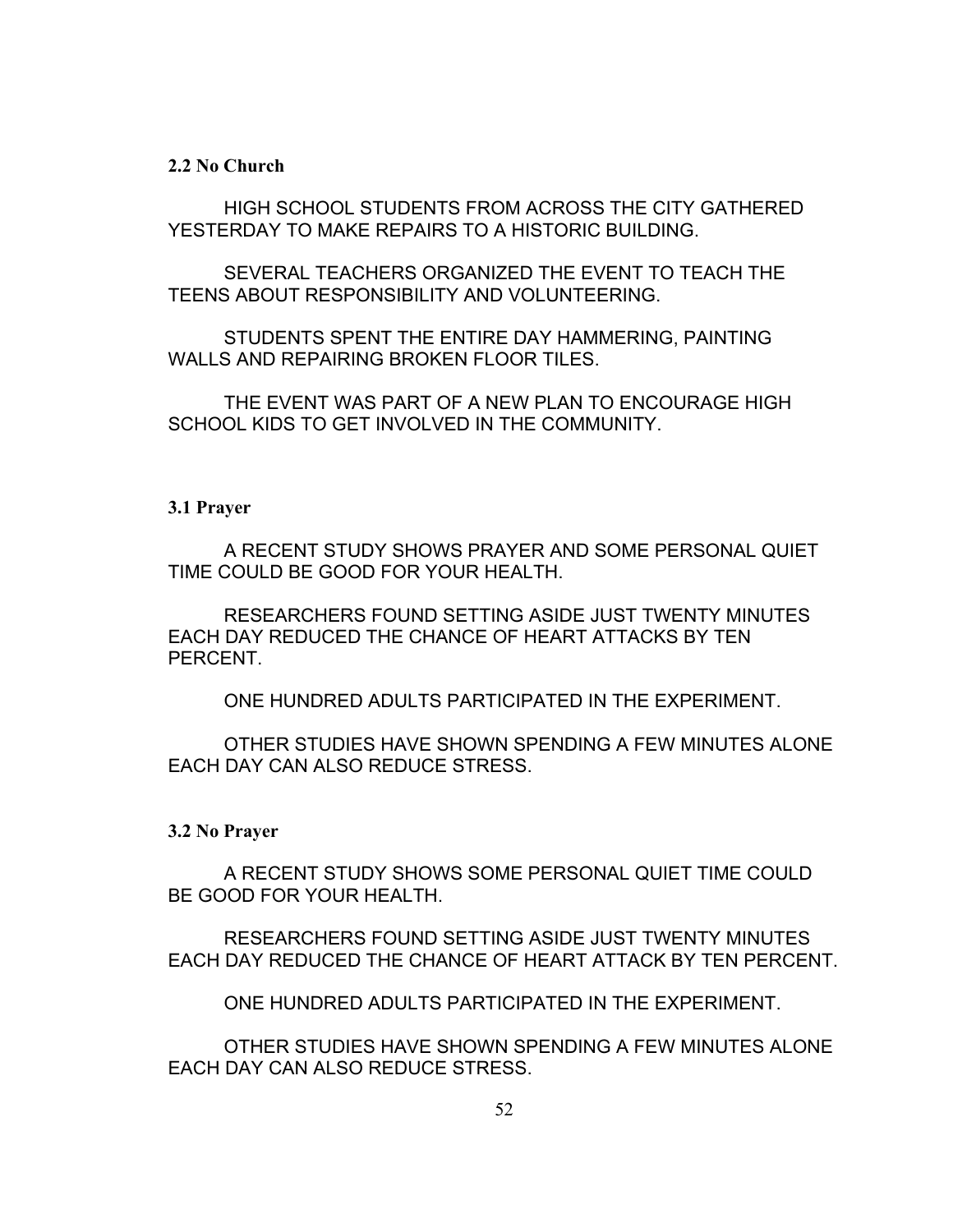#### **4.1 Heaven**

A SMALL PLANE ORIGINATING IN HEAVEN, IOWA MADE AN EMERGENCY LANDING IN A CORNFIELD JUST OUTSIDE CITY LIMITS EARLIER TODAY.

THE CHARTERED PLANE WAS ON ITS WAY TO A BUSINESS MEETING IN KENTUCKY.

THE PILOT AND THREE PASSENGERS WERE ALL TREATED FOR MINOR INJURIES.

INVESTIGATORS ARE STILL TRYING TO DETERMINE THE CAUSE OF THE CRASH.

#### **4.2 No Heaven**

A SMALL PLANE ORIGINATING IN IOWA MADE AN EMERGENCY LANDING IN A CORNFIELD JUST OUTSIDE CITY LIMITS EARLIER TODAY.

THE CHARTERED PLANE WAS ON ITS WAY TO A BUSINESS MEETING IN KENTUCKY.

THE PILOT AND THREE PASSENGERS WERE ALL TREATED FOR MINOR INJURIES.

INVESTIGATORS ARE STILL TRYING TO DETERMINE THE CAUSE OF THE CRASH.

#### **5.1 Jesus**

MEMBERS OF THE GROUP JESUS FOR JUSTICE STAGED A PROTEST ON THE STEPS OF THE STATE CAPITOL TODAY.

THE DEMONSTRATORS ARE PROTESTING A RECENT DECISION TO SEND TWO ADDITIONAL MISSOURI NATIONAL GUARD UNITS TO IRAQ

THEY HELD SIGNS AND SHOUTED ANTI-WAR SLOGANS.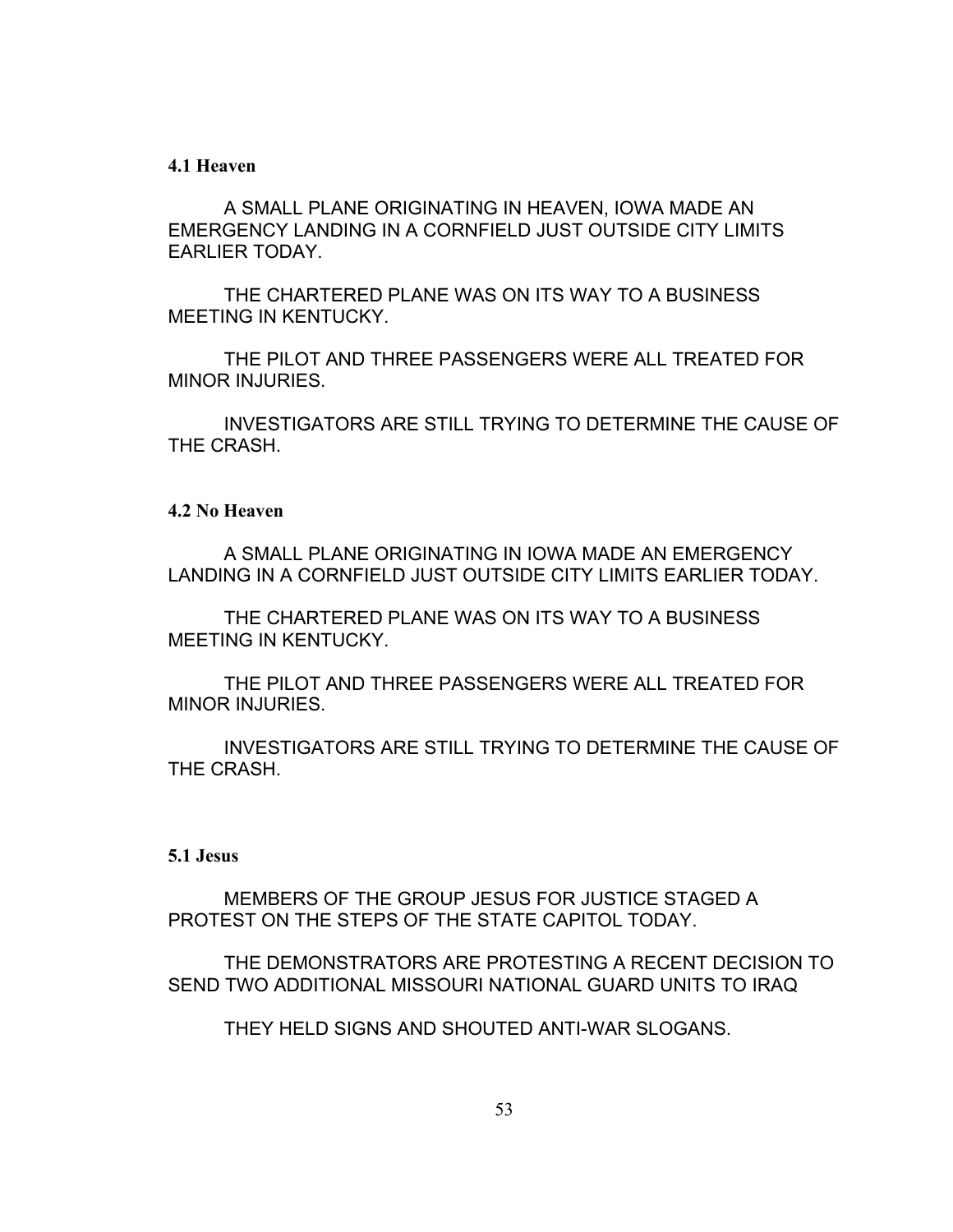THIS IS THE SECOND TOUR OF DUTY FOR MANY OF THE SOLDIERS IN BOTH UNITS.

#### **5.2 No Jesus**

MEMBERS OF THE GROUP CITIZENS FOR JUSTICE STAGED A PROTEST ON THE STEPS OF THE STATE CAPITOL TODAY.

THE DEMONSTRATORS ARE PROTESTING A RECENT DECISION TO SEND TWO ADDITIONAL MISSOURI NATIONAL GUARD UNITS TO IRAQ

THEY HELD SIGNS AND SHOUTED ANTI-WAR SLOGANS.

THIS IS THE SECOND TOUR OF DUTY FOR MANY OF THE SOLDIERS IN BOTH UNITS.

#### **6.1 Faith**

CITY COUNCIL MEMBERS SAY THEY HAVE FAITH A VOTE ON AN UPCOMING ANNEXATION MEASURE WILL PASS.

PLANNERS AND ENGINEERS HAVE SAID THE NEW LAND IS NECESSARY TO EXPAND THE EXISTING CITY LANDFILL.

EXPERTS SAY THE CURRENT LANDFILL IS NEAR ITS MAXIMUM CAPACITY.

A MAJORITY OF COUNCIL MEMBERS MUST VOTE YES NEXT WEEK IN ORDER TO APPROVE THE ANNEXATION.

#### **6.2 No Faith**

CITY COUNCIL MEMBERS SAY THEY BELIEVE A VOTE ON AN UPCOMING ANNEXATION MEASURE WILL PASS.

PLANNERS AND ENGINEERS HAVE SAID THE NEW LAND IS NECESSARY TO EXPAND THE EXISTING CITY LANDFILL.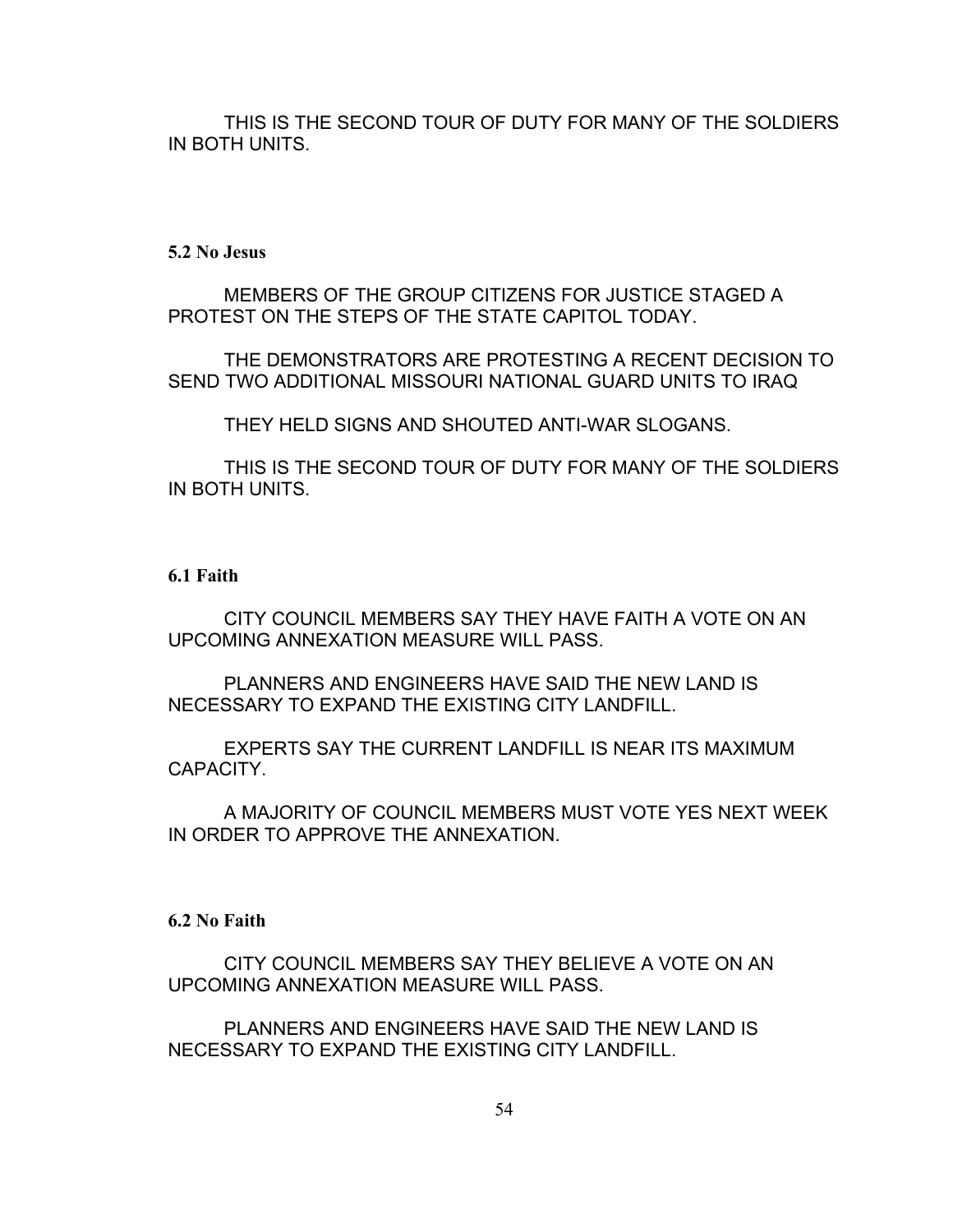EXPERTS SAY THE CURRENT LANDFILL IS NEAR ITS MAXIMUM CAPACITY.

A MAJORITY OF COUNCIL MEMBERS MUST VOTE YES NEXT WEEK IN ORDER TO APPROVE THE ANNEXATION.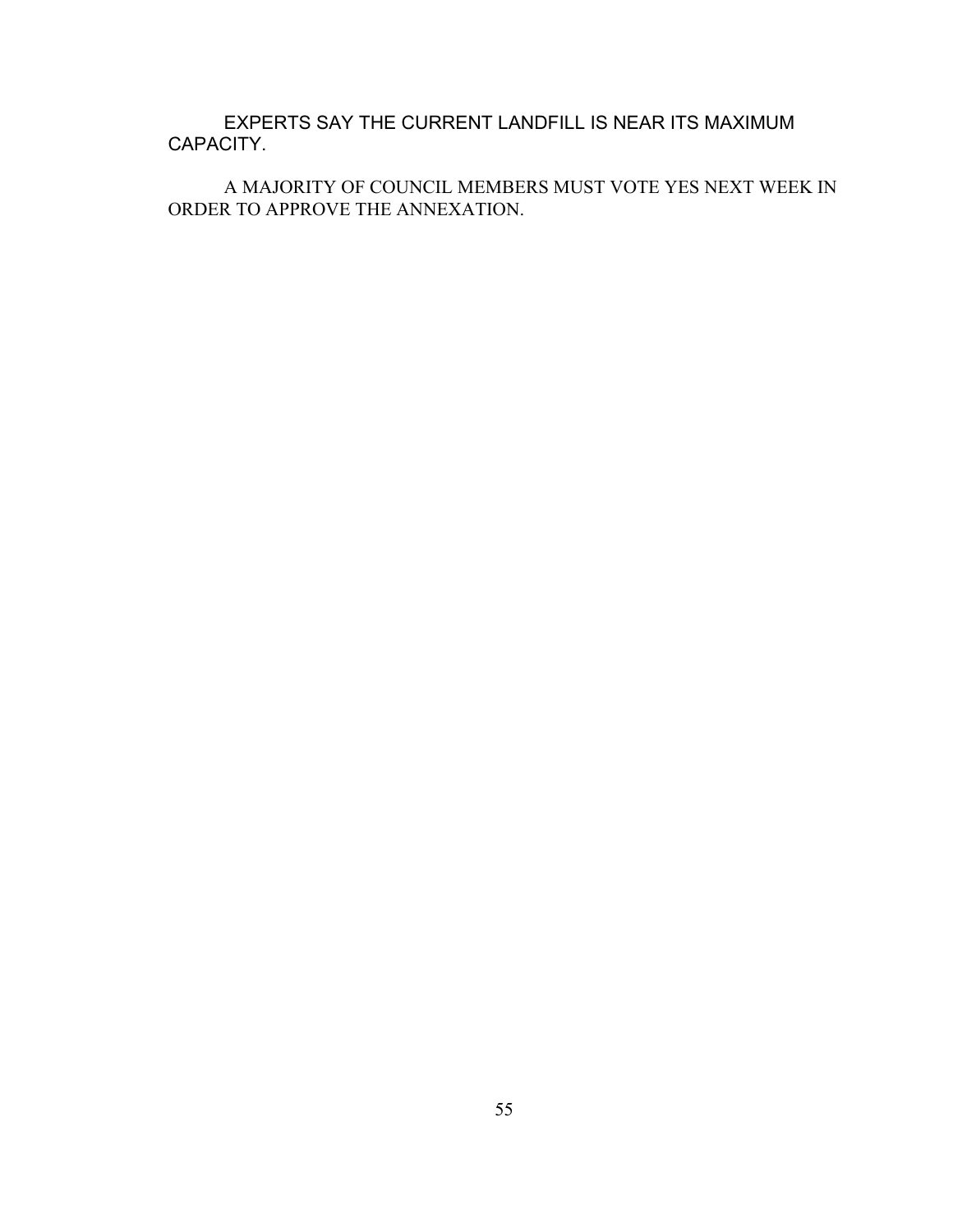### Prime Words

Religious Words:

- 1) God
- 2) Church
- 3) Prayer
- 4) Heaven
- 5) Jesus
- 6) Faith

Non-religious Words:

- 1) Chicken
- 2) Plate
- 3) Shoelace
- 4) Pear
- 5) Blanket
- 6) Canyon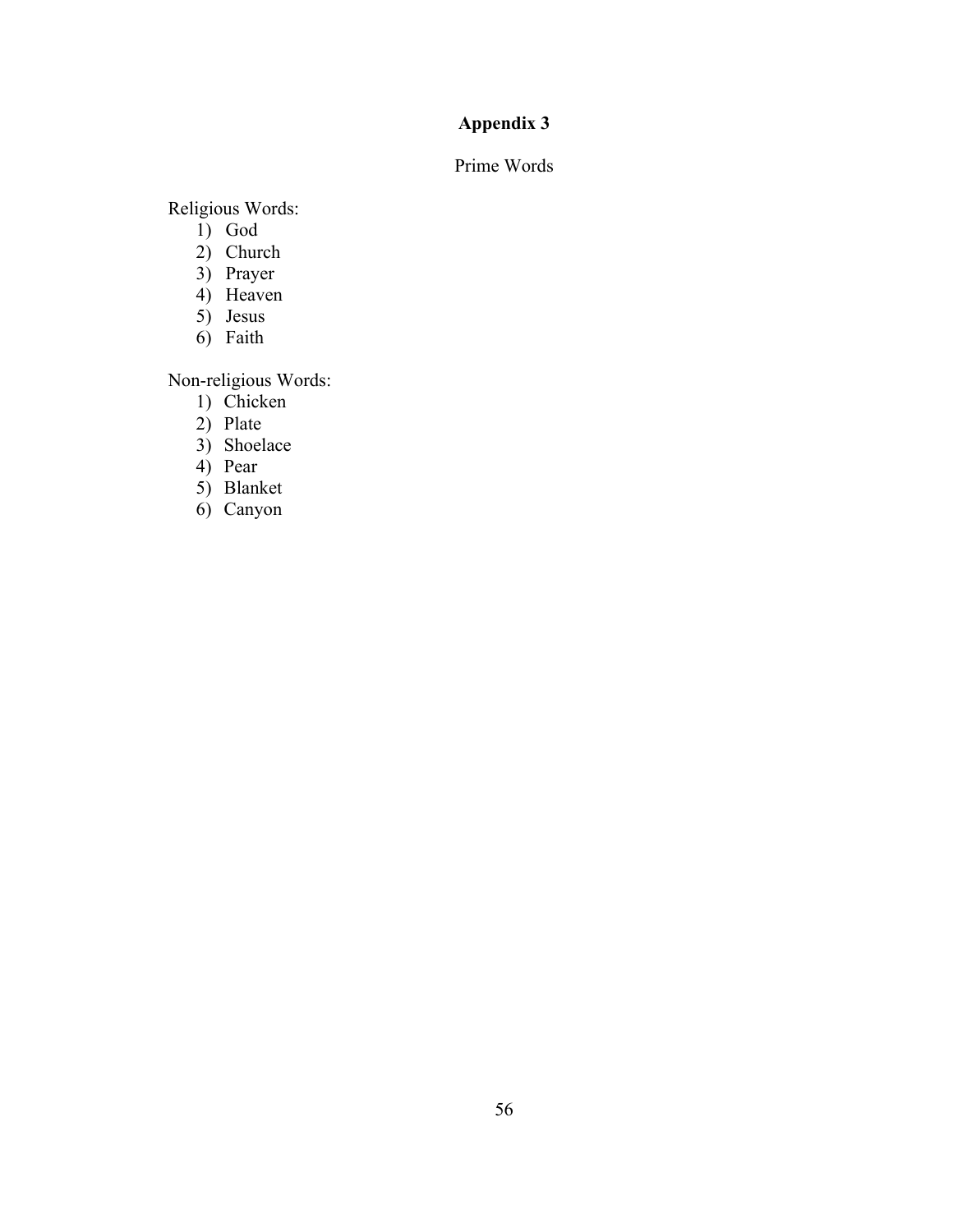|                     | Component |                |         |         |          |         |                |          |
|---------------------|-----------|----------------|---------|---------|----------|---------|----------------|----------|
|                     | 1         | $\overline{2}$ | 3       | 4       | 5        | 6       | $\overline{7}$ | 8        |
| Zscore: DSEclse     | .803      | .233           | $-217$  | $-.128$ | .146     | $-.218$ | $-.113$        | .067     |
| Zscore: DSEfeel     | .855      | .150           | $-.252$ | $-.081$ | .043     | .020    | .038           | $-.101$  |
| Zscore: DSEpece     | .304      | .291           | .274    | $-.533$ | .391     | $-.150$ | .243           | .021     |
| Zscore: DSEpres     | .705      | .038           | $-.442$ | $-.167$ | .208     | $-.008$ | $-.033$        | $-.111$  |
| Zscore: DSEstr      | .865      | .078           | $-.217$ | $-.083$ | $-.056$  | $-.112$ | $-063$         | $-.094$  |
| Zscore: DSEtuch     | .584      | .228           | $-0.74$ | $-.332$ | $-.043$  | .060    | $-.213$        | $-.310$  |
| Zscore: MNGcall     | .541      | .056           | .418    | $-.340$ | $-468$   | $-.147$ | $-.117$        | $-0.035$ |
| Zscore: MNGplan     | .743      | $-.205$        | $-.117$ | .122    | $-.281$  | $-.160$ | $-.148$        | .179     |
| Zscore: VBpain      | .295      | .262           | .509    | $-.451$ | $-.311$  | .024    | $-.372$        | .043     |
| Zscore: VBwtch      | .825      | .051           | $-.336$ | .138    | $-.182$  | $-.009$ | .046           | $-.002$  |
| Zscore: FGfgve      | .248      | .276           | .531    | .087    | .141     | .429    | .307           | $-155$   |
| Zscore: FGhp        | .843      | .153           | $-.188$ | .067    | $-.122$  | .161    | .110           | $-.090$  |
| Zscore: FGhurt      | .290      | .553           | .241    | .224    | $-.103$  | .103    | .102           | $-463$   |
| Zscore: PRPbble     | .693      | $-0.026$       | .218    | .208    | .405     | $-.030$ | $-.338$        | .003     |
| Zscore: PRPeat      | .745      | $-265$         | .117    | .207    | .187     | $-.174$ | .105           | .149     |
| Zscore: PRPmed      | .481      | .172           | $-.078$ | $-.220$ | .520     | .291    | $-212$         | .229     |
| Zscore: PRPpray     | .808      | .152           | $-.192$ | .289    | $-.017$  | .197    | .026           | $-.166$  |
| Zscore: PRPprgm     | .451      | $-.185$        | .258    | .158    | $-.148$  | .554    | $-.274$        | .263     |
| Zscore: RSCthnk     | .711      | .036           | .098    | $-.383$ | $-.025$  | $-.051$ | .078           | .325     |
| Zscore: RSCwork     | .621      | $-.002$        | $-.258$ | $-.228$ | $-.010$  | .376    | .269           | .343     |
| Zscore: RSClook     | .862      | .071           | $-.040$ | .030    | $-.223$  | .102    | .027           | $-.057$  |
| Zscore: RSCunsd     | .885      | .079           | .016    | $-0.16$ | .063     | $-.067$ | .207           | $-.117$  |
| Zscore: FLIPrscwndr | .248      | .587           | $-.009$ | .368    | $-0.159$ | $-.119$ | $-.041$        | .360     |
| Zscore: FLIPrsctry  | .605      | .016           | $-.169$ | .249    | $-.160$  | .008    | $-.042$        | .104     |
| Zscore: FLIPfscfeel | .039      | .610           | .366    | .347    | .072     | $-.247$ | .278           | .265     |
| Zscore: RSill       | .836      | $-.221$        | .153    | $-.097$ | $-.045$  | $-.113$ | .168           | .071     |
| Zscore: RSprob      | .745      | $-.338$        | .250    | .188    | $-.077$  | $-.129$ | .150           | .042     |
| Zscore: RScrit      | .467      | $-644$         | .163    | $-.075$ | .096     | $-.120$ | .075           | $-.185$  |
| Zscore: RSdmnd      | .582      | $-.596$        | .258    | $-.055$ | $-.069$  | .118    | .309           | .003     |
| Zscore: CMTcrry     | .803      | .082           | $-061$  | $-.044$ | $-.055$  | $-.173$ | .073           | $-0.076$ |
| Zscore: ORattnd     | .720      | $-252$         | .200    | .301    | .159     | .065    | $-.217$        | $-.142$  |
| Zscore: ORother     | .618      | $-.045$        | .317    | .264    | .291     | $-.198$ | $-.292$        | $-.023$  |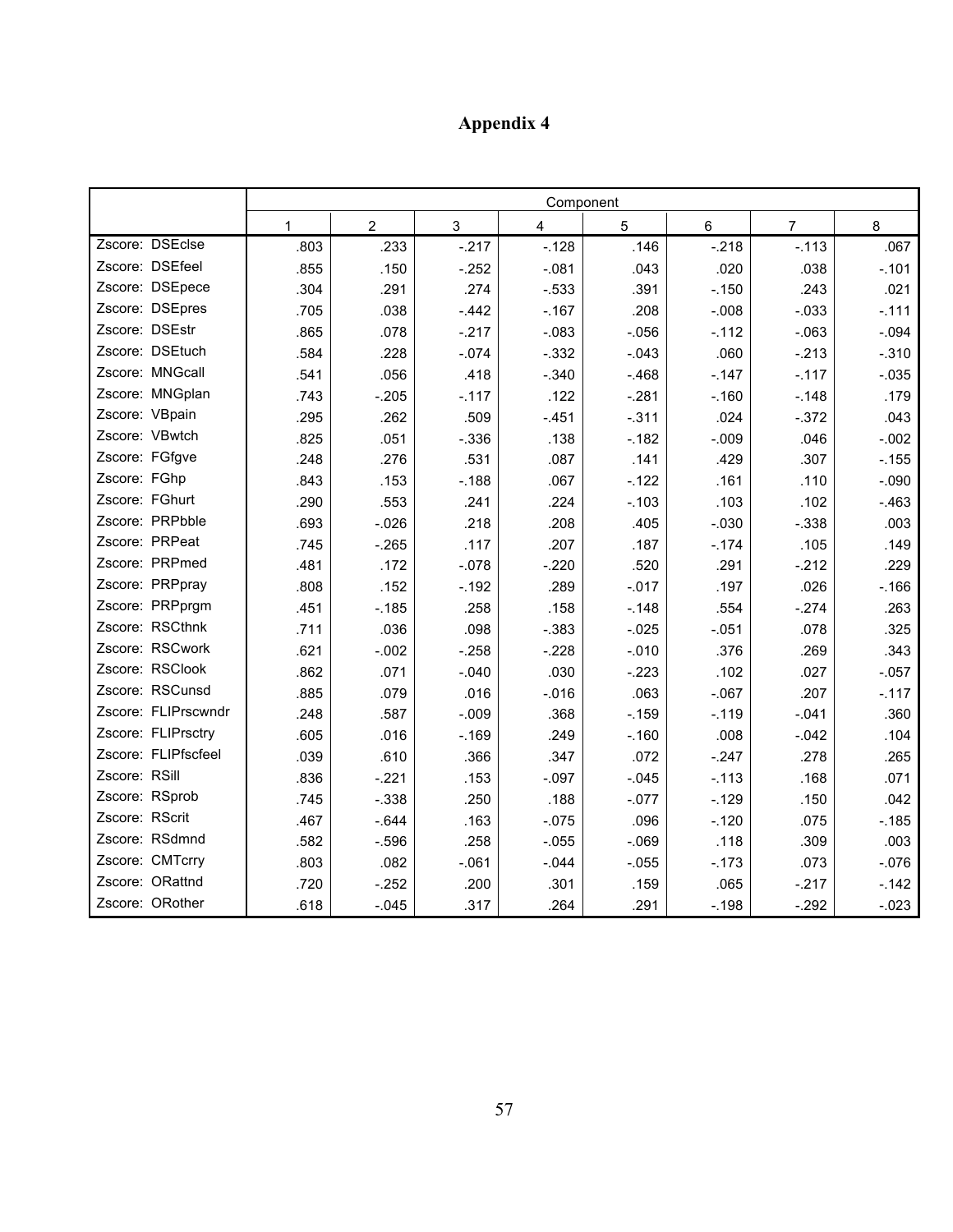if cond = 1 rel $1a = j51a$  r. if cond = 2 rel $1a = 161a$  r. if cond =  $3$  rel $1a = c21a$  r. if cond = 4 rel $1a = h41a$  r. if cond = 1 rel1b =  $i51b$  r. if cond = 2 rel $1b = f61b$  r. if cond = 3 rel1b =  $c21b$  r. if cond = 4 rel1b = h41b r. if cond = 1 rel2a = g11a r. if cond =  $2$  rel $2a = h41a$  r. if cond = 3 rel2a =  $i51a$  r. if cond = 4 rel2a =  $p31a$  r. if cond = 1 rel2b = g11b r. if cond = 2 rel2b = h41b r. if cond = 3 rel2b =  $i51b$  r. if cond = 4 rel2b =  $p31b$  r. if cond = 1 rel3a =  $p31a$  r. if cond = 2 rel3a = c21a r. if cond = 3 rel3a = g11a r. if cond = 4 rel3a = f61a r. if cond = 1 rel3b =  $p31b$  r. if cond =  $2$  rel $3b = c21b$  r. if cond = 3 rel3b =  $g11b$  r. if cond = 4 rel3b = f61b r. if cond = 1 nrel1a = ff62a r. if cond = 2 nrel  $1a = g12a$  r. if cond = 3 nrel  $1a = p32a$  r. if cond = 4 nrel  $1a = c22a$  r. if cond = 1 nrel1b =  $f62b$  r. if cond = 2 nrel1b =  $g12b$  r. if cond = 3 nrel1b =  $p32b$  r. if cond = 4 nrel1b =  $c22b$  r. if cond = 1 nrel $2a = c22a$  r. if cond = 2 nrel2a =  $i52a$  r. if cond = 3 nrel $2a = h42a$  r. if cond = 4 nrel2a =  $i52a$  r. if cond = 1 nrel $2b = c22b$  r. if cond = 2 nrel2b =  $i52b$  r.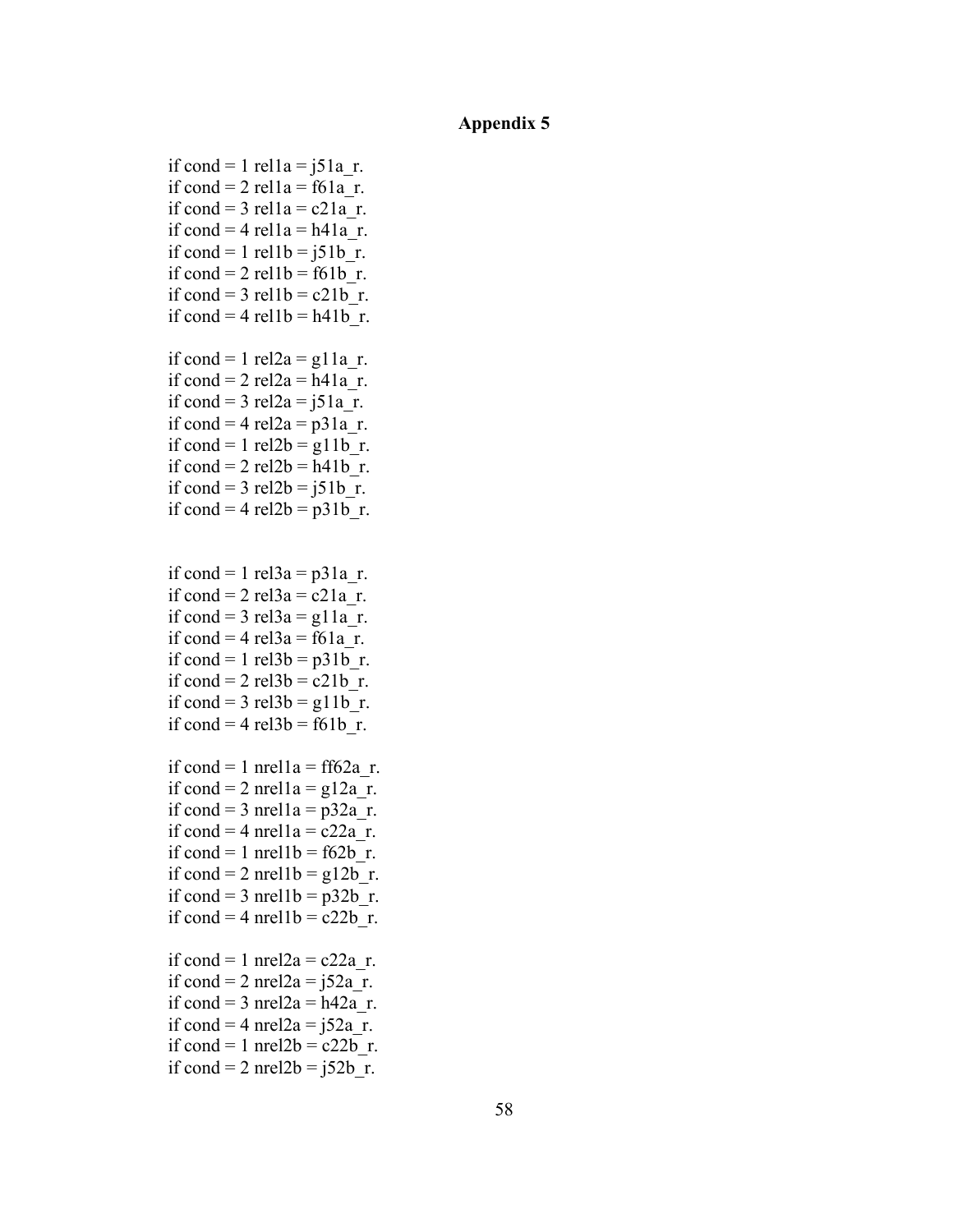if cond = 3 nrel $2b = h42b$  r. if cond = 4 nrel $2b = j52b$ \_r.

```
if cond = 1 nrel3a = h42a r.
if cond = 2 nrel3a = p32a r.
if cond = 3 nrel3a = 62a r.
if cond = 4 nrel3a = g12ar.
if cond = 1 nrel3b = h42b<sup>r</sup>.
if cond = 2 nrel3b = p32b<sup>r</sup>.
if cond = 3 nrel3b = 62b r.
if cond = 4 nrel3b = g12b<sup>-</sup>r.
```

```
compute Recuel = (relu1a + rel2a + rel3a)/3.
compute Rcue2 = (rel1b + rel2b + rel3b)/3.
compute NRcue1 = (nrel1a + nrel2a + nrel3a)/3.
compute NRcue2 = (nrel1b + nrel2b + nrel3b)/3.
```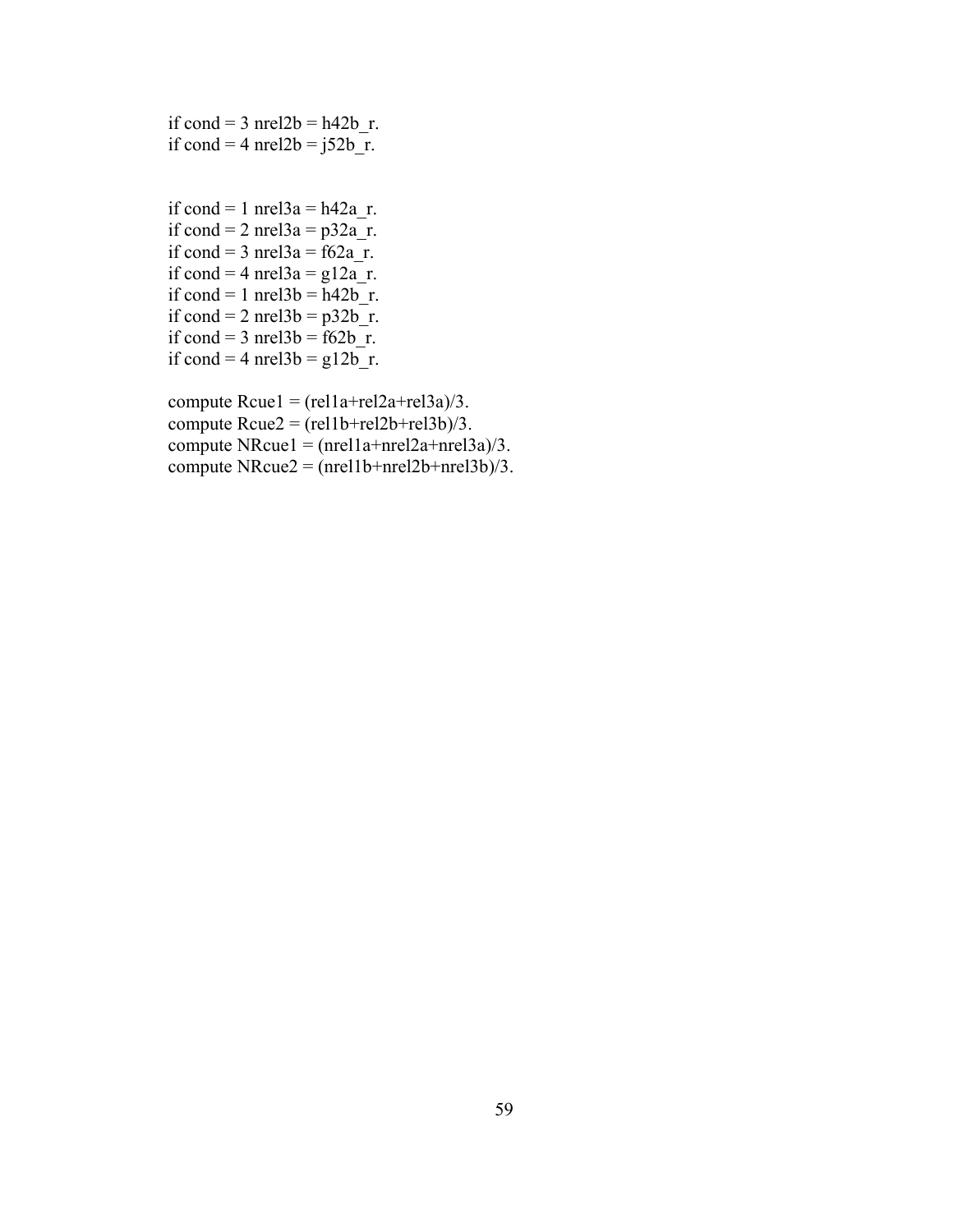compute Rcue = (rel1a+rel2a+rel3a+rel1b+rel2b+rel3b)/6. compute NRcue = (nrel1a+nrel2a+nrel3a+nrel1b+nrel2b+nrel3b)/6.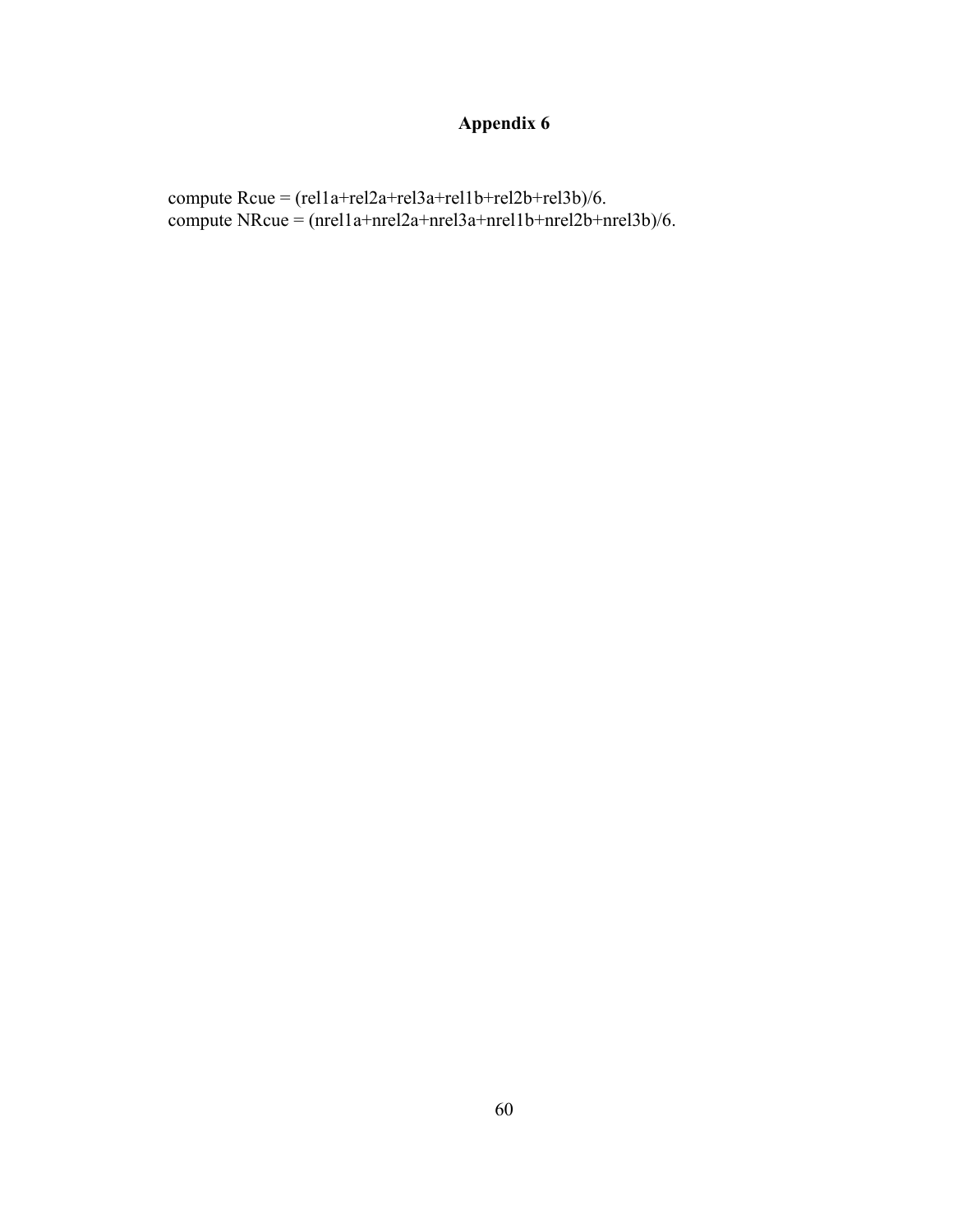| <b>Appendix 7</b> |  |
|-------------------|--|
|-------------------|--|

|                      |                           | Type III<br>Sum of |        |             |              |      | Partial<br>Eta |
|----------------------|---------------------------|--------------------|--------|-------------|--------------|------|----------------|
| Source               |                           | Squares            | Df     | Mean Square | $\mathsf{F}$ | Sig. | Squared        |
| Religious            | <b>Sphericity Assumed</b> | 14623.719          | 1      | 14623.719   | 3.546        | .066 | .069           |
|                      | Greenhouse-Geisser        | 14623.719          | 1.000  | 14623.719   | 3.546        | .066 | .069           |
|                      | Huynh-Feldt               | 14623.719          | 1.000  | 14623.719   | 3.546        | .066 | .069           |
|                      | Lower-bound               | 14623.719          | 1.000  | 14623.719   | 3.546        | .066 | .069           |
| Error(Religious)     | <b>Sphericity Assumed</b> | 197926.42<br>0     | 48     | 4123.467    |              |      |                |
|                      | Greenhouse-Geisser        | 197926.42          | 48.000 | 4123.467    |              |      |                |
|                      | Huynh-Feldt               | 197926.42          | 48.000 | 4123.467    |              |      |                |
|                      | Lower-bound               | 197926.42<br>0     | 48.000 | 4123.467    |              |      |                |
| Cue                  | <b>Sphericity Assumed</b> | 30483.497          | 1      | 30483.497   | 8.855        | .005 | .156           |
|                      | Greenhouse-Geisser        | 30483.497          | 1.000  | 30483.497   | 8.855        | .005 | .156           |
|                      | Huynh-Feldt               | 30483.497          | 1.000  | 30483.497   | 8.855        | .005 | .156           |
|                      | Lower-bound               | 30483.497          | 1.000  | 30483.497   | 8.855        | .005 | .156           |
| Error(cue)           | <b>Sphericity Assumed</b> | 165236.64          | 48     | 3442.430    |              |      |                |
|                      | Greenhouse-Geisser        | 165236.64          | 48.000 | 3442.430    |              |      |                |
|                      | Huynh-Feldt               | 165236.64          | 48.000 | 3442.430    |              |      |                |
|                      | Lower-bound               | 165236.64          | 48.000 | 3442.430    |              |      |                |
| Religious * cue      | <b>Sphericity Assumed</b> | 2412.681           | 1      | 2412.681    | .862         | .358 | .018           |
|                      | Greenhouse-Geisser        | 2412.681           | 1.000  | 2412.681    | .862         | .358 | .018           |
|                      | Huynh-Feldt               | 2412.681           | 1.000  | 2412.681    | .862         | .358 | .018           |
|                      | Lower-bound               | 2412.681           | 1.000  | 2412.681    | .862         | .358 | .018           |
| Error(Religious*cue) | <b>Sphericity Assumed</b> | 134412.79          | 48     | 2800.266    |              |      |                |
|                      | Greenhouse-Geisser        | 134412.79          | 48.000 | 2800.266    |              |      |                |
|                      | Huynh-Feldt               | 134412.79          | 48.000 | 2800.266    |              |      |                |
|                      | Lower-bound               | 134412.79          | 48.000 | 2800.266    |              |      |                |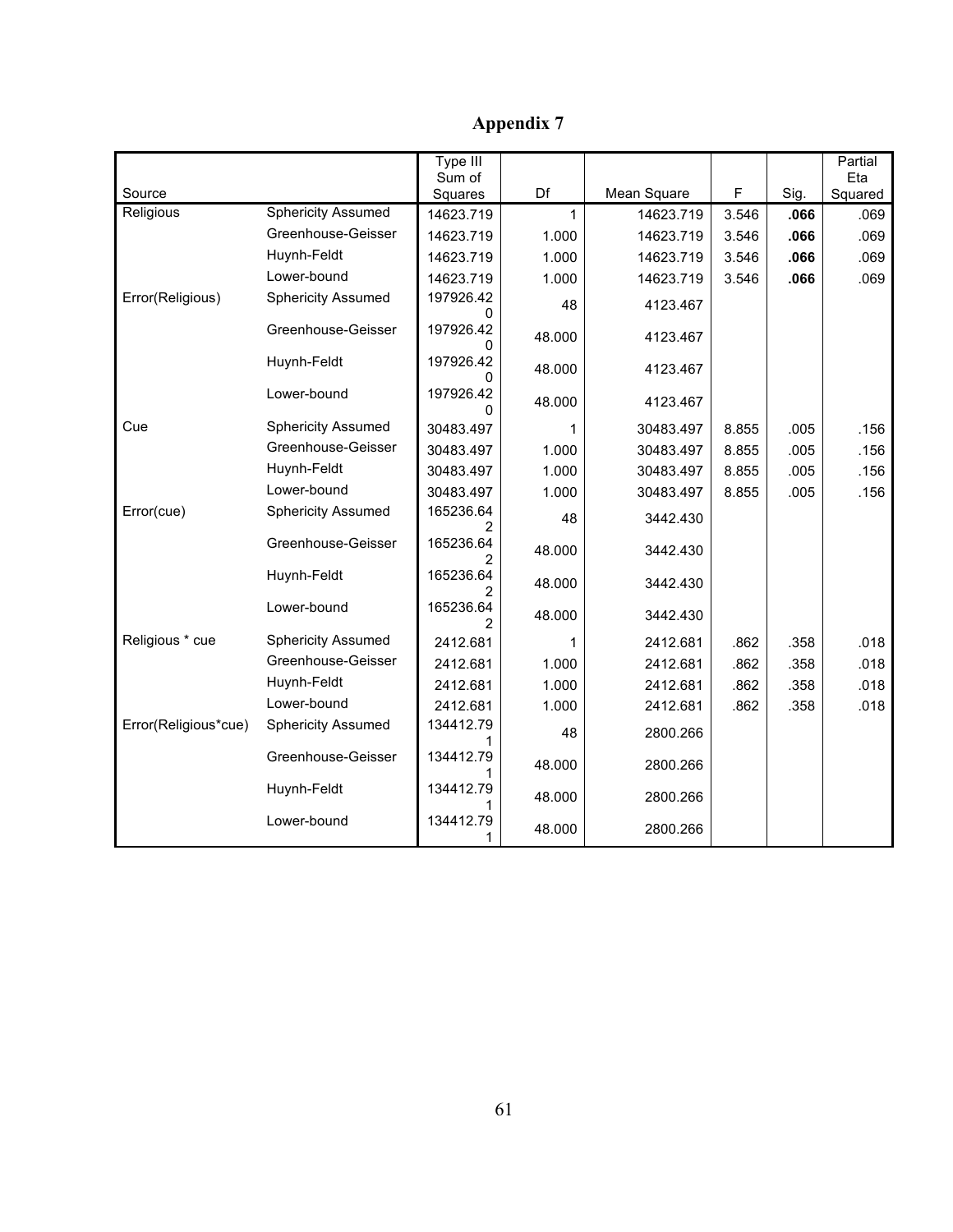|      |              | <b>Paired Differences</b> |                |                    |          |                                              |      | df                       | Sig. (2-taile      |
|------|--------------|---------------------------|----------------|--------------------|----------|----------------------------------------------|------|--------------------------|--------------------|
|      |              | Mean                      | Std. Deviation | Std. Error<br>Mean |          | 95% Confidence Interval<br>of the Difference | Mean | Std.<br><b>Deviation</b> | Std. Error<br>Mean |
| Pair | Rcue – Nrcue | 17.27551                  | 64.21423       | 9.17346            | -1.16897 | 35.71999                                     | .883 | 48                       |                    |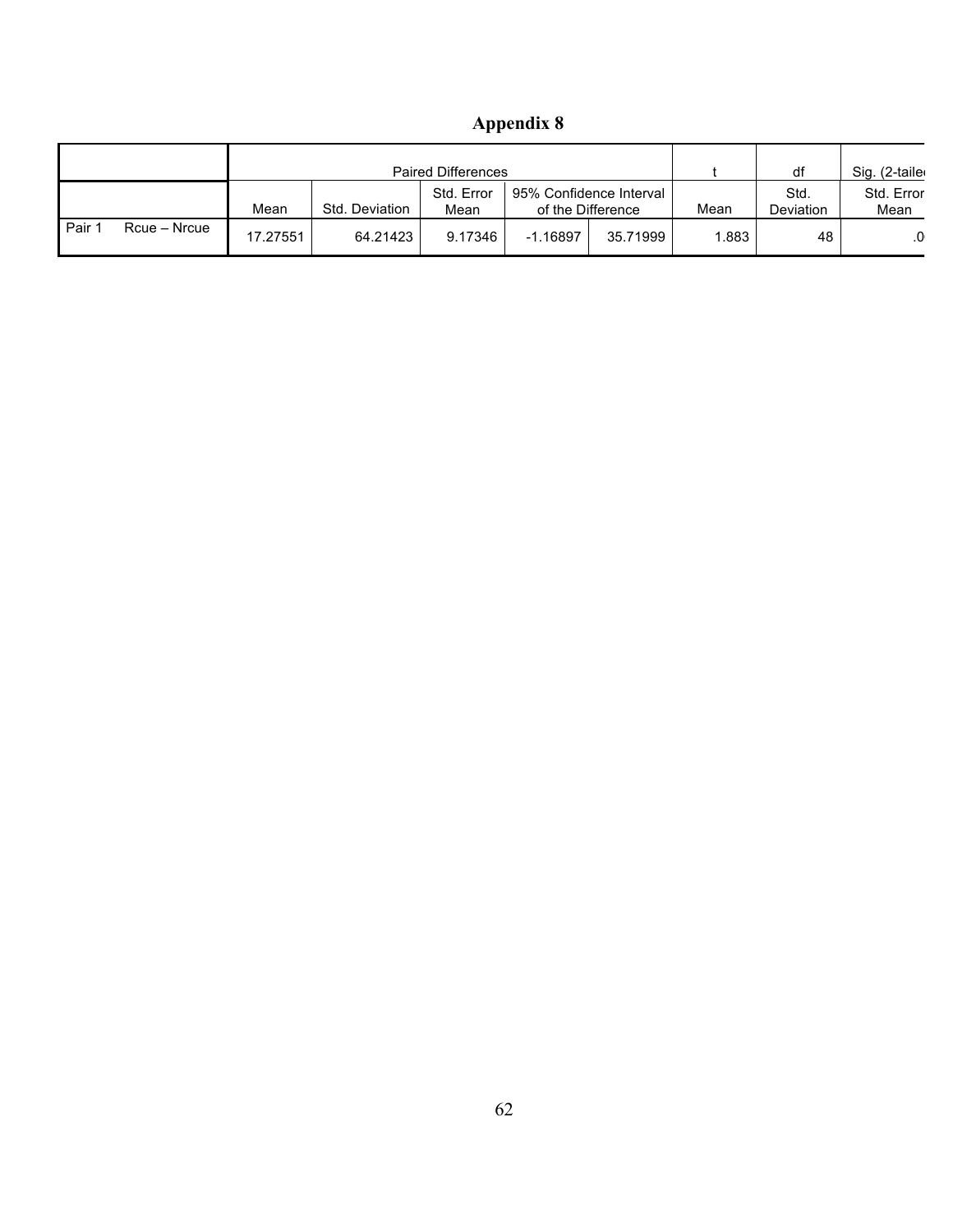|        |              | Mean     | N  | Std. Deviation | Std. Error<br>Mean |
|--------|--------------|----------|----|----------------|--------------------|
| Pair 1 | Rcue         | 373.8844 | 49 | 106.77664      | 15.25381           |
|        | <b>NRcue</b> | 356.6088 | 49 | 82.80512       | 11.82930           |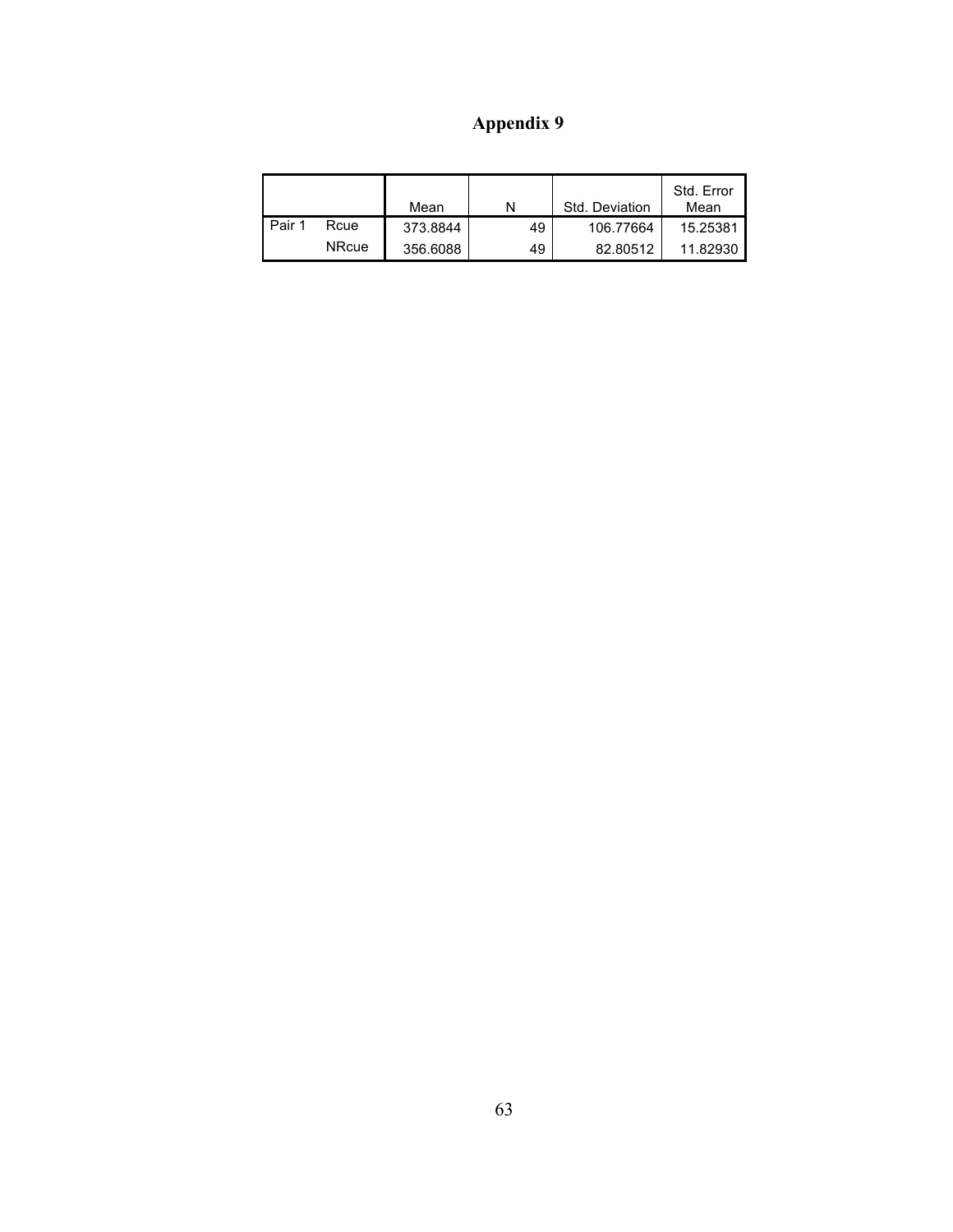| <b>Appendix 10</b> |  |  |
|--------------------|--|--|

|         | Test Value = $0$ |       |                 |                           |           |                                                        |          |        |          |  |
|---------|------------------|-------|-----------------|---------------------------|-----------|--------------------------------------------------------|----------|--------|----------|--|
|         | т                | Df    | Sig. (2-tailed) | Mean<br><b>Difference</b> |           | 95% Confidence<br>Interval of the<br><b>Difference</b> |          |        |          |  |
|         | Lower            | Upper | Lower           |                           | Upper     |                                                        | Lower    |        | Upper    |  |
| ReligAA | 24.540           | 48    |                 | .000                      | 808.29932 |                                                        | 742.0724 |        | 874.5263 |  |
| Chicken | 13.689           | 48    |                 | .000                      | 1032.041  |                                                        |          | 880.45 | 1183.63  |  |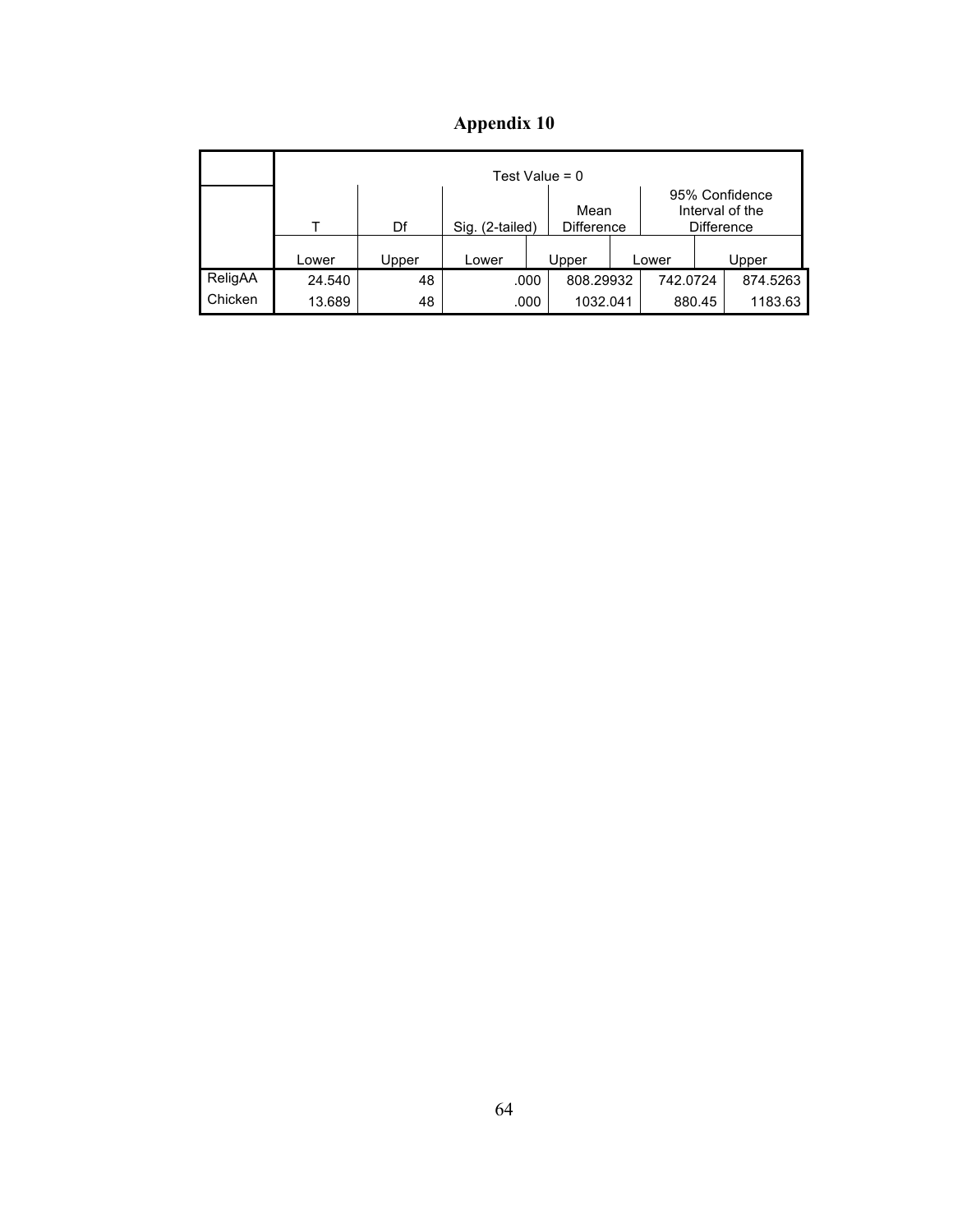## **References**

- Al-Menayes, J. J. (1997). Mass media use, gender and religiosity as predictors of attitudes towards Israel and Kuwait. *International Communication Gazette, 59*(3), 236-246.
- Anastasio, P.A., Rose, K.C., & Chapman, J.G. (2005). The divisive coverage effect: How media may cleave differences of opinion between social groups. *Communication Research, 32*(2), 171-194.
- Armfield, G. G., & Holbert, L.R. (2003). The relationship between religiosity and internet use. *Journal of Media and Religion, 2*(3), 129-144.
- Bader, C., Dougherty, K.,Froese, P., Johnson, B., Mencken, F.C., Park, J.Z., et al. (2006). American piety in the 21st century: New insights to the depth and complexity of religion in the US. *The Baylor Institiue for Studies of Religion*.
- Bandura, A. (2001). Social cognitive theory of mass communication. *Media Psychology, 3*, 265-299.
- Barrett, J. L., & Keil, F.C. (1996). Conceptualizing a nonnatural entity: Anthropomorphism in God concepts. *Cognitive Psychology, 31*, 219-247.
- Beaudoin, C. E., & Thorson, E. (2005). Credibility perceptions of news coverage of ethnic groups: The predictive use of race and news use. *The Howard Journal of Communications, 16*, 33-48.
- Bellah, R. (1970). Christianity and symbolic realism. *Journal for the Scientific Study of Religion, 9*(2), 89-96.
- Berry, D. (2005). Methodological pitfalls in the study of religiosity and spirituality. *Western Journal of Nursing Research, 27*(5), 628-647.
- Blaine, B. E., & Nguyen, D.B. (2002). Believing is seeing: Religiousness and perceptual expertise. *The International Journal of the Psychology of Religion, 12*(2), 93-107.
- Boyer, P. (2001). Religion explained: The evolutionary origins of religious thought. New York, NY: Basic Books
- Buddenbaum, J. (1998) Reporting news about religion. An introduction for journalists. Ames, IA: Iowa State University Press.
- Chang, C. (2002). Self-congruency as a cue in different advertising-processing contexts. *Communication Research, 29*(5), 503-536.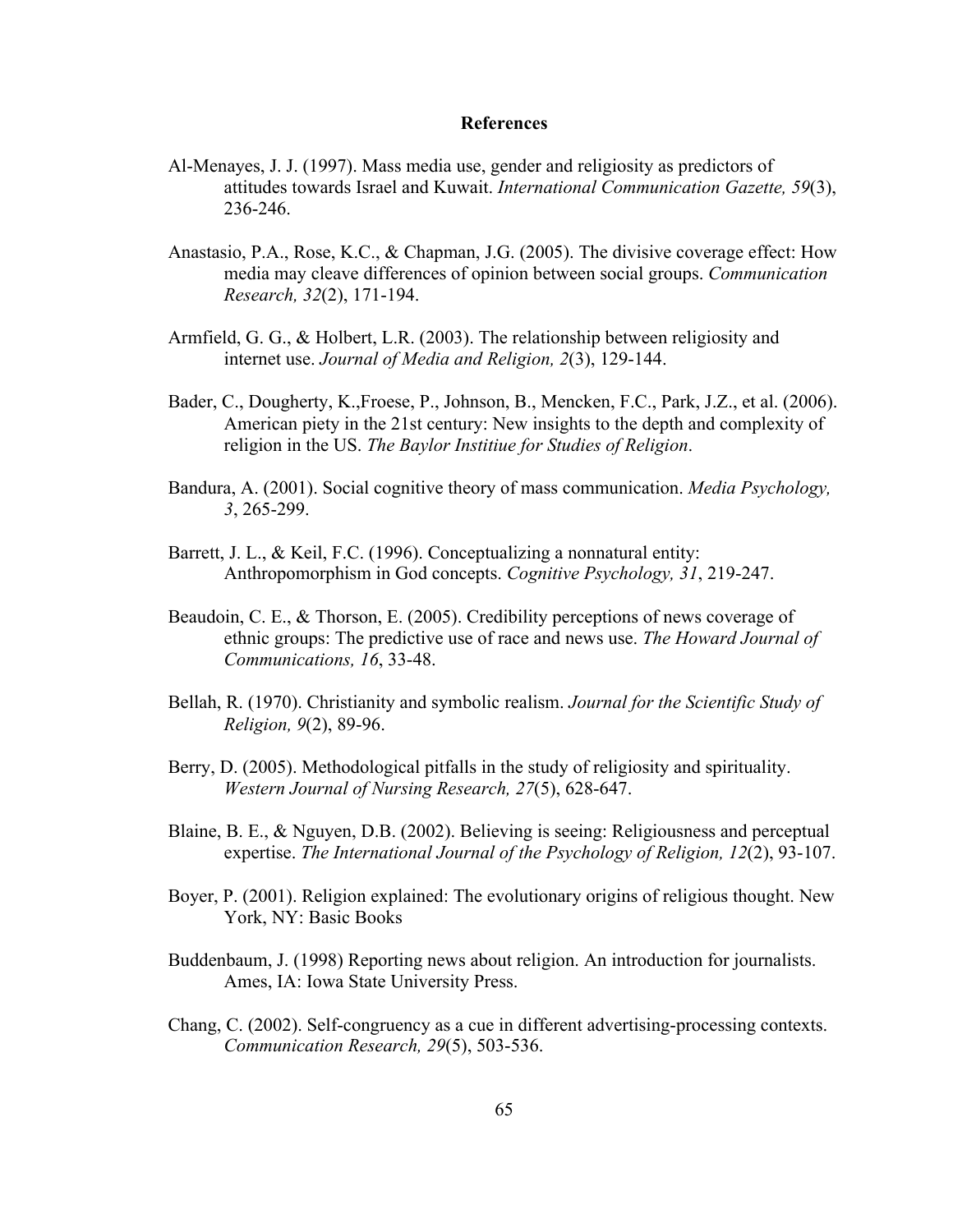- Darley, W. K., & Smith, R.E. (1995). Gender differences in information processing strategies: An empirical test of the selectivity model in advertising response. *Journal of Advertising, 24*(1), 41.
- Duriez, B. (2003). Vivisecting the religious mind: Religiosity and motivated social cognition. *Mental Health, Religion & Culture, 6*(1), 79-86.
- Duriez, B, Luyten, P., Snauwaert, B., & Hutsebaut, D (2002). The importance of religiosity and values in predicting political attitudes: Evidence for the continuing importance of religiosity in Flanders (Belgium). *Mental Health, Religion & Culture, 5*(1). 35-54.
- Einstein, A. (1995). *Ideas and Opinions.* New York, NY: Three Rivers Press.
- Faulkner, J.E., DeJong, G. F. (1966). Religiosity in 5-D: An empirical analysis. *Social Forces*, 45 (2), 245-254.
- Fazio, R.H., Chen, J., McDonel, E.C., Sherman, S.J. (1982). Attitude accessibility, attitude-behavior, consistency, and the strength of the object-evaluation association. *Journal of Experimental Social Psychology, 18(4)*. 339-357.
- Fazio, R. H., Powell, M.C., & Williams, C.J. (1989). The role of attitude accessibility in the attitude-to-behavior process. *Journal of Consumer Research, 16*(3), 280-288.
- Fazio, R. H., Powell, M.C., & Williams, C.J. (2001). On the automatic activation of associated evaluations: An overview. *Cognition and Emotion, 15*(2), 115-141.
- Fazio, R. H., Sanbonmatsu, D.M., Powell, M.C., & Kardes, F.R. (1986). On the automatic activation of attitudes. *Journal of Personality and Social Psychology, 50*(2), 229-238.
- Fetzer Institute, & The National Institute of Aging Work Group (2003). Multidimensional measurement of religiousness/spirituality for use in health research. Kalamazoo, MI: John E. Fetzer Institute.
- Finn, S. (1992). Television "addiction?" An evaluation of four competing media-use models. *Journalism Quarterly, 69*(2), 422-435.
- Gunther, A. (1992). Biased press or biased public? attitudes toward media coverage of social groups. *The Public Opinion Quarterly, 56*(2), 147-167.
- Gorsuch, R.L., McFarland, S.G. (1972). Single vs. multiple item scales for measuring religious values. *Journal for the Scientific Study of Religion, 11 (1)*, 53-64.
- Haught, J.F. (1995). *Science and Religion: From Conflict to Conversation.* Mahwah, NJ: Paulist Press.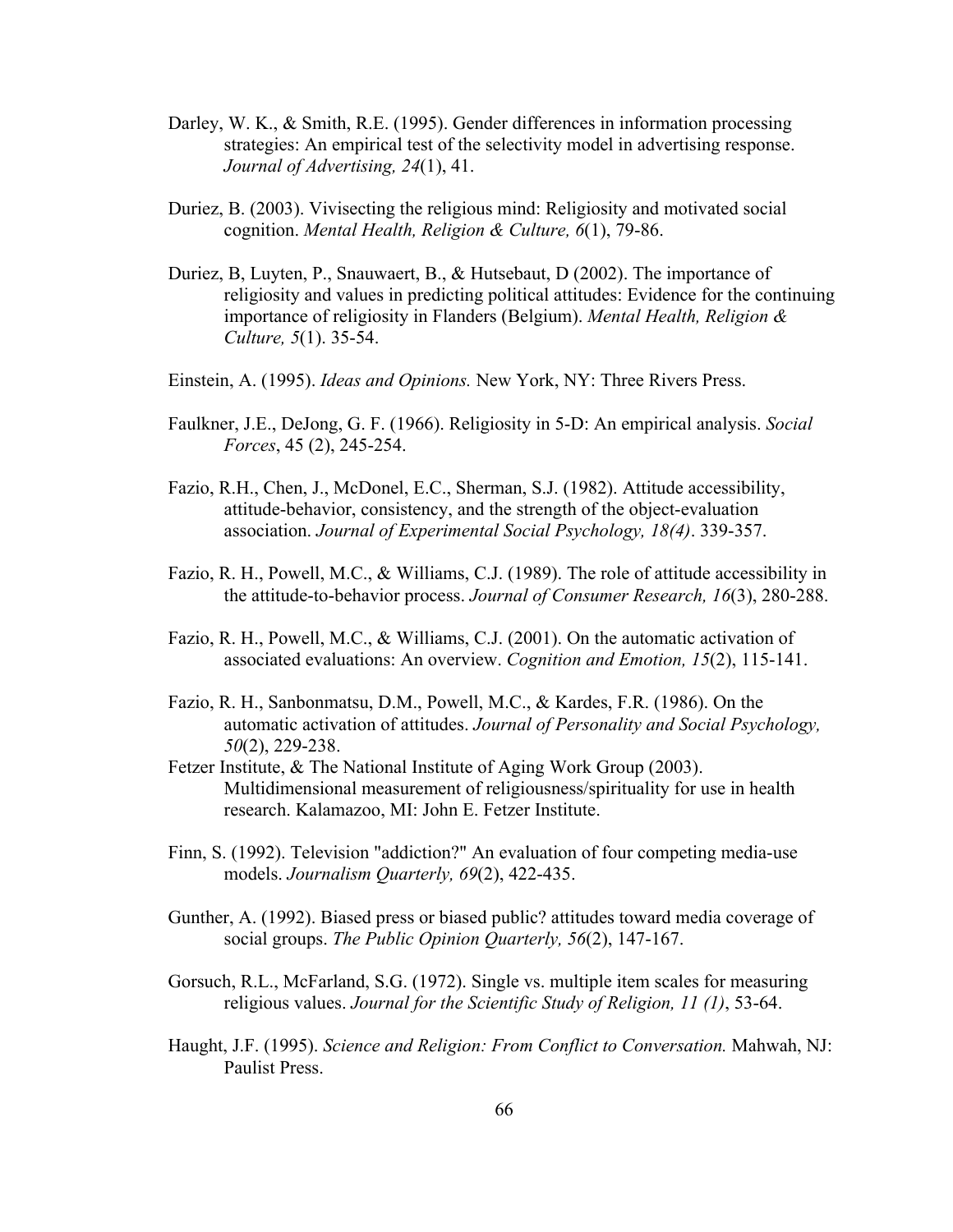- Hill, P. C. (1994). Toward an attitude process model of religious experience. *Journal for the Scientific Study of Religion, 33*(4), 303-314.
- Hill, P. C., & Bassett, R.L. (1992). Getting to the heart of the matter: What the socialpsychological study of attitudes has to offer psychology of religion. In M. L. Lynn and D. O. Moberg (Eds.), *Research in the Social Scientific Study of Religion* (Vol. 4, pp. 159-182). Greenwich, CT: JAI Press.
- Hill, P. C., & Hood, R. W. (Eds.). (1999). *Measures of Religiosity*. Birmingham, AL: Religious Education Press.
- Hill, P. C., & Pargament, K.I. (2003). Advances in the conceptualization and measurement of religion and spirituality. *American Psychologist, 58*(1), 64-74.
- Hill, P. C., Pargament, K.I., Wood, R.W., McCullough M.E., Swyers, J.P., Larson, D.B., et al. (2000). Conceptualizing religion and spirituality: Points of commonality, points of departure. *Journal for the Theory of Social Behavior, 30*(1), 52-77.
- Hollander, B. (2006). Religion as a chronically accessible construct. *Journal of Media and Religion, 5*(4), 233-244.
- Hoover, S. M. (2002). Introduction: The cultural construction of religion in the media age. In S.W. Hoover & L. S. Clark (Eds.), *Practicing religion in the age of the media*. New York, NY: Columbia University Press.
- Jeffres, L. W. (2000). Ethnicity and ethnic media use. *Communication Research, 27*(4), 496-535.
- Kahneman, D. (1973). *Attention and effort.* Englewood Cliffs, NJ: Prentice Hall.
- Krosnick, J. A. (1989). Attitude importance and attitude accessibility. *Personality and Social Psychology Bulletin, 15*(3), 297-308.
- Lang, A. (2000). The limited capacity model of mediated message processing. *Journal of Communication, 50*(1), 46-70.
- Lang, A., & Basil, M.D. (1998). Attention, resource allocation, and communication research: What do secondary task reaction times measure, anyway? In M. Roloff (Ed.), *Communication Yearbook* (Vol. 21, pp. 443-473). Beverly Hills, CA: Sage.
- Mayer, E., Kosmin, B., & Keysar, A. (2001). American religious identification survey. New York: City University of New York.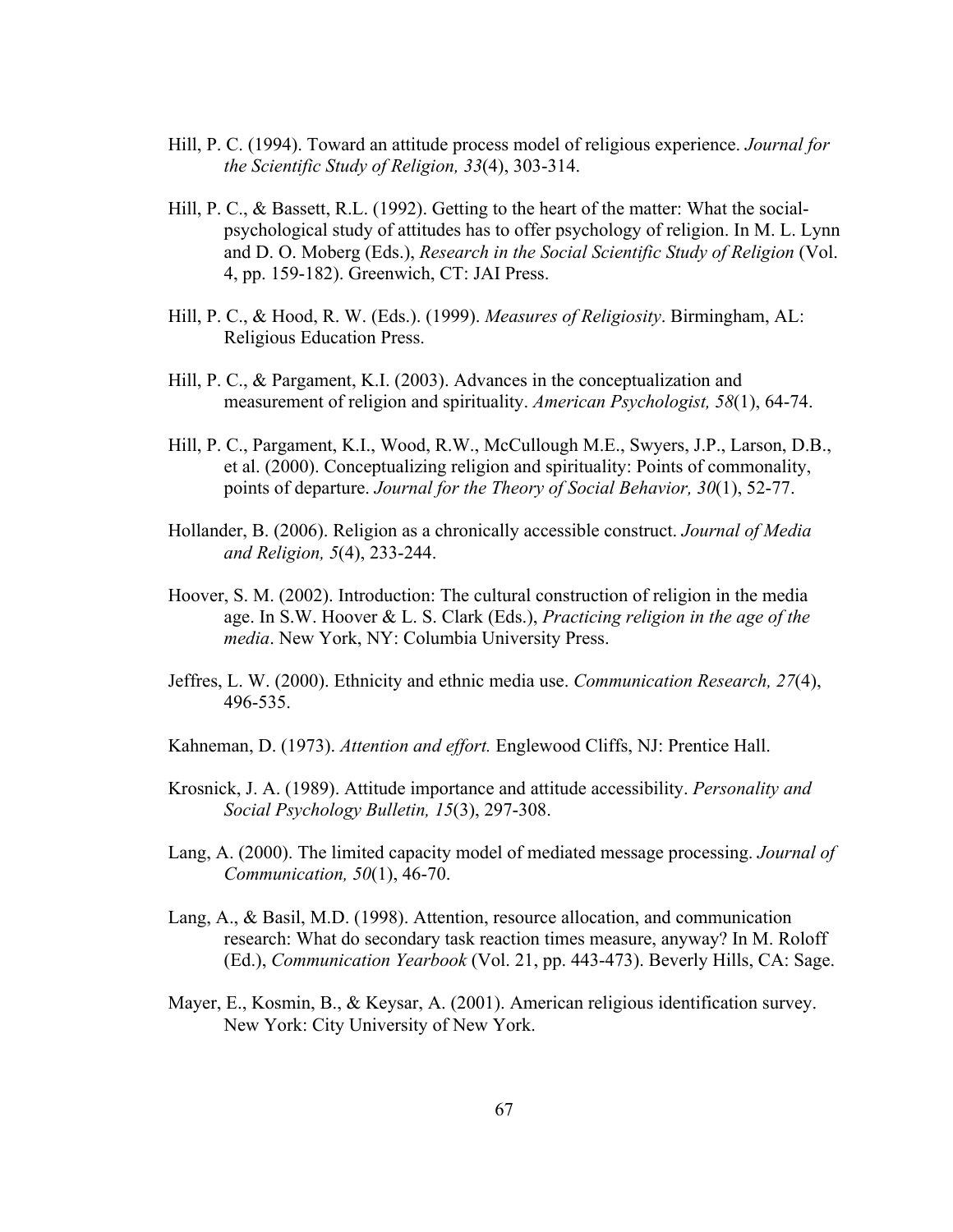- Newhagen, J. E. (1994). Media use and political efficacy: The suburbanization of race and class. *Journal of the American Society for Information Science, 45*(6), 386- 394.
- Pew Research Center (2008). U.S. religious landscape survey.
- Powell, M.C., & Fazio, R.H. (1984). Attitude accessibility as a function of repeated attitudinal expression. *Personality and Social Psychology Bulletin*, *10(1)*, 139- 148.
- Reynolds, V., & Tanner, R. (1995). *The social ecology of religion*. Oxford: Oxford University Press.
- Roskos-Ewoldsen, D. R., Arpan-Ralstin, L., & St. Pierre, J. (2002). *Attitude accessibility and persuasion: The quick and the strong*.
- Sapington, A.A. (1991). The religion/science conflict. *Journal for the Scientific Study of Religion, 30*(1), 114-120.
- Schultze, Q. J. (2005). The "God-problem" in communication studies. *Journal of Communication and Religion, 28*(1), 1-22.
- Shiffrin, R. M., & Dumais, S.T. (1981). The development of automatism. In J. R. Anderson (Ed.), *Cognitive Skills and their Acquisition* (pp. 111-140). Hillsdale, NJ: Lawrence Erlbaum.
- Stark, R. (1963). On the incompatibility of religion and science: A survey of American graduate students. *Journal for the Scientific Study of Religion, 3*(1), 3-20.
- Sternthal, B., Phillips, L.W., & Dholakia, R. (1978). The Persuasive effect of source credibility: A situational analysis. *The Public Opinion Quarterly, 42*(3), 285-314.
- Torgler, B. (2006). The importance of faith: Tax morale and religiosity. *Journal of Economic Behavior & Organization, 61*(1), 81-109.
- Wenger, J. L. (2003). Implicit components of religious belief. *Journal of Psychology and Christianity, 22*(3), 223-229.
- Wenger, J. L. (2004). The automatic activation of religious concepts: Implications for religious orientations. *The International Journal for the Psychology of Religion, 14*(2), 109-123.
- Whitehouse, H. (2002). Modes of religiosity: Towards a cognitive explanation of the sociopolitical dynamics of religion. *Method and Theory in the Study of Religion, 14(3/4)*, 293-216.